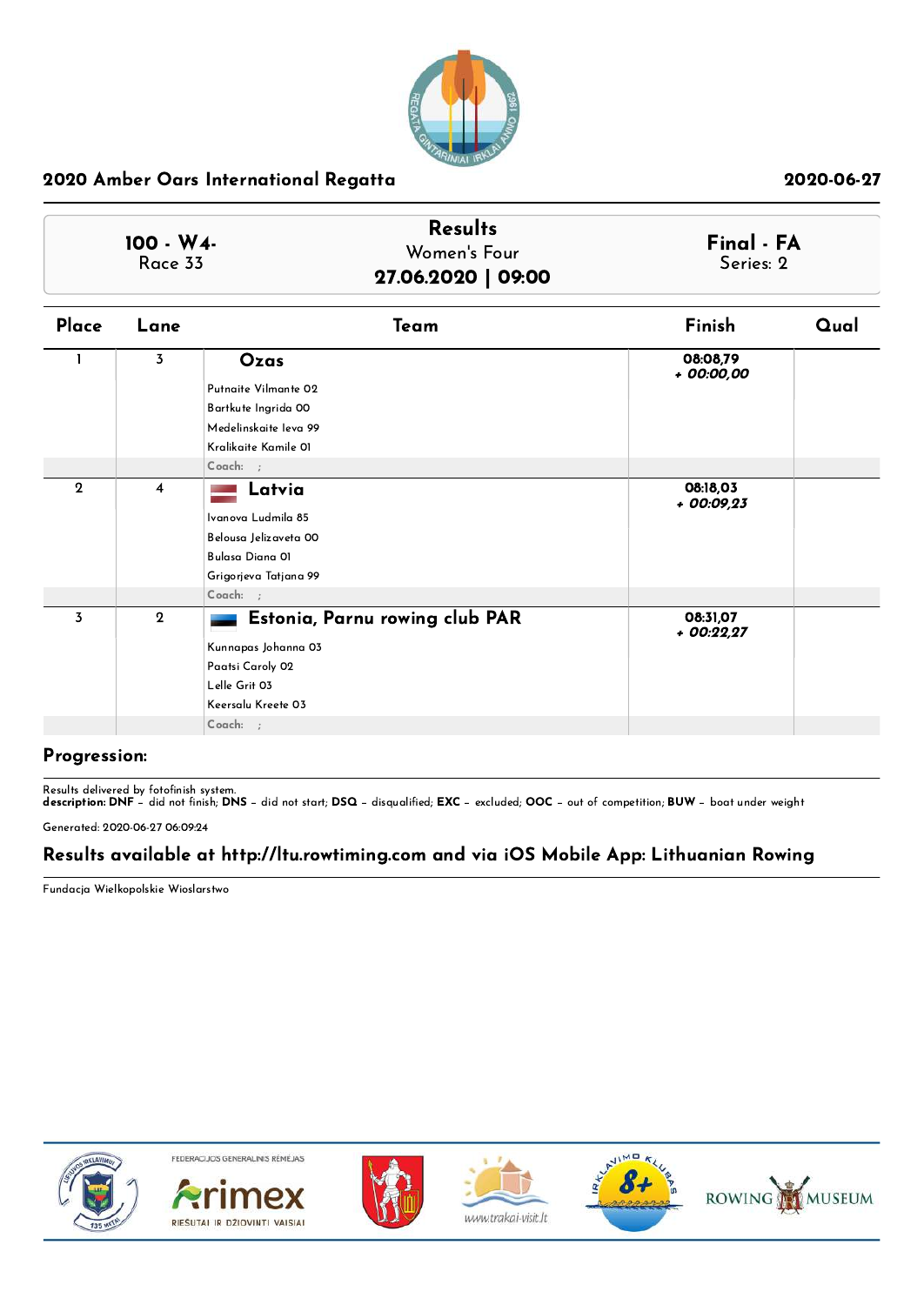

| $101 - W1x$ | <b>Results</b>        | Final - FC |
|-------------|-----------------------|------------|
| Race 34     | Women's Single Sculls | Series: 2  |
|             | 27.06.2020   09:10    |            |

|              | Place Lane  | Team                                                 | <b>Finish</b>           | Qual |
|--------------|-------------|------------------------------------------------------|-------------------------|------|
|              | 6           | Lithuania                                            | 08:35,41<br>+ 00:00,00  |      |
|              |             | Senkute Viktorija 96                                 |                         |      |
|              |             | Coach: ;                                             |                         |      |
| $\mathbf{2}$ | 1           | <b>Rowing Club Tallinn 1</b>                         | 08:48,18<br>+ 00:12,76  |      |
|              |             | Laane Liisa-marie 01                                 |                         |      |
|              |             | Coach: ;                                             |                         |      |
| 3            | $\mathbf 2$ | Kauno r. sporto mokykla - Irklavimo klubas Favoritas | 08:56,34<br>$+00:20.93$ |      |
|              |             | Rimkute Dovile 01                                    |                         |      |
|              |             | Coach: ;                                             |                         |      |
| 4            | 4           | Germany, Potsdam                                     | 09:01,50<br>$+00:26,09$ |      |
|              |             | Kotitz Anni 03                                       |                         |      |
|              |             | Coach: ;                                             |                         |      |
| 5            | 3           | <b>VILJANDI RC/ ESTONIA</b>                          | 09:11,21<br>+ 00:35,80  |      |
|              |             | Dimitrijev Helene 02                                 |                         |      |
|              |             | $Coach:$ ;                                           |                         |      |
| 6            | 5           | Latvia                                               | 09:22,62<br>$+00:47.21$ |      |
|              |             | Velicko Ance 02                                      |                         |      |
|              |             | $Coach:$ ;                                           |                         |      |

## Progression:

Results delivered by fotofinish system. description: DNF − did not finish; DNS − did not start; DSQ − disqualified; EXC − excluded; OOC − out of competition; BUW − boat under weight

Generated: 2020-06-27 06:21:28

## Results available at http://ltu.rowtiming.com and via iOS Mobile App: Lithuanian Rowing

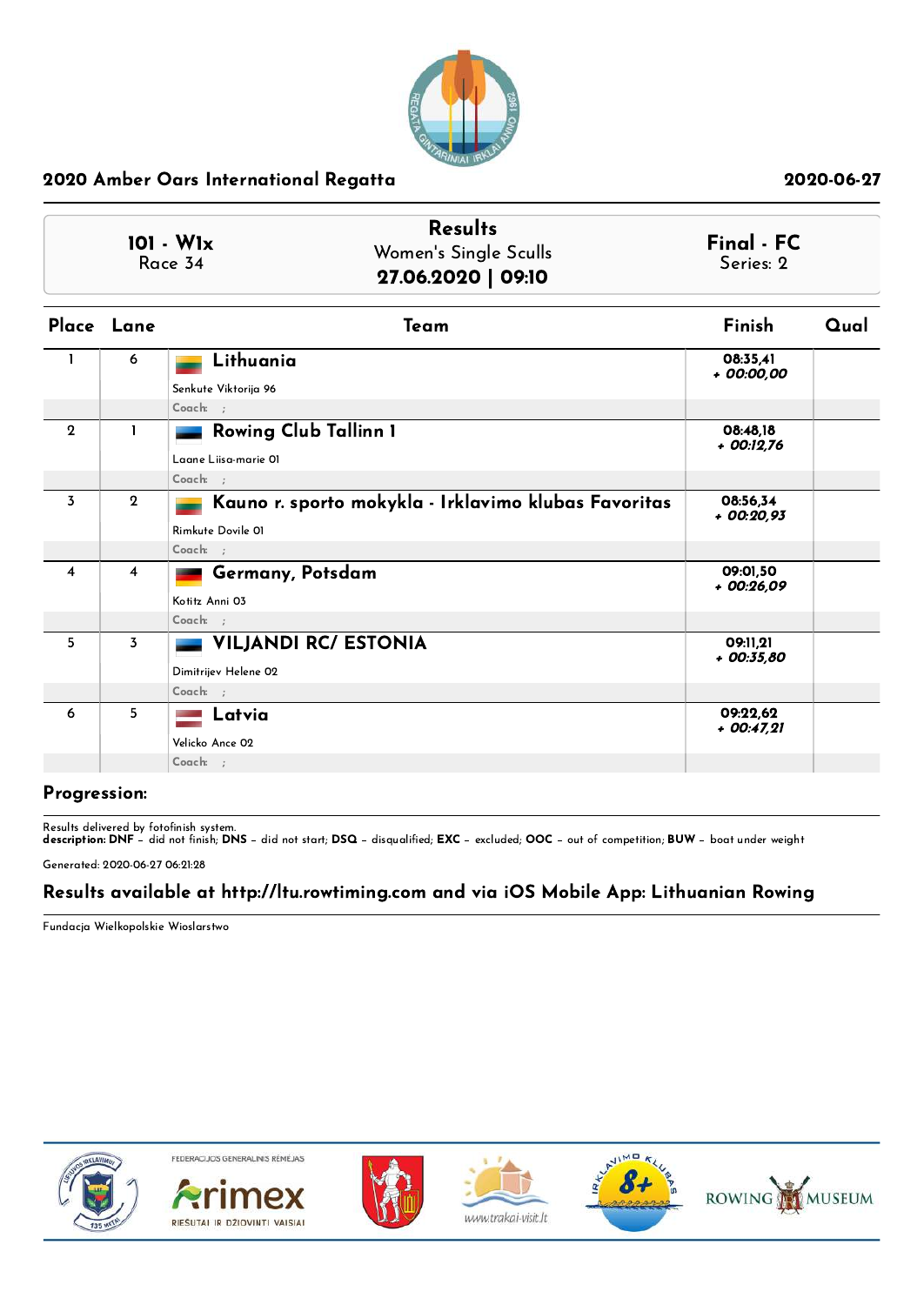

| $101 - W1x$<br>Race 35 | <b>Results</b><br>Women's Single Sculls<br>27.06.2020   09:15 | Final - FB<br>Series: 2 |
|------------------------|---------------------------------------------------------------|-------------------------|
|------------------------|---------------------------------------------------------------|-------------------------|

| Place        | Lane             | Team                            | Finish                  | Qual |
|--------------|------------------|---------------------------------|-------------------------|------|
|              | 6                | Trakai                          | 08:25,48<br>+ 00:00,00  |      |
|              |                  | Saltyte-masilione Lina 87       |                         |      |
|              |                  | Coach: ;                        |                         |      |
| $\mathbf{2}$ | 1                | <b>AZS Warszawa</b>             | 08:37,61<br>+ 00:12,12  |      |
|              |                  | Dobrzelak-lemanczyk Krystyna 95 |                         |      |
|              |                  | Coach: ;                        |                         |      |
| 3            | $\boldsymbol{2}$ | <b>VMSC-GLORIA</b>              | 08:46,80<br>+ 00:21,31  |      |
|              |                  | Kazlauskaite Martyna OI         |                         |      |
|              |                  | Coach: ;                        |                         |      |
| 4            | 3                | Kauno sporto mokykla Bangputys  | 08:51,73<br>$+00:26.25$ |      |
|              |                  | Juzenaite Ugne 02               |                         |      |
|              |                  | Coach: ;                        |                         |      |
| 5            | 4                | Latvia                          | 09:00,70<br>$+00:35,22$ |      |
|              |                  | Levinoka Violeta 01             |                         |      |
|              |                  | Coach: ;                        |                         |      |
| 6            | 5                | Latvia                          | 09:11,84<br>$+00:46,36$ |      |
|              |                  | Franckevica Evita 02            |                         |      |
|              |                  | Coach: ;                        |                         |      |

## Progression:

Results delivered by fotofinish system. description: DNF − did not finish; DNS − did not start; DSQ − disqualified; EXC − excluded; OOC − out of competition; BUW − boat under weight

Generated: 2020-06-27 06:25:22

## Results available at http://ltu.rowtiming.com and via iOS Mobile App: Lithuanian Rowing

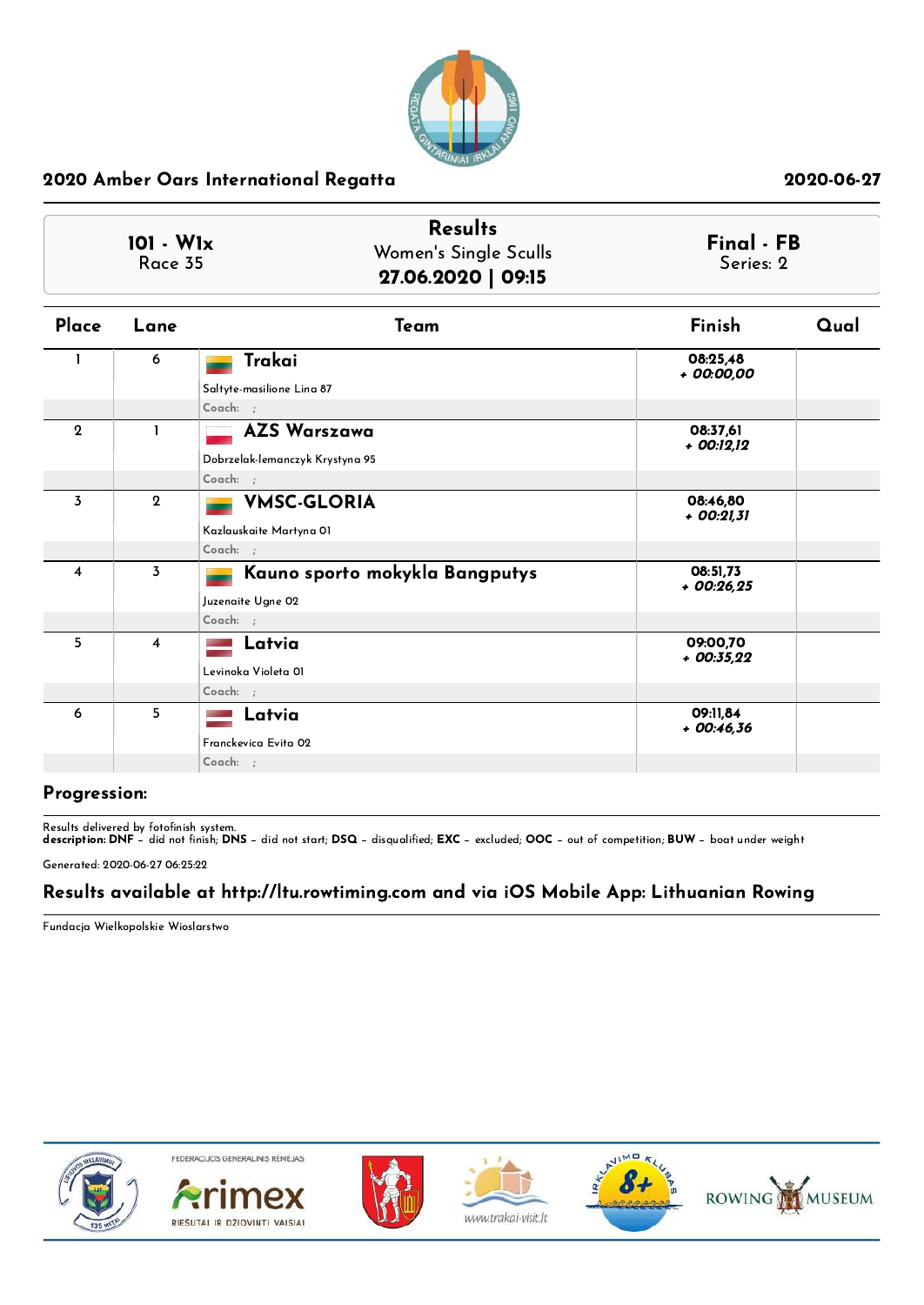

| 101 - W1x<br>Race 36    |                | <b>Results</b><br>Women's Single Sculls<br>27.06.2020   09:20             |                         | Final - FA<br>Series: 2 |
|-------------------------|----------------|---------------------------------------------------------------------------|-------------------------|-------------------------|
| Place                   | Lane           | Team                                                                      | Finish                  | Qual                    |
|                         | 1              | Trakai<br>Valciukaite Milda 94<br>Coach: ;                                | 07:59,06<br>+ 00:00,00  |                         |
| $\mathbf{2}$            | 6              | Trakai<br>Adomaviciute leva 94<br>Coach: ;                                | 08:14.28<br>+ 00:15,21  |                         |
| $\overline{3}$          | $\mathbf{2}$   | Estonia, Parnu rowing club PAR 1<br>Jaanson Greta 00                      | 08:29.98<br>+ 00:30,92  |                         |
| $\overline{\mathbf{4}}$ | $\overline{3}$ | Coach: ;<br>Estonia, Parnu rowing club PAR 3<br>Mitt Liisu 97<br>Coach: ; | 08:40,95<br>$+00:41.89$ |                         |
| 5                       | 5              | Kauno sporto mokykla Bangputys<br>Gineviciute Agne 98<br>Coach: ;         | 08:51.56<br>+ 00:52.49  |                         |
| 6                       | 4              | Estonia, Parnu rowing club PAR 2<br>Jarvoja Kelli 02<br>Coach: ;          | 08:58,50<br>$+00:59:43$ |                         |

## Progression:

Results delivered by fotofinish system. description: DNF − did not finish; DNS − did not start; DSQ − disqualified; EXC − excluded; OOC − out of competition; BUW − boat under weight

Generated: 2020-06-27 06:30:19

## Results available at http://ltu.rowtiming.com or via iOS Mobile App: Lithuanian Rowing

## Watch online at http://video.rowtiming.com

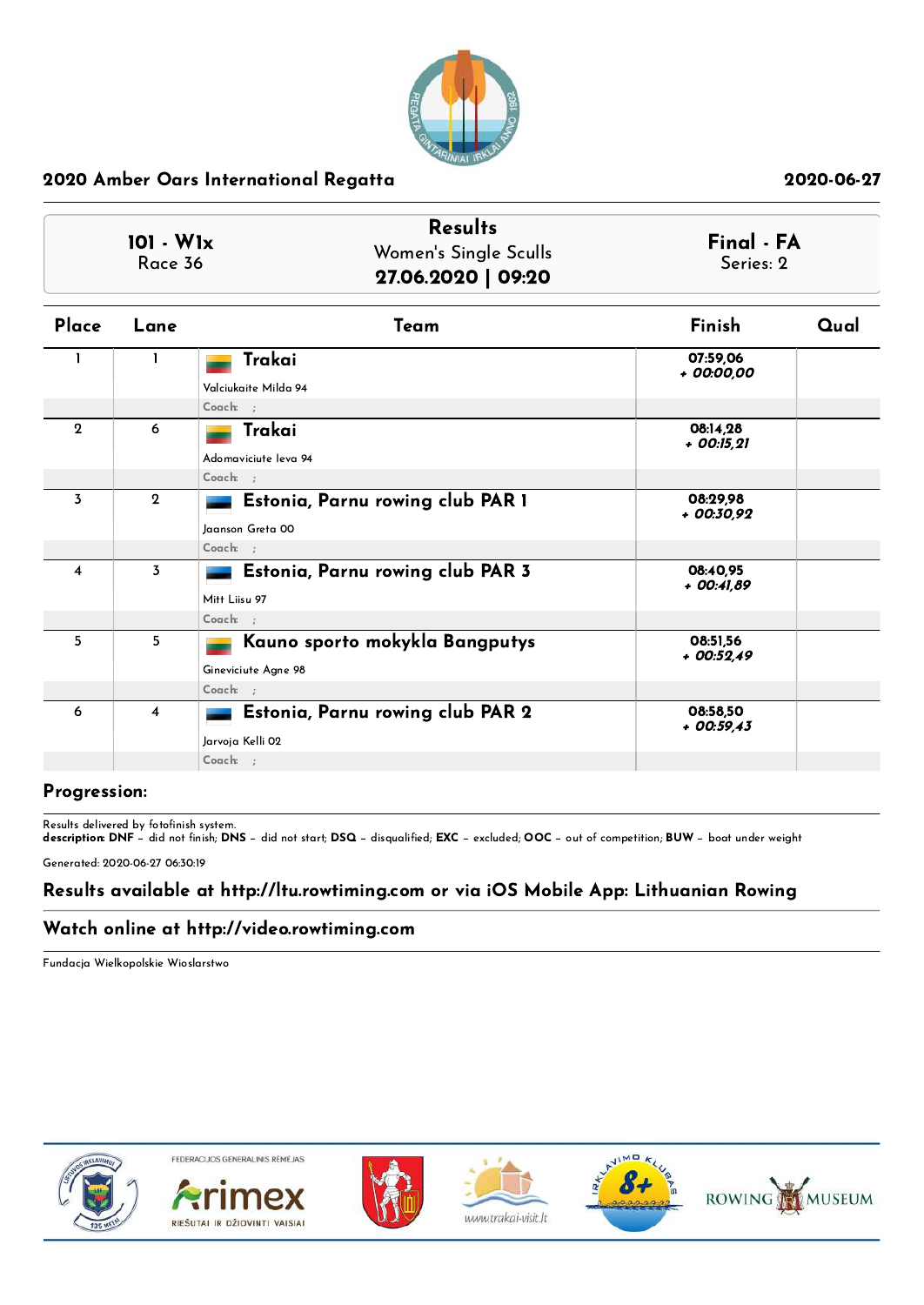

| 102 - M1x<br>Race 37 |              | <b>Results</b><br>Men's Single Sculls<br>27.06.2020   09:30                   |                          | Final - FD |
|----------------------|--------------|-------------------------------------------------------------------------------|--------------------------|------------|
| Place                | Lane         | Team                                                                          | Finish                   | Qual       |
|                      | $\mathbf{2}$ | Kauno sporto mokykla Bangputys<br>Juskevicius Povilas 03<br>Coach: ;          | 08:00.08<br>+ 00:00,00   |            |
| $\mathbf{2}$         | 6            | Estonia, Parnu rowing club PAR 1<br>Nurm Bertty 99                            | 08:02,73<br>+ 00:02,65   |            |
| 3                    | 4            | Coach: ;<br>Kauno sporto mokykla Bangputys<br>Kelmelis Arnedas 02<br>Coach: ; | 08:12,25<br>+ 00:12,17   |            |
| $\overline{4}$       | $\mathbf{I}$ | Latvia<br>Verpakovskis Tits Ralfs 97<br>Coach: :                              | 08:13.59<br>$+$ 00:13,50 |            |
| 5                    | 5            | Poland<br>Synowiec Michal 03<br>Coach: ;                                      | 08:24,41<br>$+00:24.33$  |            |
|                      | 3            | Klaipedos irklavimo centras<br>Saparavicius Jonas 03<br>Coach: ;              | <b>DNS</b>               |            |

## Progression:

Results delivered by fotofinish system. description: DNF − did not finish; DNS − did not start; DSQ − disqualified; EXC − excluded; OOC − out of competition; BUW − boat under weight

Generated: 2020-06-27 06:39:39

## Results available at http://ltu.rowtiming.com or via iOS Mobile App: Lithuanian Rowing

## Watch online at http://video.rowtiming.com

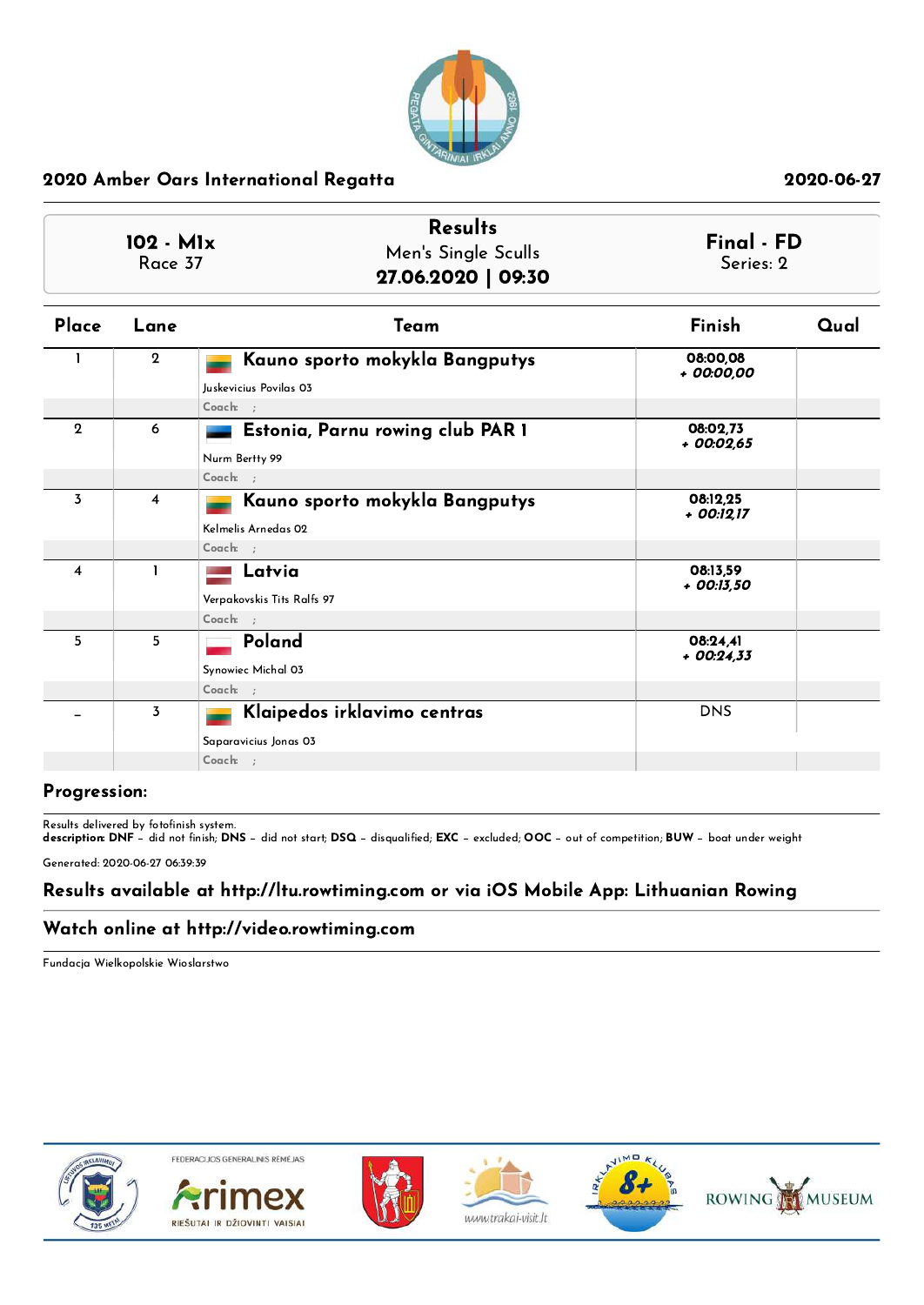

| 102 - M1x<br>Race 38 |                  | <b>Results</b><br>Men's Single Sculls<br>27.06.2020   09:35              |                         | Final - FC<br>Series: 2 |
|----------------------|------------------|--------------------------------------------------------------------------|-------------------------|-------------------------|
| Place                | Lane             | Team                                                                     | Finish                  | Qual                    |
|                      | 1                | Rowing and Canoening Club Tartu<br>Grigorev Maksim 91<br>Coach: ;        | 08:01,25<br>+ 00:00,00  |                         |
| $\mathbf{2}$         | $\overline{4}$   | <b>Rowing and Canoening Club Tartu</b><br>Lehemets Hannes 02<br>Coach: : | 08:03,13<br>+ 00:01,87  |                         |
| 3                    | $\overline{3}$   | Kauno sporto mokykla Bangputys<br>Voznikas Arnoldas 02<br>Coach: :       | 08:04,48<br>$+00:03.23$ |                         |
| 4                    | 6                | <b>VILJANDI RC/ ESTONIA</b><br>Muiste Leo 02<br>Coach: ;                 | 08:07.54<br>$+00:06,29$ |                         |
| 5                    | $\boldsymbol{2}$ | Estonia, Parnu rowing club PAR 2<br>Kiradi Mark 02<br>$Coach:$ :         | 08:11,05<br>+ 00:09,80  |                         |
| 6                    | 5                | VMSC-8+<br>Binkis Irvydas 02<br>Coach: ;                                 | 08:27.61<br>$+00:26,36$ |                         |

## Progression:

Results delivered by fotofinish system. description: DNF − did not finish; DNS − did not start; DSQ − disqualified; EXC − excluded; OOC − out of competition; BUW − boat under weight

Generated: 2020-06-27 06:44:49

## Results available at http://ltu.rowtiming.com or via iOS Mobile App: Lithuanian Rowing

## Watch online at http://video.rowtiming.com

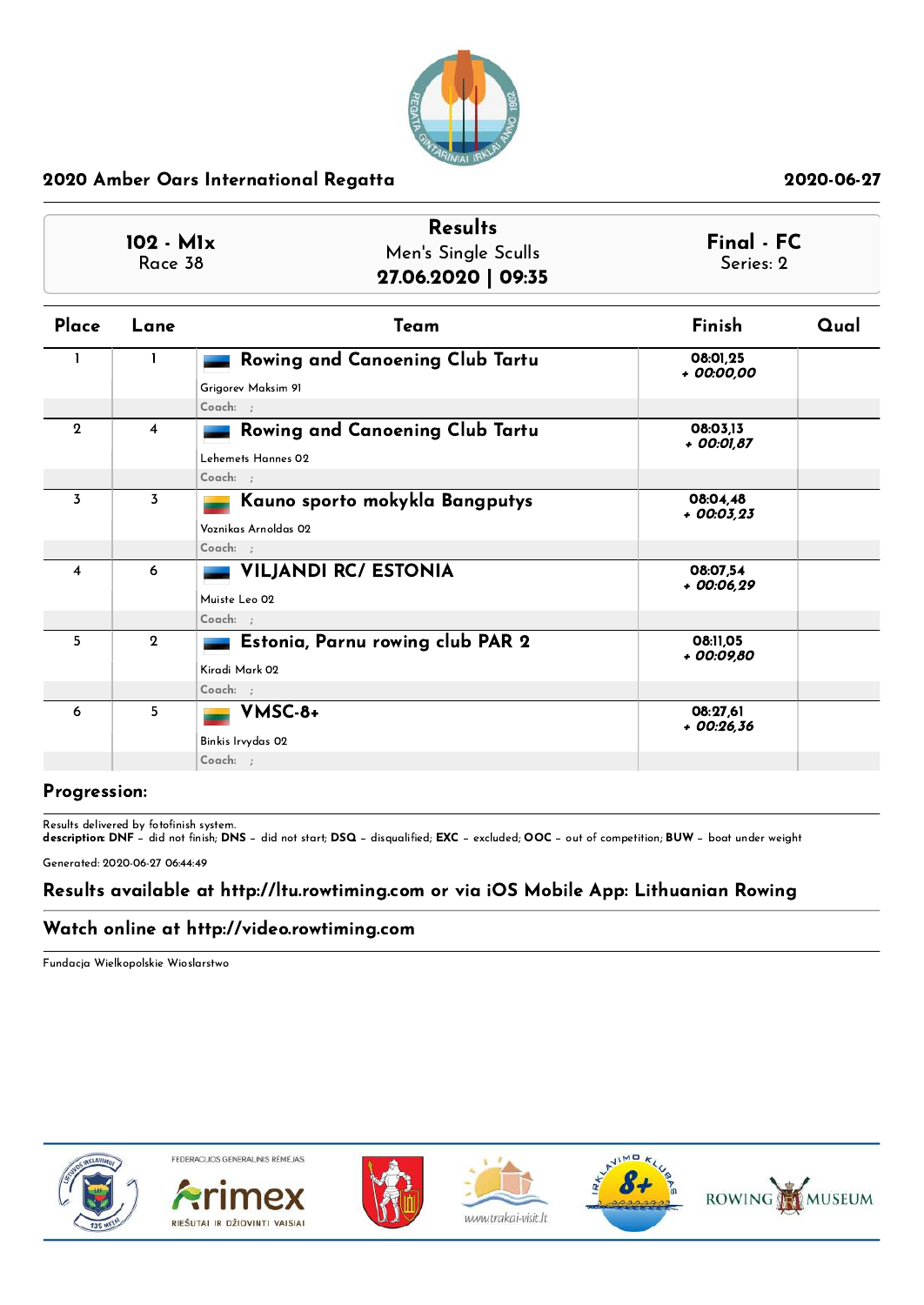

| 102 - M1x<br>Race 39 |                | <b>Results</b><br>Men's Single Sculls<br>27.06.2020   09:40           |                         | Final - FB<br>Series: 2 |
|----------------------|----------------|-----------------------------------------------------------------------|-------------------------|-------------------------|
| Place                | Lane           | Team                                                                  | Finish                  | Qual                    |
|                      | 5              | Kauno sporto mokykla Bangputys<br>Bieliauskas Giedrius 97<br>Coach: : | 07:41.68<br>+ 00:00,00  |                         |
| $\mathbf{2}$         | $\mathbf 2$    | Kauno sporto mokykla Bangputys<br>Kelmelis Armandas 98<br>Coach: ;    | 07:46,35<br>$+00:04.67$ |                         |
| $\overline{3}$       | 4              | Rowing Club Tallinn 1<br>Timmusk Uku-siim 02<br>Coach: ;              | 07:53.82<br>+ 00:12,13  |                         |
| 4                    | $\overline{3}$ | Germany, Potsdam<br>Imadi Janus 03<br>Coach: ;                        | 07:55,35<br>+ 00:13,67  |                         |
| 5                    | $\mathbf{I}$   | <b>Rowing Club Tallinn 3</b><br>Klein Jaan-sander 02<br>Coach: ;      | 07:58.79<br>+ 00:17,11  |                         |
| 6                    | 6              | Kauno sporto mokykla Bangputys<br>Jakubauskas Rokas 02<br>Coach: ;    | 08:08.20<br>$+00:26,51$ |                         |

## Progression:

Results delivered by fotofinish system. description: DNF − did not finish; DNS − did not start; DSQ − disqualified; EXC − excluded; OOC − out of competition; BUW − boat under weight

Generated: 2020-06-27 06:49:20

## Results available at http://ltu.rowtiming.com or via iOS Mobile App: Lithuanian Rowing

## Watch online at http://video.rowtiming.com

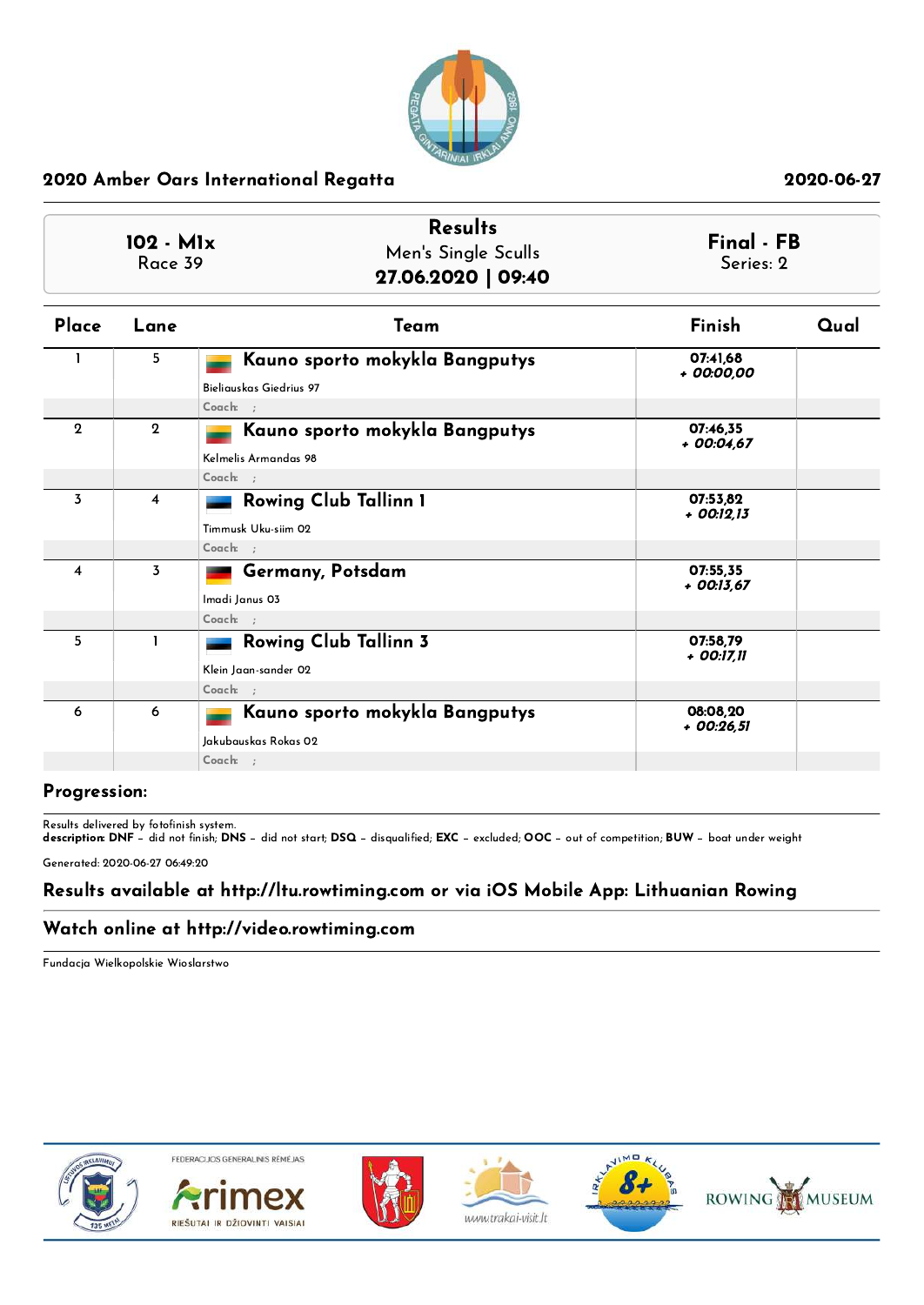

|                         |                | <b>Results</b><br>102 - M1x<br>Men's Single Sculls<br>Race 40<br>27.06.2020   09:45         | Final - FA<br>Series: 2  |      |
|-------------------------|----------------|---------------------------------------------------------------------------------------------|--------------------------|------|
|                         | Place Lane     | Team                                                                                        | Finish                   | Qual |
| $\mathbf{1}$            | $\overline{3}$ | Lithuania<br>Ritter Saulius 88<br>Coach: ;                                                  | 07:20,54<br>+ 00:00,00   |      |
| $\mathbf{2}$            | 1              | Kauno sporto mokykla Bangputys<br>Galisanskis Zygimantas 92<br>Coach: ;                     | 07:36,40<br>+ 00:15,85   |      |
| 3                       | $\mathbf{2}$   | RC KALEV, Parnu<br>Poolak Johan 97<br>Coach: ;                                              | 07:38.22<br>+ 00:17,68   |      |
| $\overline{\mathbf{4}}$ | 6              | Estonia<br>Kushteyn Mikhail 99<br>Coach: ;                                                  | 07:42,17<br>$+00:21,62$  |      |
| 5                       | 5              | Jelgava BJSS1<br>Timbors Janis 99<br>Coach: ;                                               | 07:52,40<br>$+$ 00:31,85 |      |
| 6                       | $\overline{4}$ | Kauno r. sporto mokykla - Irklavimo klubas Favoritas<br>Kuskevicius Justas OI<br>$Coach:$ ; | 07:56.41<br>$+$ 00:35,87 |      |

## Progression:

Results delivered by fotofinish system. description: DNF − did not finish; DNS − did not start; DSQ − disqualified; EXC − excluded; OOC − out of competition; BUW − boat under weight

Generated: 2020-06-27 06:54:25

## Results available at http://ltu.rowtiming.com or via iOS Mobile App: Lithuanian Rowing

## Watch online at http://video.rowtiming.com

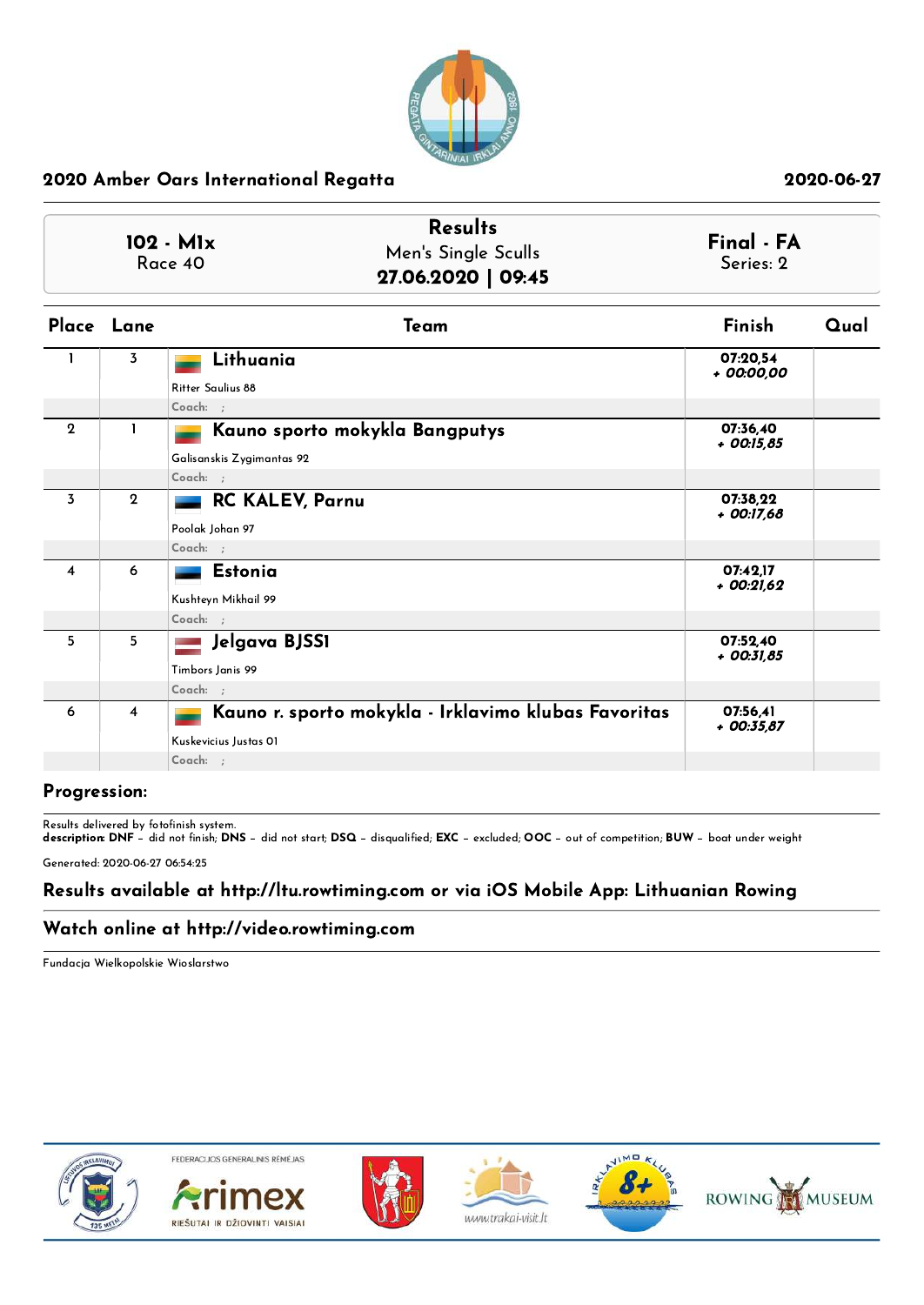

| <b>Results</b><br>103 - M2-<br>Men's Pair<br>Race 41<br>27.06.2020   09:55 |              | Final - FB<br>Series: 2                                                                                     |                        |      |
|----------------------------------------------------------------------------|--------------|-------------------------------------------------------------------------------------------------------------|------------------------|------|
|                                                                            | Place Lane   | Team                                                                                                        | Finish                 | Qual |
| -1.                                                                        | 3            | Rowing and Canoening Club Tartu<br>Tamm Taavi 02<br>Uibo Markus 03<br>$Coach:$ ;                            | 08:07,71<br>+ 00:00,00 |      |
| $\mathbf{2}$                                                               | 4            | Kauno r. sporto mokykla - Irklavimo klubas Favoritas<br>Venskungs Arnas 03<br>Loda Simonas 03<br>$Coach:$ ; | 08:09,51<br>+ 00:01,80 |      |
| 3                                                                          | $\mathbf{I}$ | Siauliai<br>Ausbikavicius Saulius 02<br>Kirda Paulius 02<br>Coach: ;                                        | 08:16,21<br>+ 00:08,50 |      |
| 4                                                                          | 5            | Estonia, Parnu rowing club PAR 3<br>Maeots Kristofer 02<br>Liier Magnar 03<br>$Coach:$ ;                    | 08:26.88<br>+ 00:19,17 |      |
| 5                                                                          | $\mathbf 2$  | Latvia<br>Fedukovics Otto 02<br>Velicko Toms 02<br>$Coach:$ ;                                               | 08:28,75<br>+ 00:21,04 |      |
| 6                                                                          | 6            | Irklavimo klubas Gintarinis irklas<br>Avlosevicius Raimondas 82<br>Laucevicius Eimantas 84<br>Coach: ;      | 08:43.78<br>+ 00:36,06 |      |

## Progression:

Results delivered by fotofinish system.

description: DNF − did not finish; DNS − did not start; DSQ − disqualified; EXC − excluded; OOC − out of competition; BUW − boat under weight

Generated: 2020-06-27 07:05:08

## Results available at http://ltu.rowtiming.com or via iOS Mobile App: Lithuanian Rowing

## Watch online at http://video.rowtiming.com

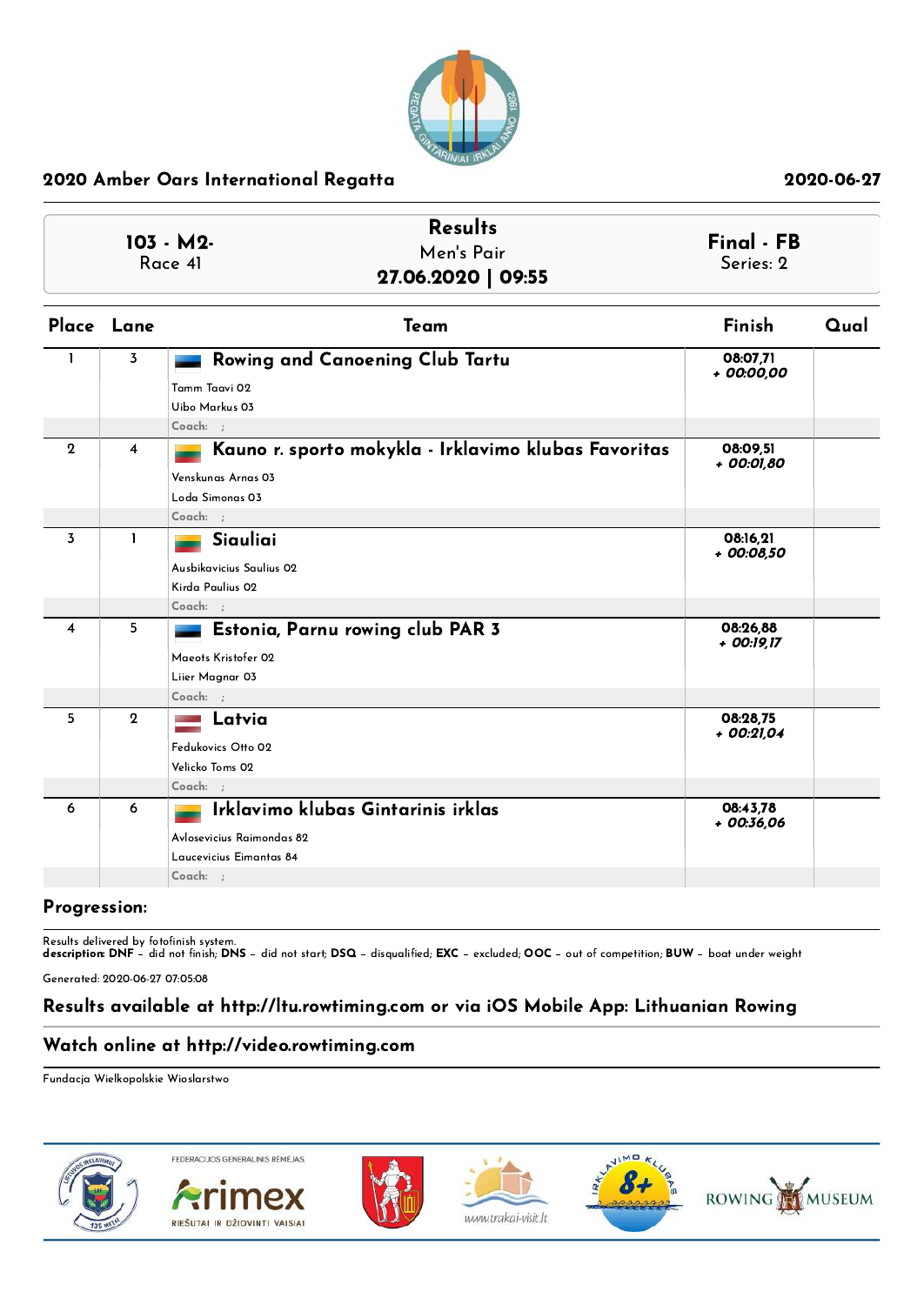

|                |                         | <b>Results</b><br>103 - M2-<br>Men's Pair<br>Race 42<br>27.06.2020   10:00                                        | Final - FA<br>Series: 2  |      |
|----------------|-------------------------|-------------------------------------------------------------------------------------------------------------------|--------------------------|------|
|                | Place Lane              | Team                                                                                                              | Finish                   | Qual |
| $\mathbf{1}$   | 3                       | Lithuania<br>Iuskevicius Mantas 98<br>Stankunas Povilas 97<br>Coach: ;                                            | 07:12,91<br>+ 00:00,00   |      |
| $\mathbf{2}$   | 1                       | Kauno r. sporto mokykla - Irklavimo klubas Favoritas<br>Stankunas Dovydas 00<br>Stankunas Domantas 00<br>Coach: ; | 07:21,77<br>+ 00:08,85   |      |
| $\overline{3}$ | $\overline{\mathbf{4}}$ | Estonia, Parnu rowing club PAR 1<br>Rahuoja Martin 98<br>Kodasma Margus 98<br>Coach: :                            | 07:32,23<br>$+$ 00:19,31 |      |
| 4              | 5                       | Germany, Potsdam<br>Tirrel Tobias 02<br>Paul Marvin 00<br>Coach: ;                                                | 07:38,60<br>$+00:25,68$  |      |
| 5              | $\overline{2}$          | Estonia, Parnu rowing club PAR 2<br>Tamjarv Raiko-taave 02<br>Joesaar Rasmus 02<br>Coach: ;                       | 07:50.37<br>$+$ 00:37,45 |      |
| 6              | 6                       | <b>VILJANDI RC/ ESTONIA</b>                                                                                       | 07:59.52<br>$+00:46,60$  |      |

### Progression:

Results delivered by fotofinish system.

description: DNF − did not finish; DNS − did not start; DSQ − disqualified; EXC − excluded; OOC − out of competition; BUW − boat under weight

Generated: 2020-06-27 07:09:28

## Results available at http://ltu.rowtiming.com or via iOS Mobile App: Lithuanian Rowing

## Watch online at http://video.rowtiming.com

Oras [Rainer](http://licence.rowtiming.com/php-bridge/?licence=) 03 [Rauba](http://licence.rowtiming.com/php-bridge/?licence=) Arved 02 Coach: ;

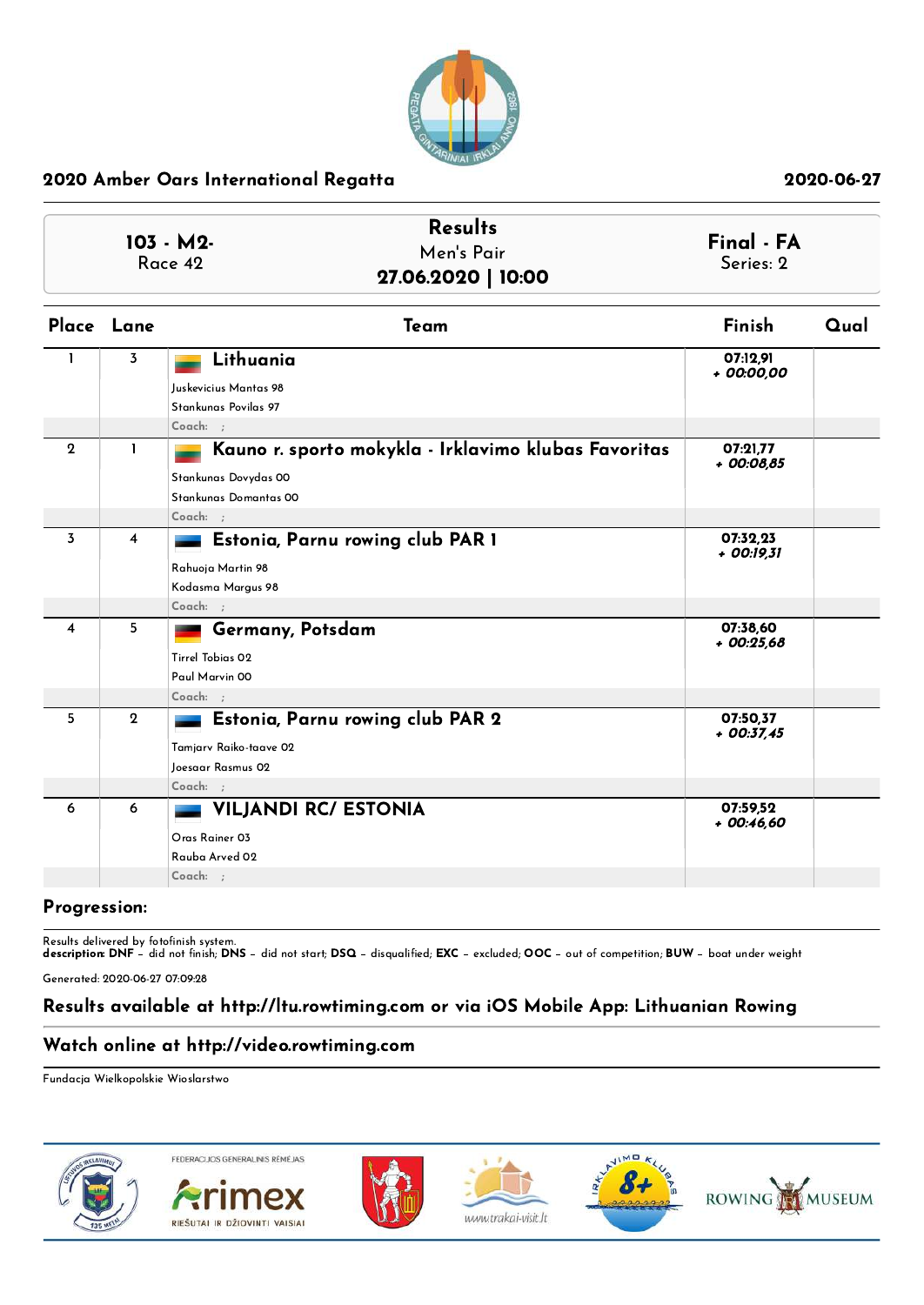

| $104 - M2x$<br>Race 43 |                | <b>Results</b><br>Men's Double Sculls<br>27.06.2020   10:15                                     | Series: 2                | Final - FB |  |
|------------------------|----------------|-------------------------------------------------------------------------------------------------|--------------------------|------------|--|
| Place                  | Lane           | Team                                                                                            | Finish                   | Qual       |  |
| L                      | 5              | <b>LOTTO Bydgostia</b><br>Wachowicz Dawid 96<br>Krzewinski Radoslaw 98<br>$Coach:$ :            | 07:38,24<br>+ 00:00,00   |            |  |
| $\mathbf{2}$           | 3              | <b>Rowing and Canoening Club Tartu</b><br>Muda Rein 01<br>Jalakas Mark-theodor 01<br>$Coach:$ : | 07:40,06<br>+ 00:01,81   |            |  |
| 3                      | 4              | Poland<br>Seroka Dawid 03<br>Chroscielewski Dawid 03<br>Coach: ;                                | 07:53,65<br>$+$ 00:15,40 |            |  |
| 4                      | $\mathbf{I}$   | <b>Birstono sporto centras</b><br>Daunoravicius Ignas 05<br>Cernevicius Matas 05<br>$Coach:$ ;  | 07:55,66<br>$+$ 00:17,42 |            |  |
| 5                      | $\overline{2}$ | <b>VMSC-Regata</b><br>Preidys Kasparas 02<br>Jakubovskij Domantas 04<br>Coach: ;                | 08:04,10<br>$+00:25,86$  |            |  |
| 6                      | 6              | Latvia<br>Dulbinskis Norberts 98<br>Skutans Arturs 99<br>$Coach:$ ;                             | 08:10,05<br>$+$ 00:31,81 |            |  |

## Progression:

Results delivered by fotofinish system.

description: DNF − did not finish; DNS − did not start; DSQ − disqualified; EXC − excluded; OOC − out of competition; BUW − boat under weight

Generated: 2020-06-27 07:24:47

## Results available at http://ltu.rowtiming.com or via iOS Mobile App: Lithuanian Rowing

## Watch online at http://video.rowtiming.com

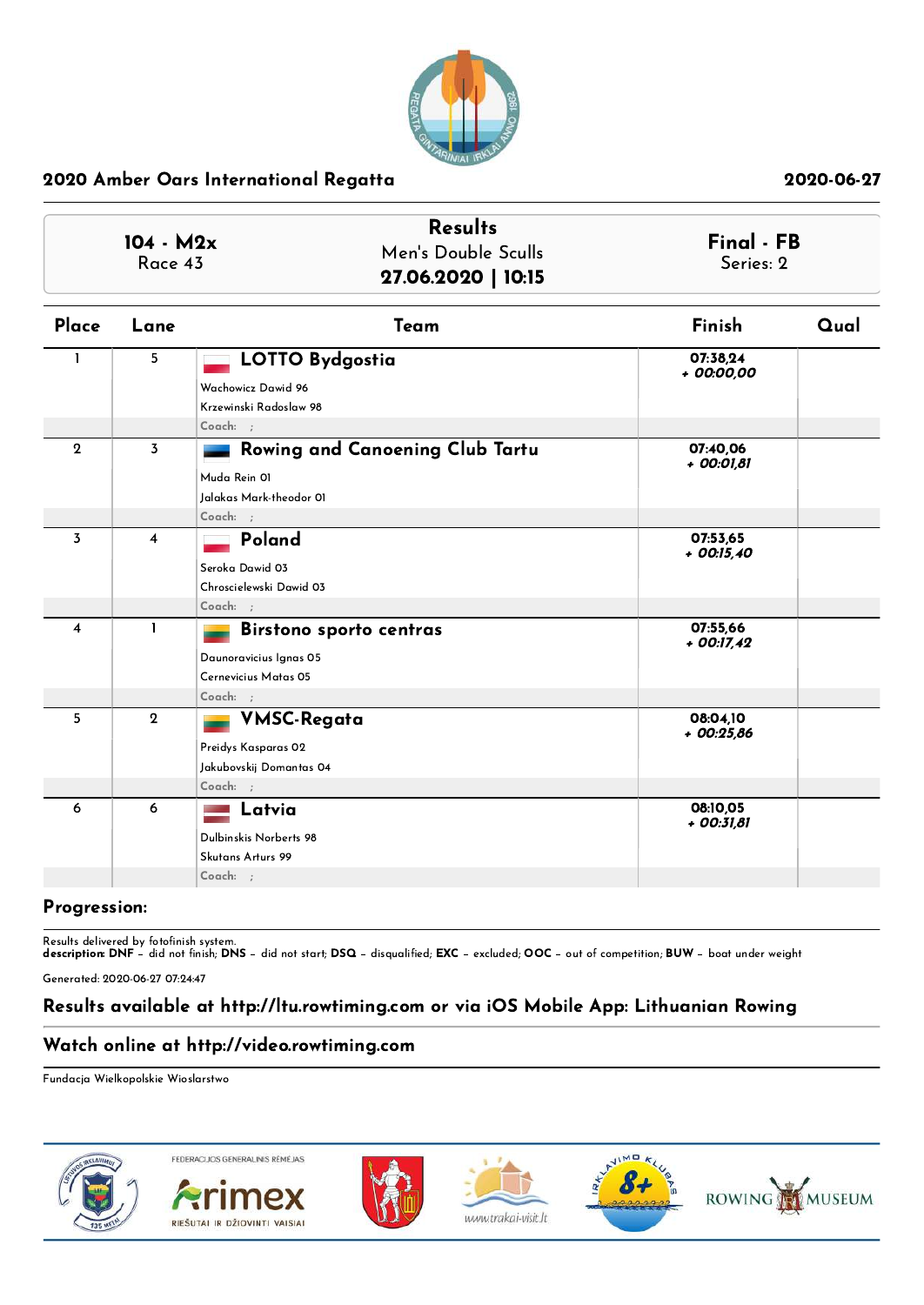

| $104 - M2x$<br>Race 44 |                | <b>Results</b><br>Men's Double Sculls<br>27.06.2020   10:20                                    | Final - FA<br>Series: 2  |      |
|------------------------|----------------|------------------------------------------------------------------------------------------------|--------------------------|------|
| Place                  | Lane           | Team                                                                                           | Finish                   | Qual |
| L                      | 4              | Lithuania<br>Jancionis Dominykas<br>Nemeravicius Dovydas 96<br>$Coach:$ :                      | 07:05,85<br>+ 00:00,00   |      |
| $\mathbf 2$            | $\overline{3}$ | Kauno sporto mokykla Bangputys<br>Dziaugys Martynas 86<br>Adomavicius Aurimas 93<br>$Coach:$ ; | 07:12,67<br>+ 00:06,81   |      |
| 3                      | $\mathbf{I}$   | Lithuania<br>Cernevicius Paulius 99<br>Marocka Domantas 00<br>$Coach:$ ;                       | 07:18,40<br>$+$ 00:12,54 |      |
| 4                      | 5              | Lithuania<br>Prusinskas Virgilijus Ol<br>Masanauskas Titas OI<br>$Coach:$ ;                    | 07:24.30<br>$+$ 00:18,44 |      |
| 5                      | $\mathbf{2}$   | <b>VMSC-GLORIA</b><br>Matusevicius Augustinas 01<br>Ilonis Saulius 97<br>$Coach:$ ;            | 07:33,51<br>$+00:27,65$  |      |
| 6                      | 6              | Siauliai<br>Baliutavicius Tadas 04<br>Daunoras Dzeraldas 03<br>$Coach:$ ;                      | 08:23,08<br>+ 01:17,22   |      |

## Progression:

Results delivered by fotofinish system.

description: DNF − did not finish; DNS − did not start; DSQ − disqualified; EXC − excluded; OOC − out of competition; BUW − boat under weight

Generated: 2020-06-27 07:29:20

## Results available at http://ltu.rowtiming.com or via iOS Mobile App: Lithuanian Rowing

## Watch online at http://video.rowtiming.com

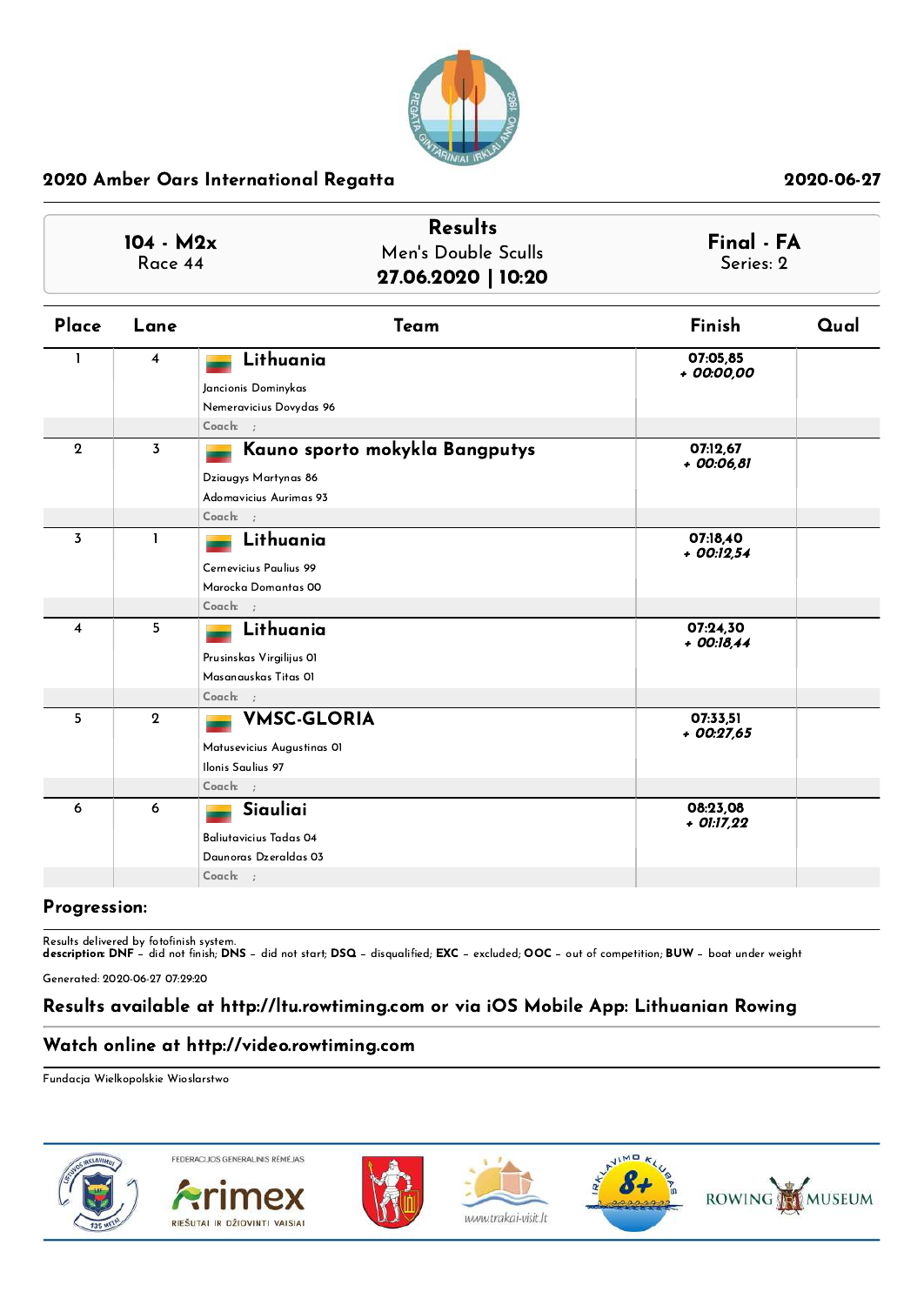

|              | <b>Results</b>                    |            |
|--------------|-----------------------------------|------------|
| $105 - LW1x$ | Lightweight women's single sculls | Final - FA |
| Race 45      | 27.06.2020   10:30                | Series: 2  |

| <b>WIR Ilawa Rowing Club</b><br>09:57,12<br>3<br>+ 00:00,00<br>Jozefowicz Paulina 03 |  |
|--------------------------------------------------------------------------------------|--|
|                                                                                      |  |
|                                                                                      |  |
| Coach: ;                                                                             |  |
| Kauno sporto mokykla Bangputys<br>$\mathbf 2$<br>10:11,87<br>4<br>$+$ 00:14.75       |  |
| Maizvilaite Egle 00                                                                  |  |
| $Coach:$ :                                                                           |  |
| VMSC-8+<br><b>DNS</b><br>$\overline{2}$                                              |  |
| Komaraite Julija 00                                                                  |  |
| $Coach:$ :                                                                           |  |

## Progression:

Results delivered by fotofinish system.

description: DNF − did not finish; DNS − did not start; DSQ − disqualified; EXC − excluded; OOC − out of competition; BUW − boat under weight

Generated: 2020-06-27 07:41:46

## Results available at http://ltu.rowtiming.com or via iOS Mobile App: Lithuanian Rowing

### Watch online at http://video.rowtiming.com

Fundacja Wielkopolskie Wioslarstwo



FEDERACIJOS GENERALINIS RÉMÉJAS









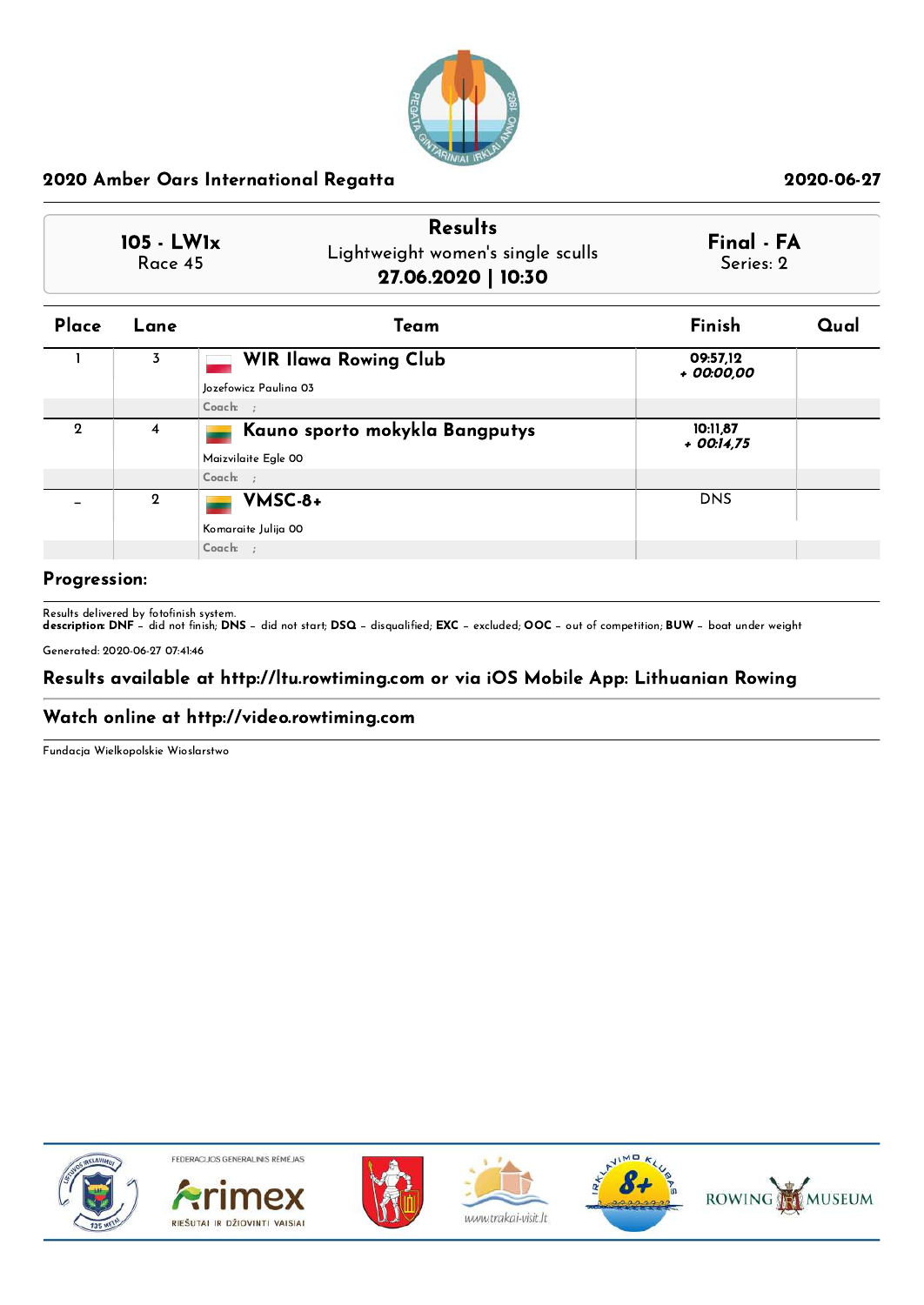

| 106 - W2-<br>Race 46 |                | <b>Results</b><br>Women's Pair<br>27.06.2020   10:40                                                 | Final - FA<br>Series: 2  |      |
|----------------------|----------------|------------------------------------------------------------------------------------------------------|--------------------------|------|
|                      | Place Lane     | Team                                                                                                 | Finish                   | Qual |
| $\mathbf{1}$         | 3              | Germany, Potsdam<br>Schade Louisa 00<br>Obenaus Gerlinde 00                                          | 08:39,91<br>+ 00:00,00   |      |
| $\mathbf 2$          | $\overline{4}$ | Germany, Potsdam<br>Ficher Franziska 03<br>Kerstan Klara 02                                          | 09:02.98<br>$+00:23,07$  |      |
| 3                    | $\mathbf 2$    | Trakai<br>Kralikaite Kamile 01<br>Medelinskaite leva 99                                              | 09:11.25<br>$+$ 00:31,34 |      |
| $\overline{4}$       | 6              | <b>LOTTO Bydgostia</b><br>Borzyszkowska Zofia 02<br>Semrau Kornelia 02                               | 09:15,33<br>$+00:35,42$  |      |
| 5                    | 5              | Trakai<br>Bartkute Ingrida 00<br>Putnaite Vilmante 02                                                | 09:47.73<br>+ 01:07,82   |      |
| 6                    | 1              | Kauno r. sporto mokykla - Irklavimo klubas Favoritas<br>Mariniciute Ieva 03<br>Vaskeviciute Guste 04 | 10:08,34<br>$+$ 01:28,43 |      |

## Progression:

Results delivered by fotofinish system. description: DNF − did not finish; DNS − did not start; DSQ − disqualified; EXC − excluded; OOC − out of competition; BUW − boat under weight

Generated: 2020-06-27 07:51:14

# Results available at http://ltu.rowtiming.com or via iOS Mobile App: Lithuanian Rowing

## Watch online at http://video.rowtiming.com

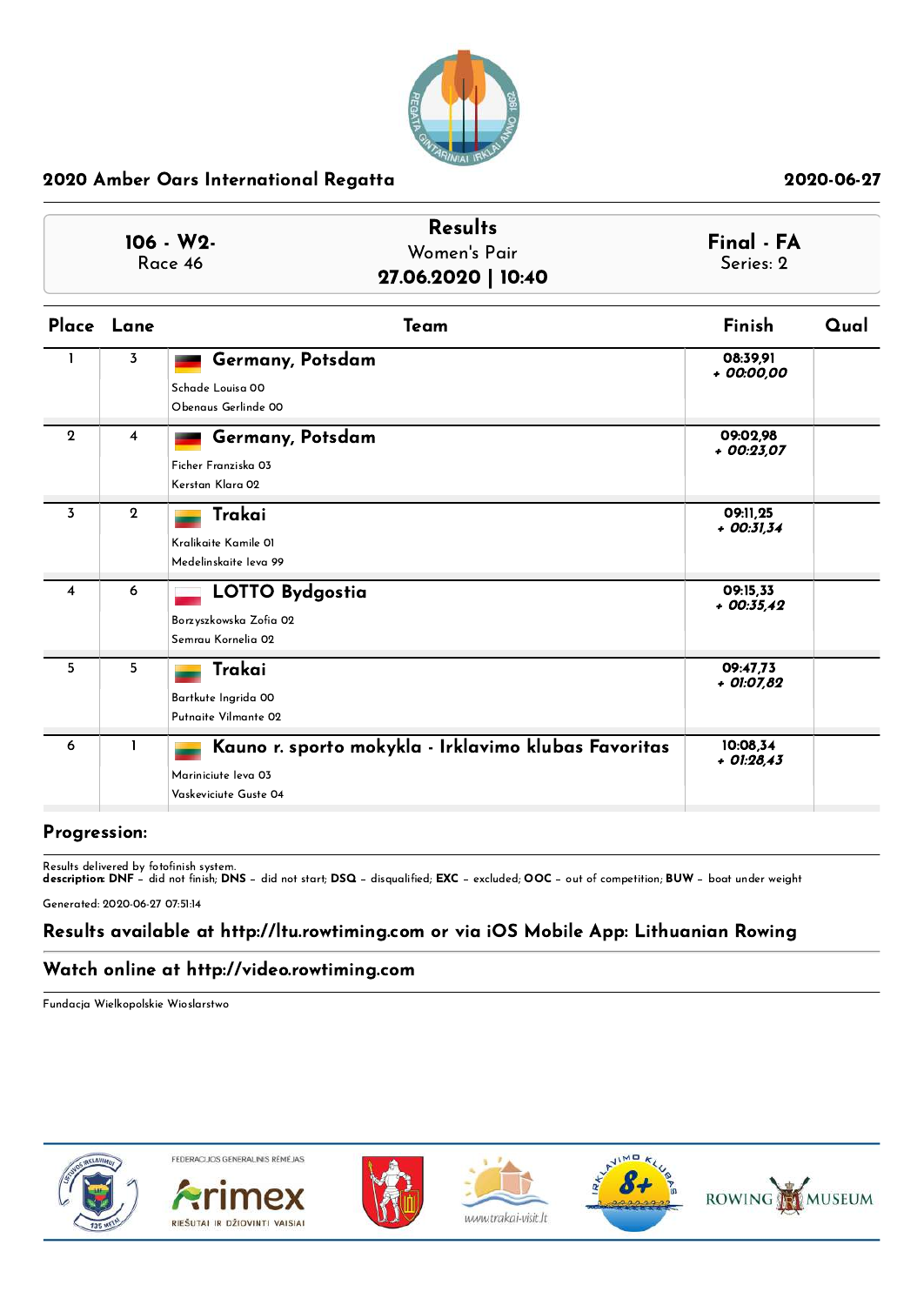

| 107 - LM1x<br>Race 47 |              | <b>Results</b><br>Lightweight Men's Single Sculls<br>27.06.2020   10:50 | Final - FB<br>Series: 2  |      |
|-----------------------|--------------|-------------------------------------------------------------------------|--------------------------|------|
| Place                 | Lane         | Team                                                                    | Finish                   | Qual |
|                       | 3            | <b>Rowing Club Tallinn</b><br>Lipintsov Aleksei 82                      | 08:36.11<br>+ 00:00.00   |      |
| $\mathbf{2}$          | 5            | Kauno sporto mokykla Bangputys<br>Cepys Aivaras 03                      | 09:01,08<br>+ 00:24,97   |      |
| 3                     | 4            | Rowing and Canoening Club Tartu<br>Siiman Martin 03                     | 09:11.83<br>+ 00:35.72   |      |
| 4                     | 1            | <b>WIR Ilawa Rowing Club</b><br>Jezynski Mateusz 04                     | 10:19.74<br>$+$ 01:43.62 |      |
| 5                     | $\mathbf{2}$ | Kauno sporto mokykla Bangputys<br>Daugela Elijus 05                     | 10:34.25<br>$+$ 01:58,13 |      |
|                       | 6            | Trakai<br>Nescerenko Arturas 00                                         | <b>DNS</b>               |      |

## Progression:

Results delivered by fotofinish system.

description: DNF − did not finish; DNS − did not start; DSQ − disqualified; EXC − excluded; OOC − out of competition; BUW − boat under weight

Generated: 2020-06-27 08:01:42

## Results available at http://ltu.rowtiming.com or via iOS Mobile App: Lithuanian Rowing

### Watch online at http://video.rowtiming.com

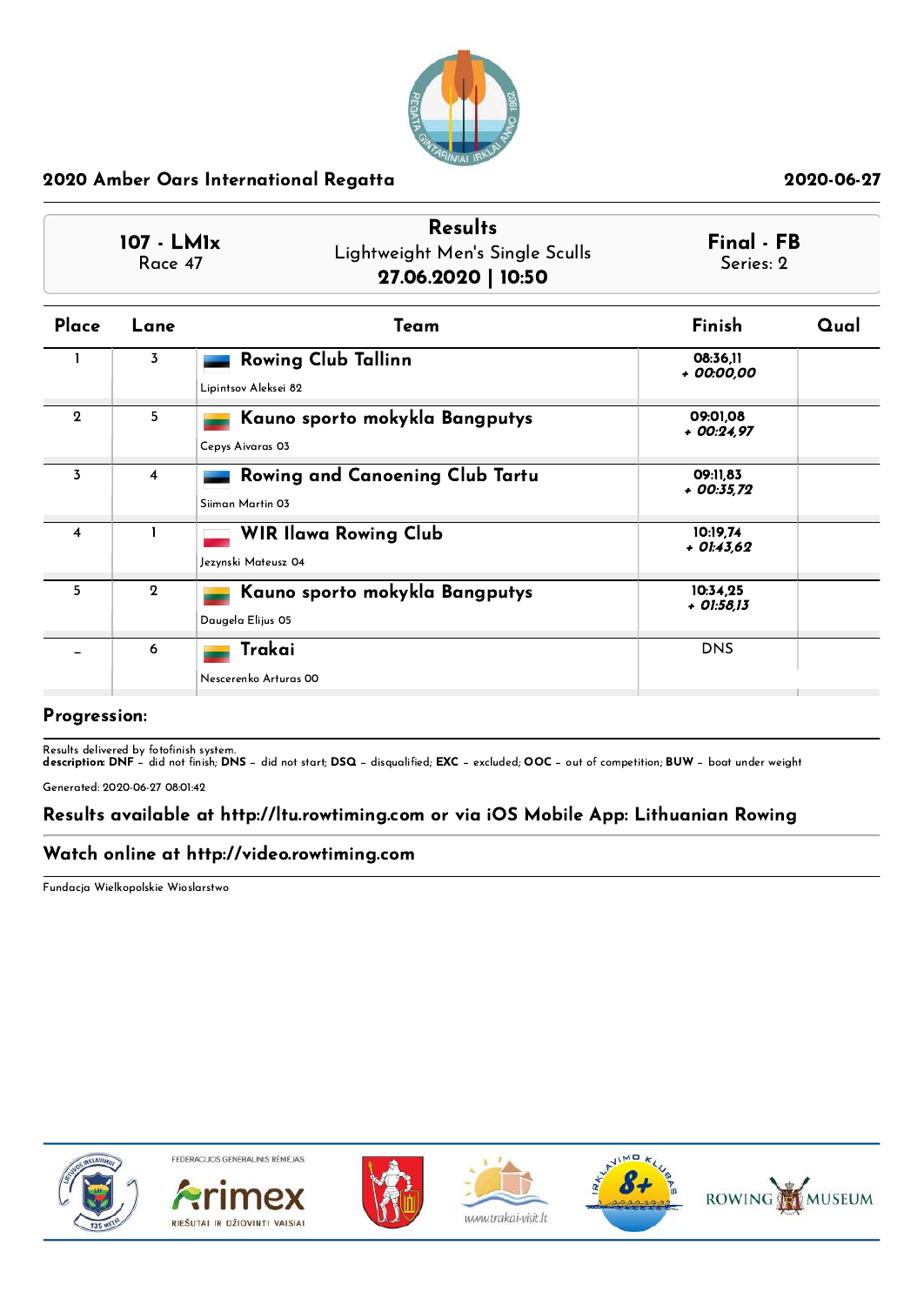

|                | <b>Results</b><br>Final - FA<br>107 - LM1x<br>Lightweight Men's Single Sculls<br>Series: 2<br>Race 48<br>27.06.2020   10:55 |                                                      |                          |      |
|----------------|-----------------------------------------------------------------------------------------------------------------------------|------------------------------------------------------|--------------------------|------|
| Place          | Lane                                                                                                                        | Team                                                 | Finish                   | Qual |
|                | 3                                                                                                                           | Rowing and Canoening Club Tartu<br>Loot Elar 99      | 08:25.30<br>+ 00:00,00   |      |
| $\mathbf{2}$   | 5                                                                                                                           | <b>RC KALEV, Parnu</b><br>Koppel Ander 98            | 08:39.68<br>$+$ 00:14.37 |      |
| $\overline{3}$ |                                                                                                                             | <b>LOTTO Bydgostia</b><br>Paczkowski Dariusz 95      | 08:49,63<br>$+00:24.32$  |      |
| 4              | 4                                                                                                                           | Rowing and Canoening Club Tartu<br>Ule Ken-markus 03 | 09:17.65<br>$+00:52.34$  |      |
| 5              | 6                                                                                                                           | <b>LOTTO Bydgostia</b><br>Frontczak Mikolaj 01       | 09:33.11<br>+ 01:07,81   |      |
|                | $\mathbf 2$                                                                                                                 | Jelgava BJSS<br>Samsonovs Nikita 00                  | <b>DSQ</b><br>09:33,11   |      |

## Progression:

Results delivered by fotofinish system.

description: DNF − did not finish; DNS − did not start; DSQ − disqualified; EXC − excluded; OOC − out of competition; BUW − boat under weight

Generated: 2020-06-27 08:08:34

## Results available at http://ltu.rowtiming.com or via iOS Mobile App: Lithuanian Rowing

### Watch online at http://video.rowtiming.com

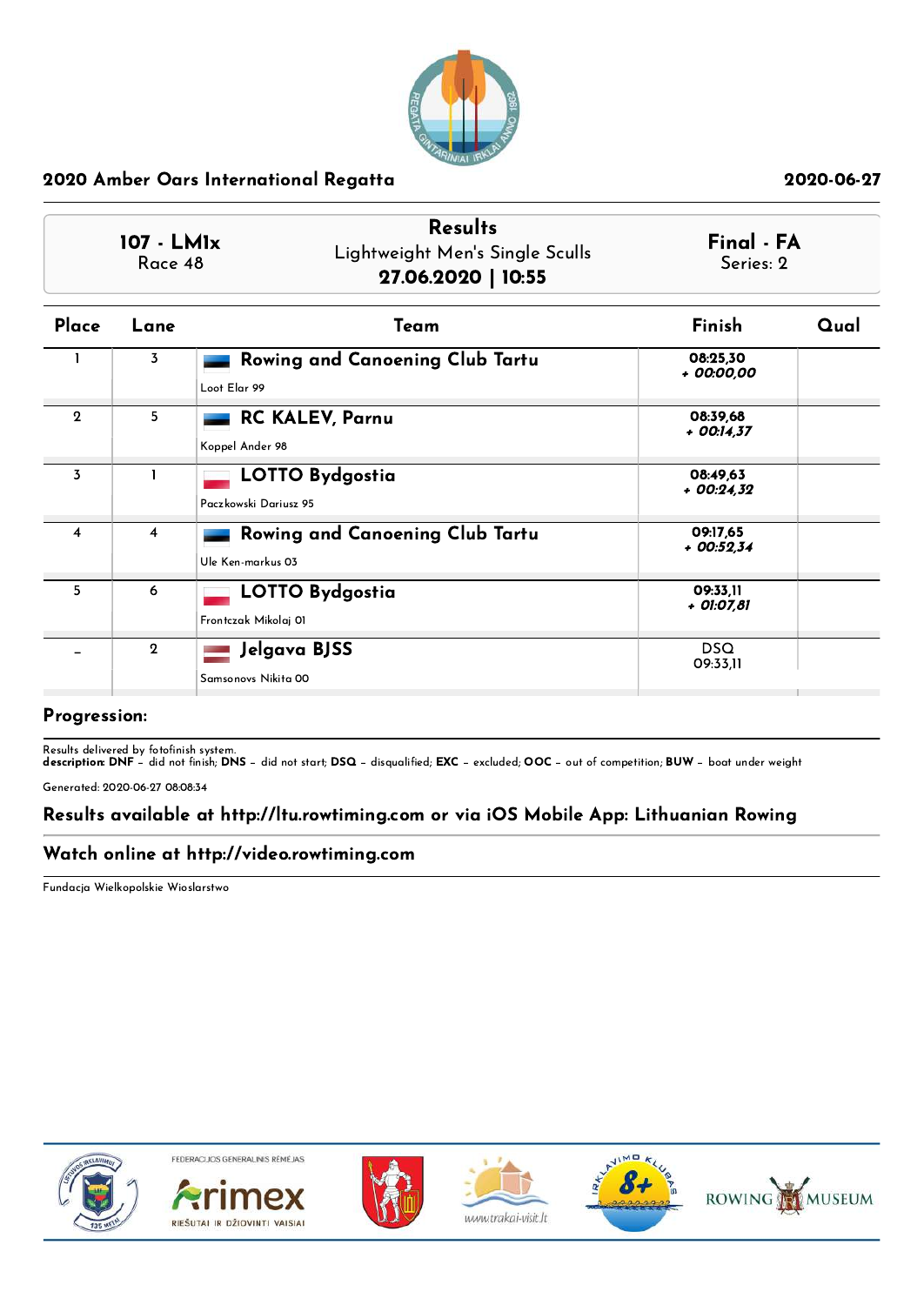

| 108 - W2x<br>Race 49 |              | <b>Results</b><br>Women's Double Sculls<br>27.06.2020   11:05          | Final - FB<br>Series: 2  |      |
|----------------------|--------------|------------------------------------------------------------------------|--------------------------|------|
| Place                | Lane         | Team                                                                   | Finish                   | Qual |
|                      | 4            | Jelgava BJSS2<br>Rudmieze Monta Anna 03<br><b>Bumbiere Kristine 03</b> | 09:23.20<br>+ 00:00,00   |      |
| $\mathbf{2}$         | $\mathbf{2}$ | <b>MSG SASS, Latvia</b><br>Niedra Dinija Paula 04<br>Krone Austra 06   | 09:38.86<br>$+$ 00:15,65 |      |
| 3                    | 3            | Rowing and Canoening Club Tartu<br>Luts Sigrid 02<br>Tammi Eliise 05   | 09:56.36<br>$+$ 00:33,15 |      |
| $\overline{4}$       | 6            | Siauliai<br>Budryte Domante 03<br>Mikalauskaite Vytaute 06             | 10:07.78<br>$+$ 00:44,57 |      |
| 5                    | 5            | Jelgava BJSS3<br>Meiere leva Kellija 03<br>Kokta Sanija 03             | 10:13,41<br>+ 00:50,20   |      |
|                      | 1            | Jelgava BJSS1<br>Barovska Anete 03<br>Freimane Aleksandra 04           | <b>DNS</b><br>10:13,41   |      |

## Progression:

Results delivered by fotofinish system.

description: DNF − did not finish; DNS − did not start; DSQ − disqualified; EXC − excluded; OOC − out of competition; BUW − boat under weight

Generated: 2020-06-27 08:23:26

# Results available at http://ltu.rowtiming.com or via iOS Mobile App: Lithuanian Rowing

## Watch online at http://video.rowtiming.com

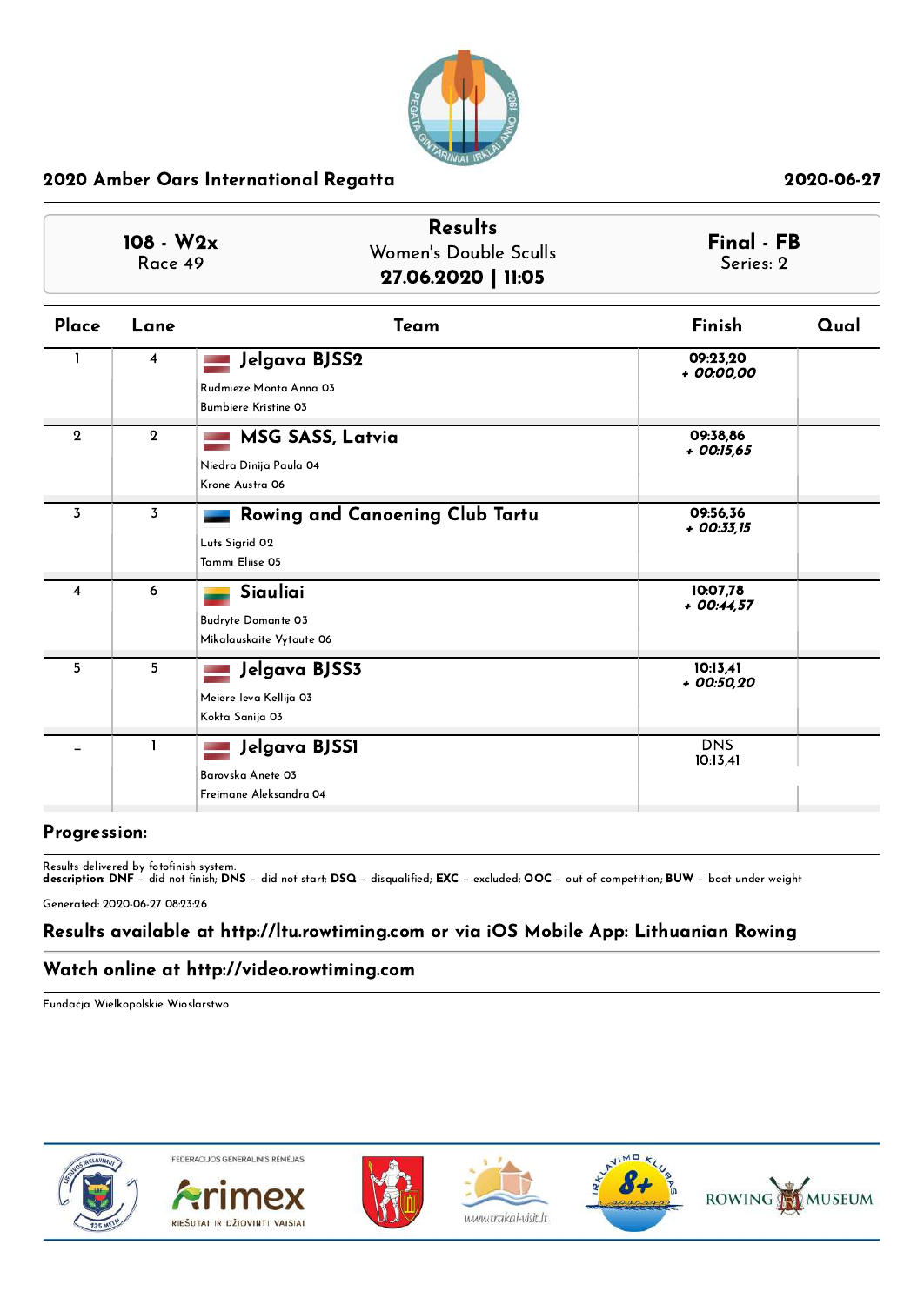

| 108 - W2x<br>Race 50 |                | <b>Results</b><br>Women's Double Sculls<br>27.06.2020   11:10                   | Final - FA<br>Series: 2  |      |  |
|----------------------|----------------|---------------------------------------------------------------------------------|--------------------------|------|--|
| Place                | Lane           | Team                                                                            | <b>Finish</b>            | Qual |  |
| L                    | 4              | Lithuania<br>Valciukaite Milda 94<br>Adomaviciute leva 94                       | 07:53,34<br>+ 00:00,00   |      |  |
| $\mathbf{2}$         | $\overline{2}$ | Estonia, Parnu rowing club PAR<br>Aron Anabel 01<br>Alttoa Grete 00             | 08:17,19<br>$+$ 00:23,85 |      |  |
| 3                    | 6              | Latvia<br>Svirska Olga 86<br>Bole Evita 90                                      | 08:23.09<br>$+00:29.75$  |      |  |
| 4                    | $\overline{3}$ | <b>RC KALEV, Parnu</b><br>Nommsalu Jane-riin 03<br>Vilbaste Kadri 01            | 09:01.34<br>+ 01:08,00   |      |  |
| 5                    | 5              | Kauno sporto mokykla Bangputys<br>Nabazaite Emilija 04<br>Dambrauskaite Mija 03 | 09:27,61<br>$+$ 01:34.27 |      |  |
| 6                    | 1              | Klaipedos irklavimo centras<br>Simkute Karolina 02<br>Klumbyte Auguste 03       | 09:56.35<br>+ 02:03,01   |      |  |

## Progression:

Results delivered by fotofinish system. description: DNF − did not finish; DNS − did not start; DSQ − disqualified; EXC − excluded; OOC − out of competition; BUW − boat under weight

Generated: 2020-06-27 08:27:32

# Results available at http://ltu.rowtiming.com or via iOS Mobile App: Lithuanian Rowing

## Watch online at http://video.rowtiming.com

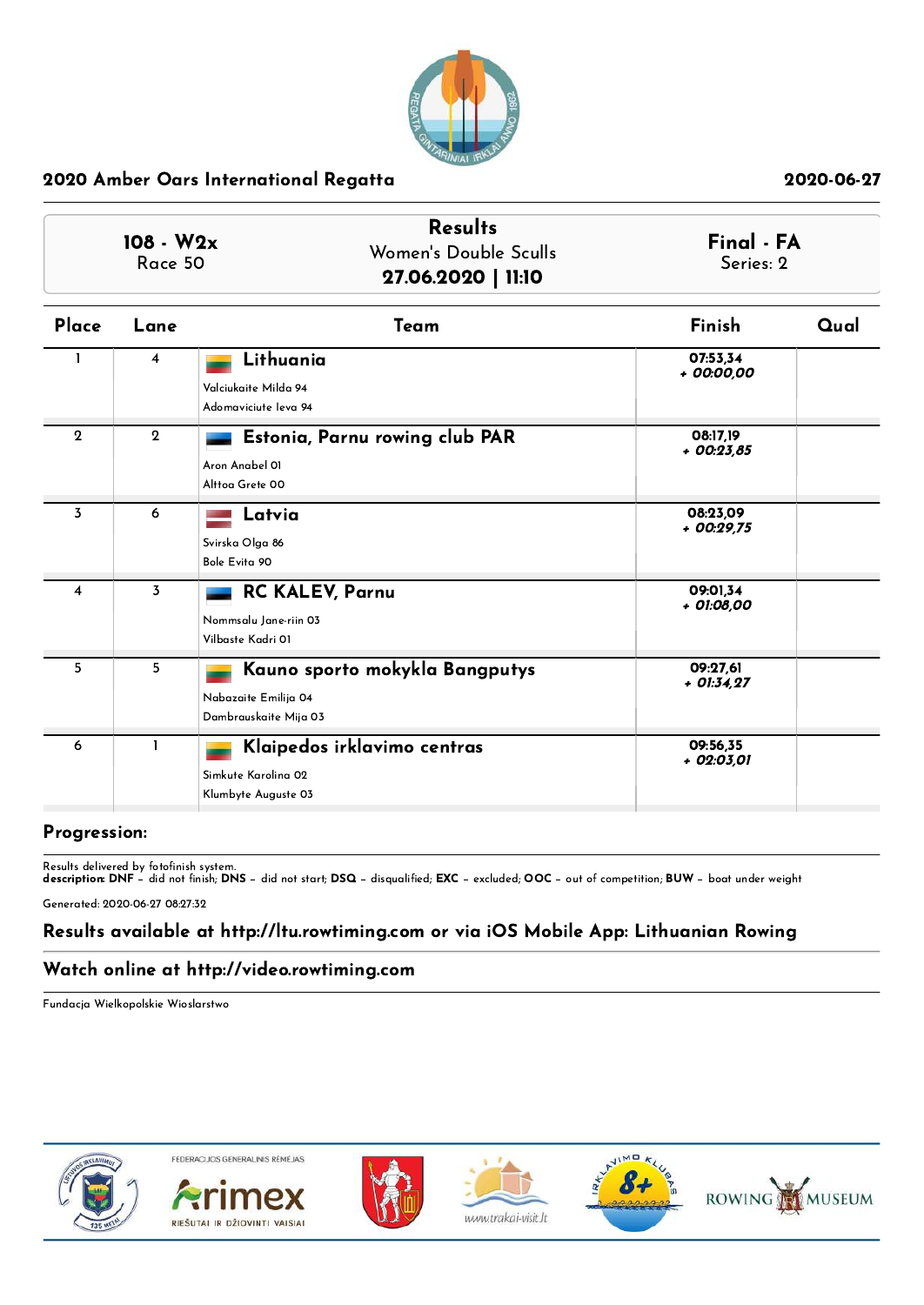

| 109 - M4- | <b>Results</b>     | Final - FA |
|-----------|--------------------|------------|
| Race 51   | Men's Four         | Series: 2  |
|           | 27.06.2020   11:20 |            |

| Place | Lane           | Team                                                                                                                         | Finish                   | Qual |
|-------|----------------|------------------------------------------------------------------------------------------------------------------------------|--------------------------|------|
|       | $\overline{3}$ | Klaipedos irklavimo centras<br><b>Brusokas Paulius 03</b><br>Babarskas Linas 03<br>Urbonas Ignas 03<br>Saparavicius Jonas 03 | 07:17,21<br>+ 00:00,00   |      |
| 2     | $\overline{4}$ | Klaipedos irklavimo centras<br>Babarskas Edvardas 95<br>Venckus Valdas 00<br>Muravjov Artur 97<br>Vaitkunas Tautvydas 95     | 07:35,15<br>$+$ 00:17,93 |      |

## Progression:

Results delivered by fotofinish system. description: DNF − did not finish; DNS − did not start; DSQ − disqualified; EXC − excluded; OOC − out of competition; BUW − boat under weight

Generated: 2020-06-27 08:29:31

## Results available at http://ltu.rowtiming.com or via iOS Mobile App: Lithuanian Rowing

### Watch online at http://video.rowtiming.com

Fundacja Wielkopolskie Wioslarstwo



FEDERACIJOS GENERALINIS RÉMÉJAS









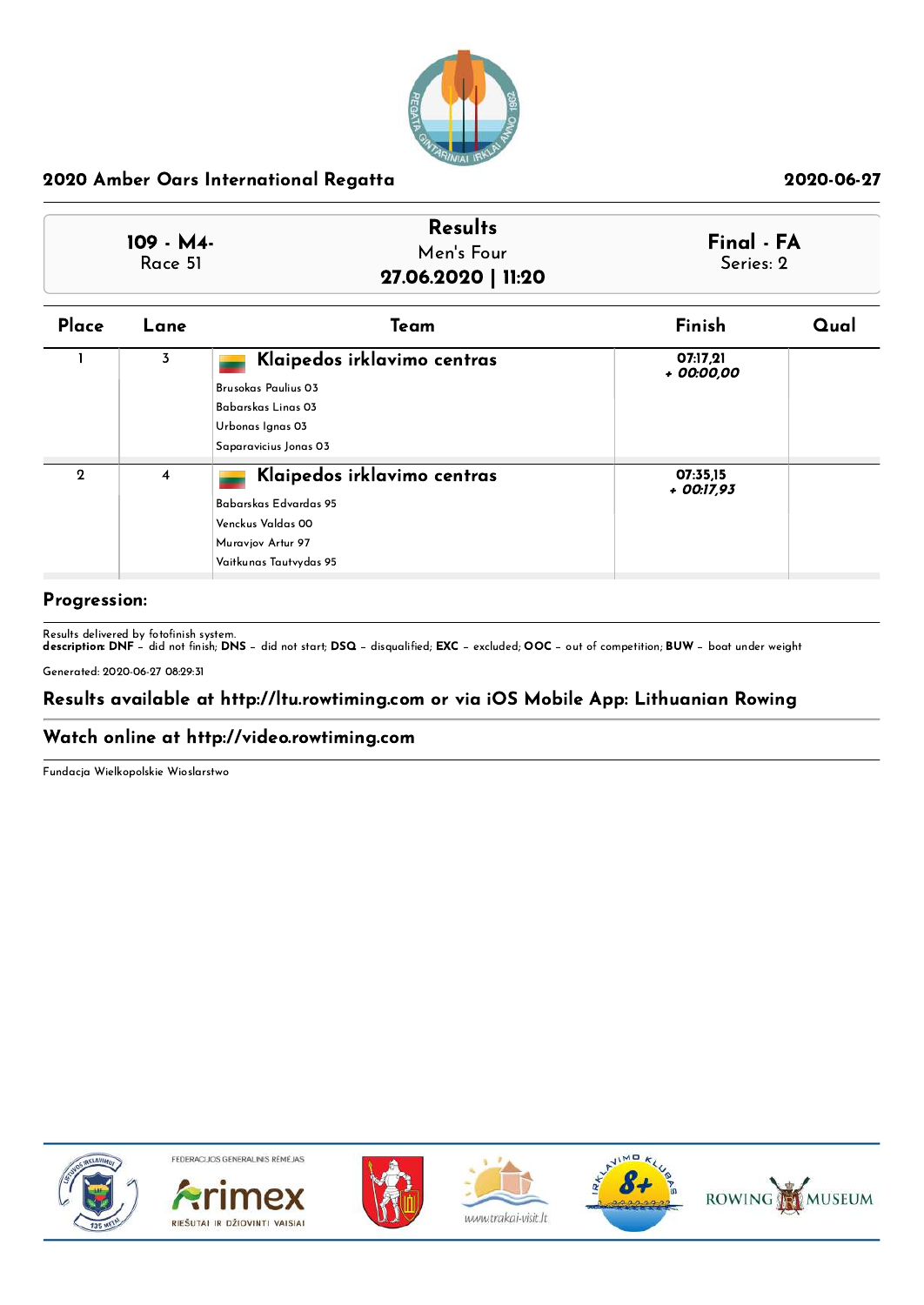

| $110 - W4x$<br>Race 52 | <b>Results</b><br>Women's Quadruple Sculls<br>27.06.2020   11:30 | Final - FA<br>Series: 2 |
|------------------------|------------------------------------------------------------------|-------------------------|
|------------------------|------------------------------------------------------------------|-------------------------|

|                  | Place Lane  | Team                                                 | Finish                   | Qual |
|------------------|-------------|------------------------------------------------------|--------------------------|------|
| $\mathbf{I}$     | 3           | Gineviciute Agne 98                                  | 07:52,76<br>$+00:00,00$  |      |
|                  |             | Juzenaite Ugne                                       |                          |      |
|                  |             | Kazlauskaite Martyna 01                              |                          |      |
|                  |             | Senkute Viktorija 96                                 |                          |      |
| $\boldsymbol{2}$ | 4           | Siauliai<br>Navickaite Roberta 95                    | 08:10,21<br>$+$ 00:17,44 |      |
|                  |             | Zilionyte Kamile 02                                  |                          |      |
|                  |             | Nazarenkaite Nomeda 02                               |                          |      |
|                  |             | Morkunaite Raminta 01                                |                          |      |
| 3                | $\mathbf 2$ | <b>LOTTO Bydgostia</b>                               | 08:14,63<br>+ 00:21,87   |      |
|                  |             | Blaszczyk Monika 02                                  |                          |      |
|                  |             | Wasela Paulina OI                                    |                          |      |
|                  |             | Szczerba Zuzanna Ol                                  |                          |      |
|                  |             | Kania Oliwia 00                                      |                          |      |
| 4                | 5           | Poland                                               | 08:32,35<br>$+00:39,59$  |      |
|                  |             | Gredel Wiktoria 03                                   |                          |      |
|                  |             | Kosiorek Aleksandta 03                               |                          |      |
|                  |             | Zukowska Maria 04                                    |                          |      |
|                  |             | Krystochowicz Adrianna 02                            |                          |      |
| 5                | 1           | Kauno r. sporto mokykla - Irklavimo klubas Favoritas | 09:43,32<br>$+$ 01:50,56 |      |
|                  |             | Cernauskaite Migle 05                                |                          |      |
|                  |             | Uleckaite Auguste 05                                 |                          |      |
|                  |             | Sablinskaite Auguste 06                              |                          |      |
|                  |             | Auglyte Silvija 06                                   |                          |      |

## Progression:

Results delivered by fotofinish system. description: DNF − did not finish; DNS − did not start; DSQ − disqualified; EXC − excluded; OOC − out of competition; BUW − boat under weight

Generated: 2020-06-27 08:41:23

## Results available at http://ltu.rowtiming.com or via iOS Mobile App: Lithuanian Rowing

## Watch online at http://video.rowtiming.com

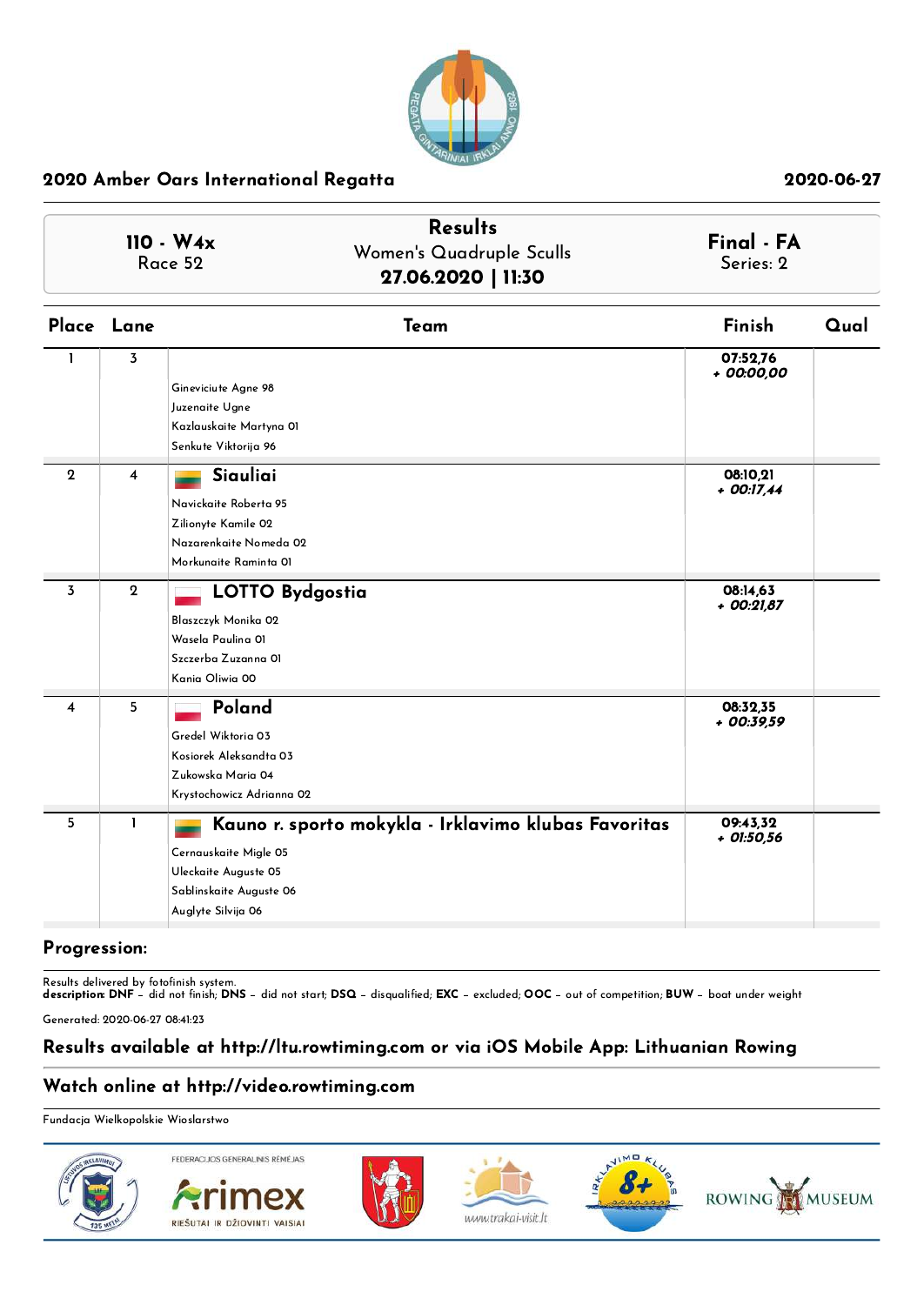

|              | <b>Results</b>     |            |
|--------------|--------------------|------------|
| $111 - W8 +$ | Women's Eight      | Final - FA |
| Race 53      | 27.06.2020   11:40 | Series: 2  |

| Place | Lane | Team                                                                                                                                                                                        | Finish                 | Qual |
|-------|------|---------------------------------------------------------------------------------------------------------------------------------------------------------------------------------------------|------------------------|------|
|       | 3    | International<br>Graziene Nijole 60<br>Sciglinskiene Jolanta 78<br>Aginta Puncule Ilze 70<br>Orbitane Renate 70<br>Kaufmane Lolita 60<br>Line Renate 66<br>Vosu Ingrid 62<br>Rimkus Vita 65 | 08:58,93<br>+ 00:00,00 |      |
|       |      | Pasparne Iveta 62                                                                                                                                                                           |                        |      |

## Progression:

Results delivered by fotofinish system.

description: DNF − did not finish; DNS − did not start; DSQ − disqualified; EXC − excluded; OOC − out of competition; BUW − boat under weight Generated: 2020-06-27 08:50:01

# Results available at http://ltu.rowtiming.com or via iOS Mobile App: Lithuanian Rowing

## Watch online at http://video.rowtiming.com

Fundacja Wielkopolskie Wioslarstwo



FEDERACIJOS GENERALINIS RÉMÉJAS









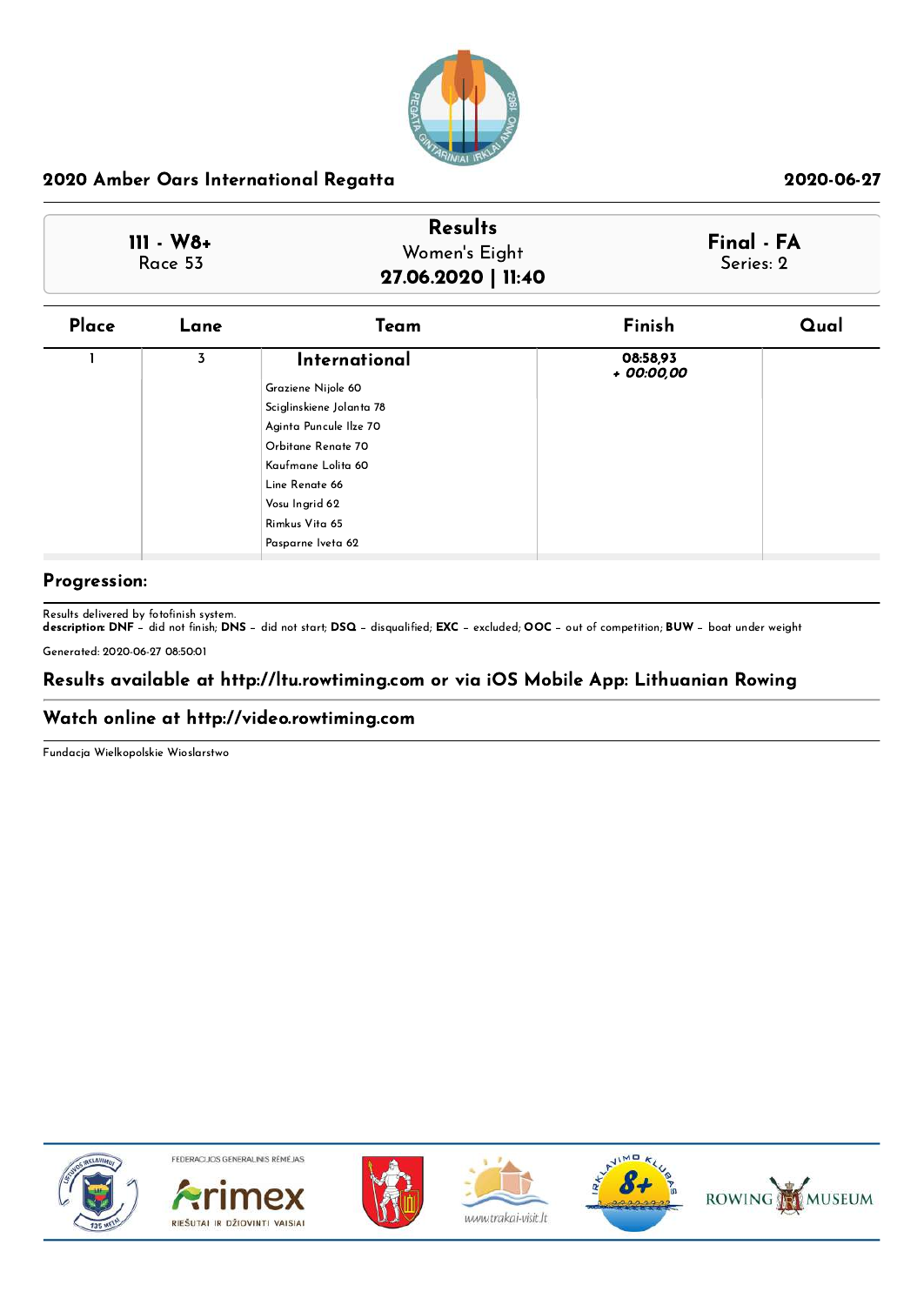

| Place          | Lane           | Team                                     | Finish                   | Qual |
|----------------|----------------|------------------------------------------|--------------------------|------|
|                | $\overline{4}$ | <b>Rowing Club Tallinn</b>               | 07:41,62<br>+ 00:00,00   |      |
|                |                | Orgse Karl Kristofer 03                  |                          |      |
|                |                | Holostohh Artjom 03                      |                          |      |
| $\mathbf{2}$   | 3              | <b>LOTTO Bydgostia</b>                   | 07:44,44<br>+ 00:02,81   |      |
|                |                | Wachowicz Dawid 96                       |                          |      |
|                |                | Wisniewski Wojciech OI                   |                          |      |
| $\overline{3}$ | $\mathbf{2}$   | <b>LOTTO Bydgostia</b>                   | 08:30,95<br>+ 00:49,32   |      |
|                |                | Sikorski Piotr                           |                          |      |
|                |                | Szostak Daniel                           |                          |      |
| 4              | 5              | Kupiskio kuno kulturos ir sporto centras | 09:35,39<br>$+$ 01:53,76 |      |
|                |                | Laurinavicius Simonas 05                 |                          |      |
|                |                | Baronas Nojus 05                         |                          |      |
| 5              |                | Trakai                                   | 09:59,89<br>$+$ 02:18,26 |      |
|                |                | Kozlovskij Daniel 04                     |                          |      |
|                |                | Bendinskis Karolis 03                    |                          |      |
|                |                |                                          |                          |      |

### Progression:

Results delivered by fotofinish system.

description: DNF − did not finish; DNS − did not start; DSQ − disqualified; EXC − excluded; OOC − out of competition; BUW − boat under weight

Generated: 2020-06-27 09:01:07

## Results available at http://ltu.rowtiming.com or via iOS Mobile App: Lithuanian Rowing

### Watch online at http://video.rowtiming.com

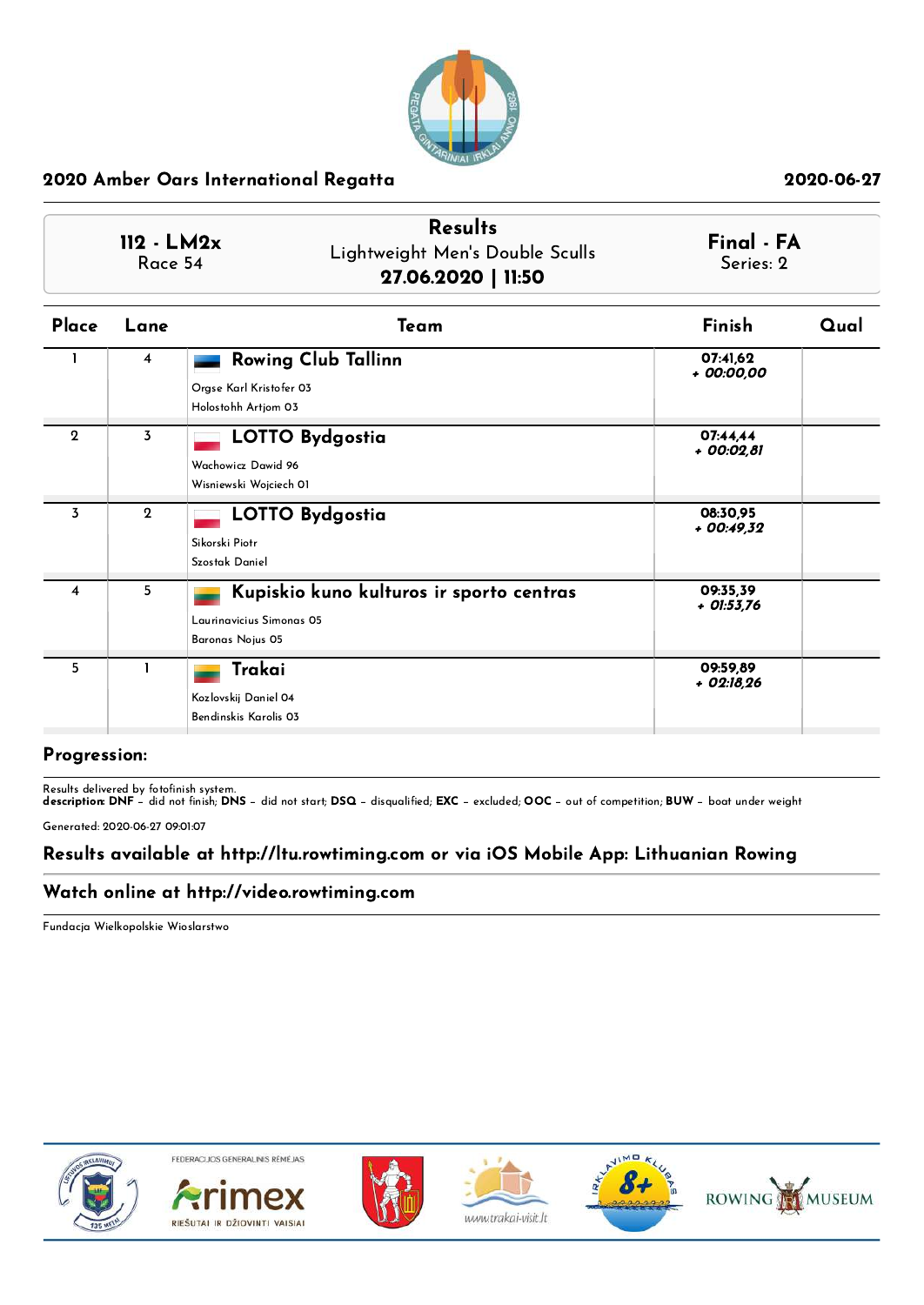

| $113 - M4x$<br>Race 55 |                | <b>Results</b><br>Men's Quadruple Sculls<br>27.06.2020   12:00                                                                          | Final - FB<br>Series: 2 |      |
|------------------------|----------------|-----------------------------------------------------------------------------------------------------------------------------------------|-------------------------|------|
| Place                  | Lane           | Team                                                                                                                                    | Finish                  | Qual |
|                        | 3              | Estonia, Parnu rowing club PAR<br>Volmerson Brenet 04<br>Hunt Robin<br>Allik Karel 04<br>Raudkivi Karl-joosep 04                        | 07:40.42<br>+ 00:00,00  |      |
| $\mathbf 2$            | $\overline{4}$ | VMSC-8+<br>Nienius Tauras 03<br>Sivickis Dominykas 04<br>Liutkus Zygimantas 02<br>Binkis Irvydas 02                                     | 07:42.11<br>+ 00:01,68  |      |
| $\overline{3}$         | 5              | Traku kuno kulturos ir sporto centras<br>Sukauskas Dominykas 06<br>Barkauskas Juozas 02<br>Janciauskas Justas 04<br>Barkauskas Jonas OI | 08:34.95<br>$+00:54,53$ |      |
| 4                      | $\mathbf{2}$   | Jelgava BJSS2<br>Vitols Matis 07<br>Vilaus Edvards Kristaps 05<br>Sejans Valters 06<br>Donovs Emils Niks 06                             | 08:35.41<br>$+00:54,98$ |      |

## Progression:

Results delivered by fotofinish system. description: DNF − did not finish; DNS − did not start; DSQ − disqualified; EXC − excluded; OOC − out of competition; BUW − boat under weight

Generated: 2020-06-27 09:09:28

# Results available at http://ltu.rowtiming.com or via iOS Mobile App: Lithuanian Rowing

### Watch online at http://video.rowtiming.com

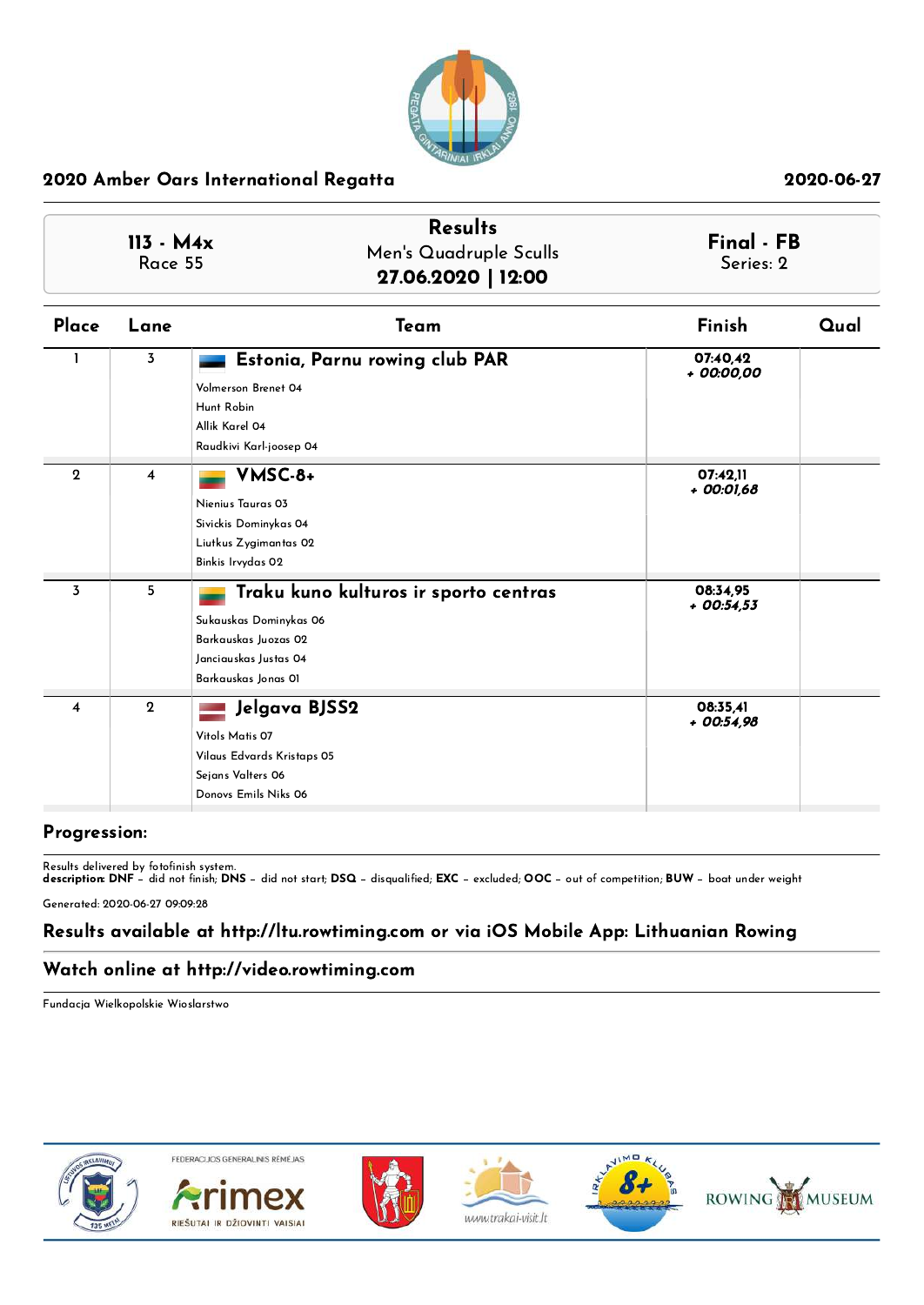

| $113 - M4x$<br>Race 56 |             | <b>Results</b><br>Men's Quadruple Sculls<br>27.06.2020   12:05                                                                          | Final - FA<br>Series: 2  |      |
|------------------------|-------------|-----------------------------------------------------------------------------------------------------------------------------------------|--------------------------|------|
| Place                  | Lane        | Team                                                                                                                                    | Finish                   | Qual |
| ı                      | 5           | <b>Tartu University Sport Club</b><br>Ruusalepp Karl August 97<br>Konstantinov Nikita 97<br>Kama Joonatan 97<br>Jalakas Mark Theodor OI | 06:54,12<br>+ 00:00,00   |      |
| $\mathbf{2}$           | 3           | LOTTO Bydgostia<br>Krzewinski Radoslaw 98<br>Zalewski Artur 00<br>Siewaszewicz Adam 00<br>Zakrzewski Dawid 01                           | 06:56,51<br>+ 00:02,38   |      |
| 3                      | L           | Poland<br>Synowiec Michal 03<br>Wiechec Thomas 03<br>Seroka Dawid 03<br>Chroscielewski Dawid 03                                         | 07:14,08<br>$+$ 00:19,95 |      |
| 4                      | 4           | Kauno sporto mokykla Bangputys<br>Jagminas Benas 04<br>Palionis Augustas 02<br>Palionis Kristupas 02<br>Kuzmenko Arnoldas 99            | 07:21,78<br>$+$ 00:27,65 |      |
| 5                      | $\mathbf 2$ | Rowing and Canoening Club Tartu<br>Veri Mart 04<br>Glaser Aleksander 04<br>Orav Karl-joosep 05<br>Kaldmaa Kristho 05                    | 07:25,96<br>$+$ 00:31,83 |      |
| 6                      | 6           | Jelgava BJSS1<br>Strazds Patriks 05<br>Karklis Kristaps 03<br>Klavins Andrejs 04<br>Lahs Davids 03                                      | 07:56,42<br>+ 01:02,30   |      |

## Progression:

Results delivered by fotofinish system. description: DNF − did not finish; DNS − did not start; DSQ − disqualified; EXC − excluded; OOC − out of competition; BUW − boat under weight

### Generated: 2020-06-27 09:14:06

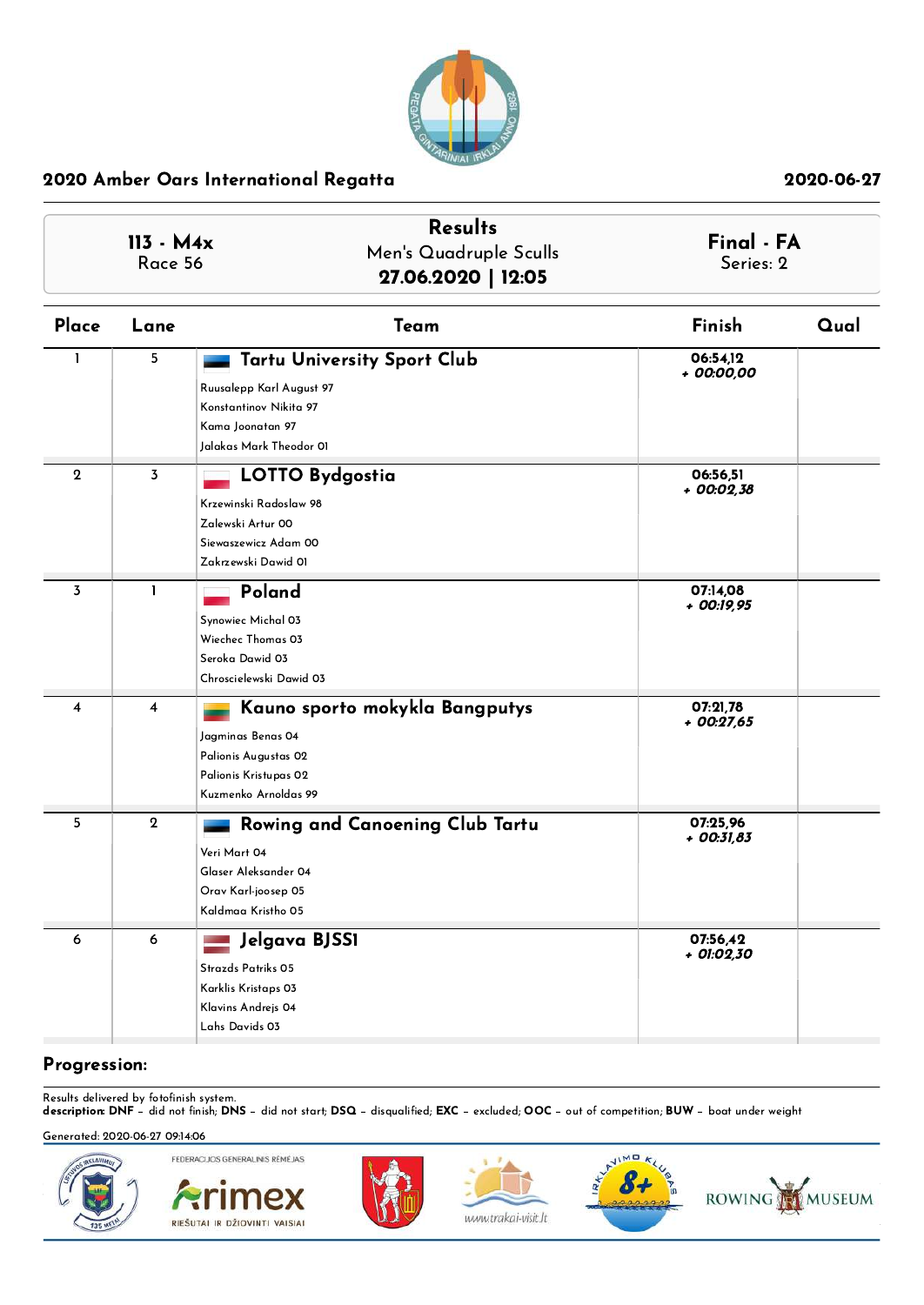

|                                | 114 - M8+<br>Race 57    | <b>Results</b><br>Men's Eight<br>27.06.2020   12:30                                                                                                                                                                                              | Final - FA<br>Series: 2 |
|--------------------------------|-------------------------|--------------------------------------------------------------------------------------------------------------------------------------------------------------------------------------------------------------------------------------------------|-------------------------|
| Place                          | Lane                    | Team                                                                                                                                                                                                                                             | Finish<br>Qual          |
| 1                              | $\overline{3}$          | Lithuania<br>Galisanskis Zygimantas 92<br>Kelmelis Armandas 98<br>Stankunas Dovydas 00<br>Stankunas Domantas 00<br>Stankunas Povilas 97<br>Juskevicius Mantas 98<br>Bieliauskas Giedrius 97<br>Ilonis Saulius 97                                 | 06:54,84<br>+ 00:00,00  |
| $\,2\,$                        | $\overline{\mathbf{4}}$ | Sunklodas Karolis<br>Klaipedos irklavimo centras<br>Saparavicius Jonas 03<br>Brusokas Paulius 03<br>Babarskas Linas 03<br>Urbonas Ignas 03<br>Muravjov Artur 97<br>Grikpedis Vilius 02<br>Volkovas Benas OI<br>Razma Ramunas 01                  | 07:02,15<br>+ 00:07,31  |
| 3                              | $\mathbf{2}$            | Sokolova Diana 01<br>Trakai<br>Streimikis Antanas<br>Jakubovskij Domantas 04<br>Bareika Donatas 03<br>Preidys Kasperas 02<br>Uscila Modestas 03<br>Paunksnis Benas 02<br>Nescerenko Arturas 00<br>Golysenko Dominykas 02<br>Kazlovskij Daniel 04 | 07:23,30<br>+ 00:28,46  |
| 4                              | 5 <sub>1</sub>          | Klaipedos irklavimo centras<br>Venckus Valdas 00<br>Romeris Deimantas 03<br>Galdikas Adelaras 02<br>Donskis Dovydas 97<br>Babarskas Edvardas 95<br>Gedrimas Rokas 96<br>Plauska Tomas 88<br>Vaitkunas Tautvydas 95<br>Simkute Karolina           | 07:46,53<br>$+00:51,68$ |
| <b>RKLAVIM</b><br><b>135 M</b> |                         | FEDERACIJOS GENERALINIS RĖMĖJAS<br>www.trakai-visit.lt<br>RIEŠUTAI IR DŽIOVINTI VAISIAI                                                                                                                                                          | AVIMO<br>ROWING MUSEUM  |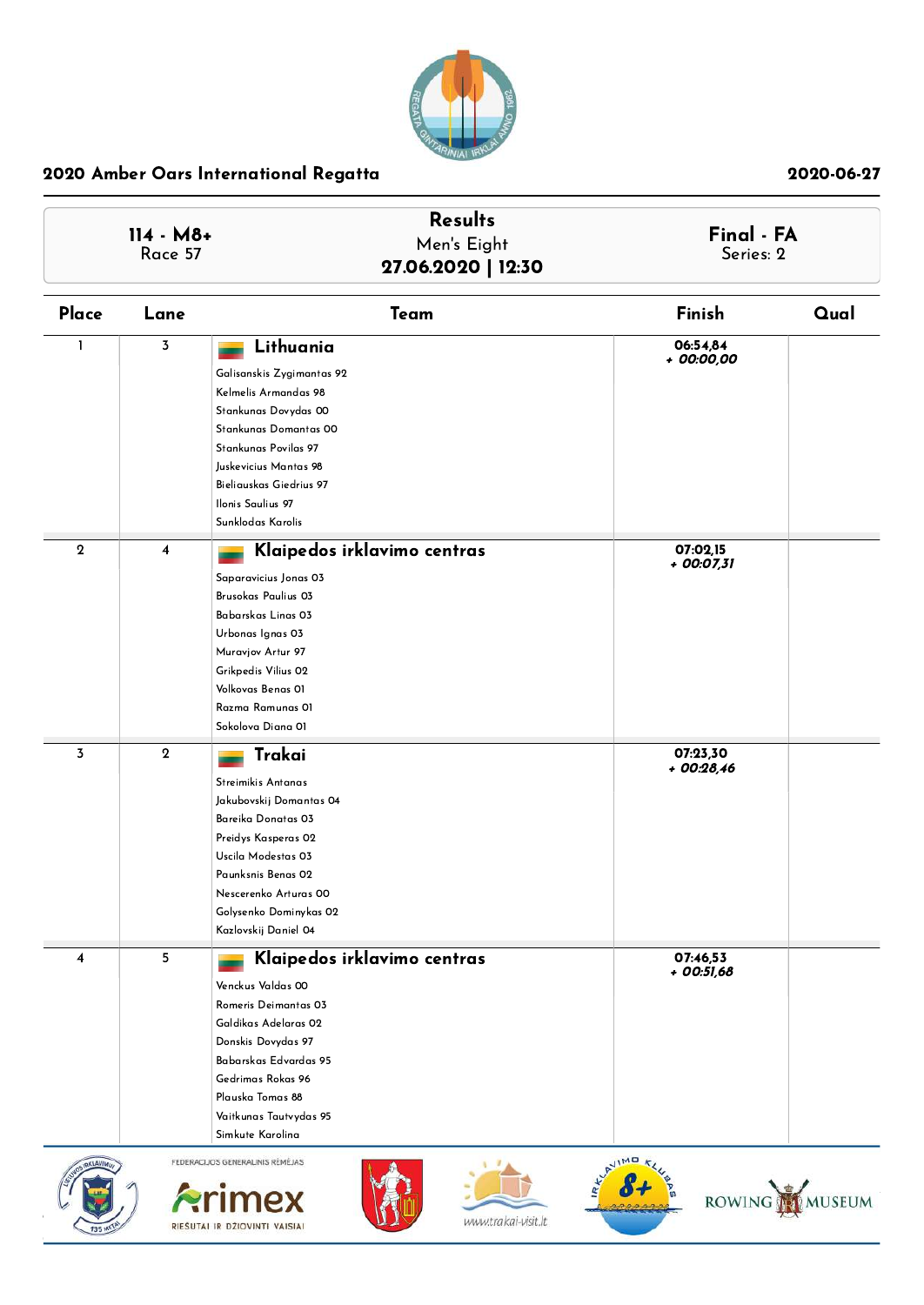

### 116 - MW1x Race 58 Results Final - Fi 27.06.2020 | 13:00 Series: 1

| Place | Lane        | Team                         | Measured time             | Qual |
|-------|-------------|------------------------------|---------------------------|------|
|       | $\mathbf 2$ | <b>Riga Rowers Club</b>      | 05:16,54<br>+ 00:00,00    |      |
|       |             | Ozola Mairita 88             |                           |      |
|       |             | Age: 32   Handicap: -2 sec.  | Calculated time: 05:14,54 |      |
|       | 4           | <b>IK Auksinis Yris</b>      | <b>DNS</b><br>05:16.54    |      |
|       |             | Bracenka Loreta 66           |                           |      |
|       |             | Age: 54   Handicap: -18 sec. |                           |      |

### Progression:

Results delivered by fotofinish system.<br>**description: DNF** − did not finish; **DNS** − did not start; **DSQ** − disqualified; **EXC** − excluded; **OOC** − out of competition; **BUW** − boat under weight

Generated: 2020-06-27 10:06:07

### Results available at http://ltu.rowtiming.com or via iOS Mobile App: Lithuanian Rowing

### Watch online at http://video.rowtiming.com

Fundacja Wielkopolskie Wioslarstwo



FEDERACIJOS GENERALINIS RĖMĖJAS











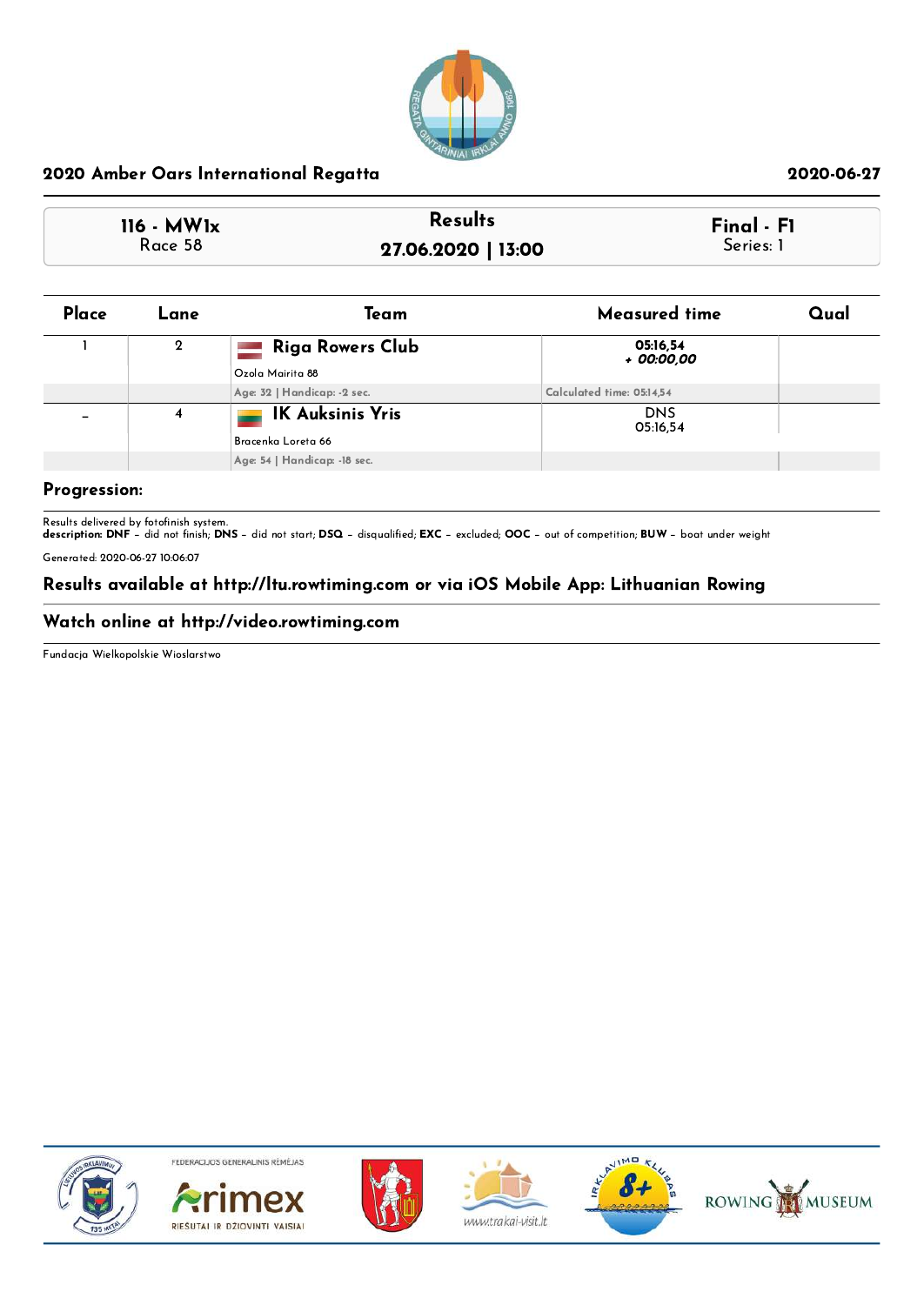

| $117 - MM4 -$ | <b>Results</b>     | Final - F1 |
|---------------|--------------------|------------|
| Race 59       | 27.06.2020   13:10 | Series: 1  |

| Place   | Lane                    | Team                                     | Measured time (1000 m) | Qual |
|---------|-------------------------|------------------------------------------|------------------------|------|
| L       | 6                       | <b>RC KALEV, Parnu</b>                   | 03:54,59               |      |
|         |                         | Koplus Kaupo 62                          | + 00:00,00             |      |
|         |                         | Strikholm Jaanus 71                      |                        |      |
|         |                         | Naaber Ilmar 64                          |                        |      |
|         |                         | Koppel Kaido 71                          |                        |      |
|         |                         | Age: 53   Handicap: -12 sec.             |                        |      |
| $\,2\,$ | 5                       | <b>VIMK Zalgiris</b>                     | 04:03,80               |      |
|         |                         | Lakstauskas Vytautas 62                  | + 00:09,21             |      |
|         |                         | Drotvinas Vaidevutis 68                  |                        |      |
|         |                         | Gasiunas Paulius 67                      |                        |      |
|         |                         | Marockinas Enrikas 69                    |                        |      |
|         |                         | Age: 53   Handicap: -12 sec.             |                        |      |
| 3       | 3                       | <b>Riga Rowers Club</b>                  | 04:03.87               |      |
|         |                         | Kamols Artis 67                          | + 00:09,28             |      |
|         |                         | Dunovskis Juris 60                       |                        |      |
|         |                         | <b>Baltais Vidis 73</b>                  |                        |      |
|         |                         | <b>Briuks Martins 73</b>                 |                        |      |
|         |                         | Age: 51   Handicap: - 10 sec.            |                        |      |
| 4       | $\overline{2}$          | Lithuania                                | 04:22,25               |      |
|         |                         |                                          | $+$ 00:27,65           |      |
|         |                         | Vilkas Jonas 52<br>Palilionis Dainius 58 |                        |      |
|         |                         | Andrejauskas Rimas 63                    |                        |      |
|         |                         | Gudauskas Zigmas 58                      |                        |      |
|         |                         | Age: 62   Handicap: -22 sec.             |                        |      |
| 5       | $\mathbf{I}$            | <b>RC Kalev</b>                          | 04:46,41               |      |
|         |                         |                                          | + 00:51,82             |      |
|         |                         | Paalo Juhan 47<br>Grikis Juris 47        |                        |      |
|         |                         | Kalnberzs Konstantins 50                 |                        |      |
|         |                         | Polluste Rein 46                         |                        |      |
|         |                         | Age: 72   Handicap: -41 sec.             |                        |      |
| 6       | $\overline{\mathbf{4}}$ | <b>VIMK Zalgiris</b>                     | 04:53,67               |      |
|         |                         | Rascius Alfredas 54                      | + 00:59,08             |      |
|         |                         | Bakas Rimantas 51                        |                        |      |
|         |                         | Adomaitis Kasparas 54                    |                        |      |
|         |                         | Urbonas Vidmantas 50                     |                        |      |
|         |                         | Age: 67   Handicap: - 30 sec.            |                        |      |
|         |                         |                                          |                        |      |

### Progression:

Results delivered by fotofinish system.<br>**description: DNF** − did not finish; **DNS** − did not start; **DSQ** − disaualified; **EXC** − excluded; **OOC** − out of competition; **BUW** − boat under weight



FEDERACIJOS GENERALINIS RĖMĖJAS imex RIEŠUTAI IR DŽIOVINTI VAISIAI







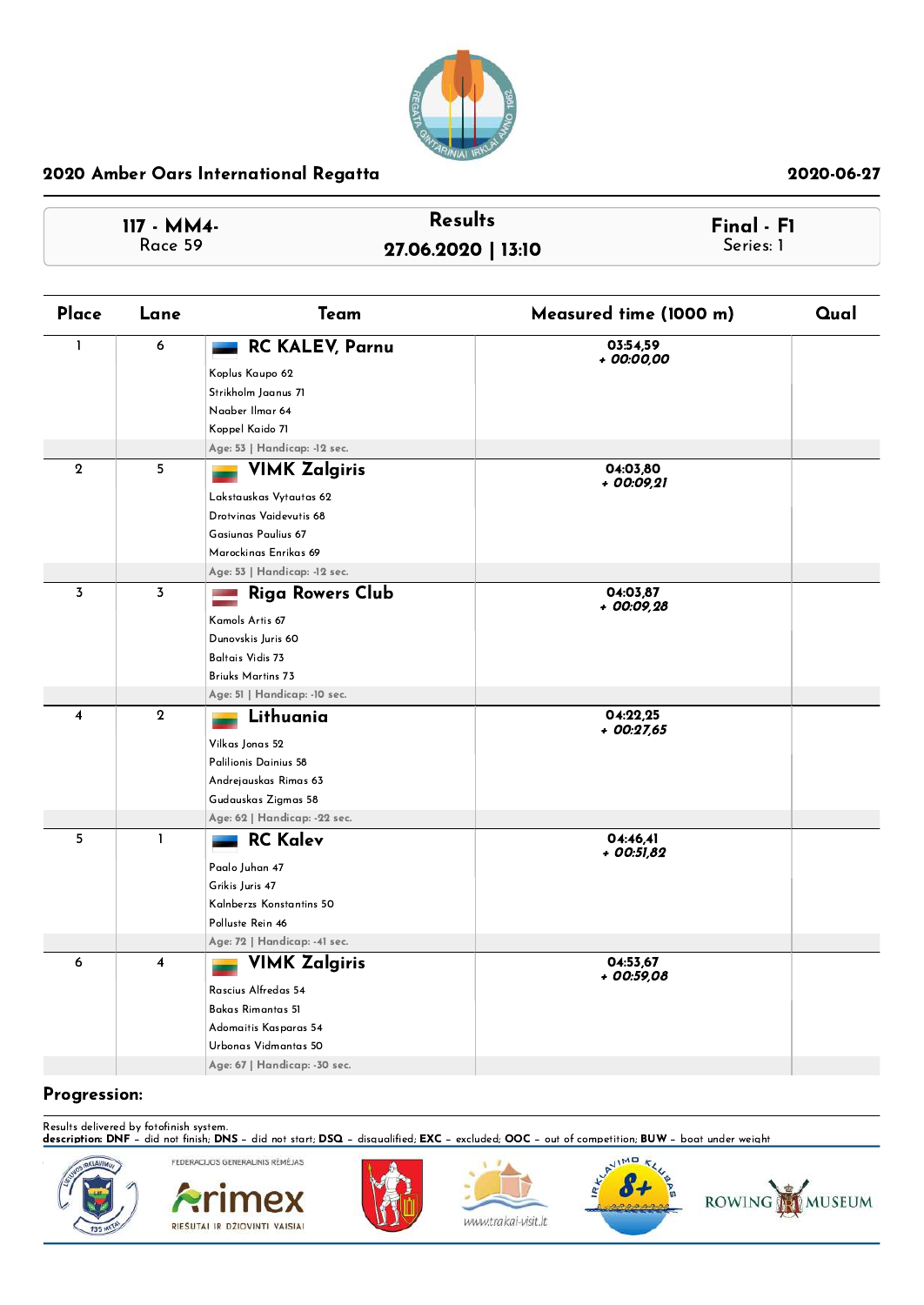Results available at http://ltu.rowtiming.cor bile App: Lithuanian Rowing

Watch online at http://video.rowtiming.com

Fundacja Wielkopolskie Wioslarstwo

## 2020 Amber Oars International Regatta 2020-06-27

| <b>117 - MM4-</b> | <b>Results</b>     | Final - F1 |
|-------------------|--------------------|------------|
| Race 59           | 27.06.2020   13:10 | Series: 1  |











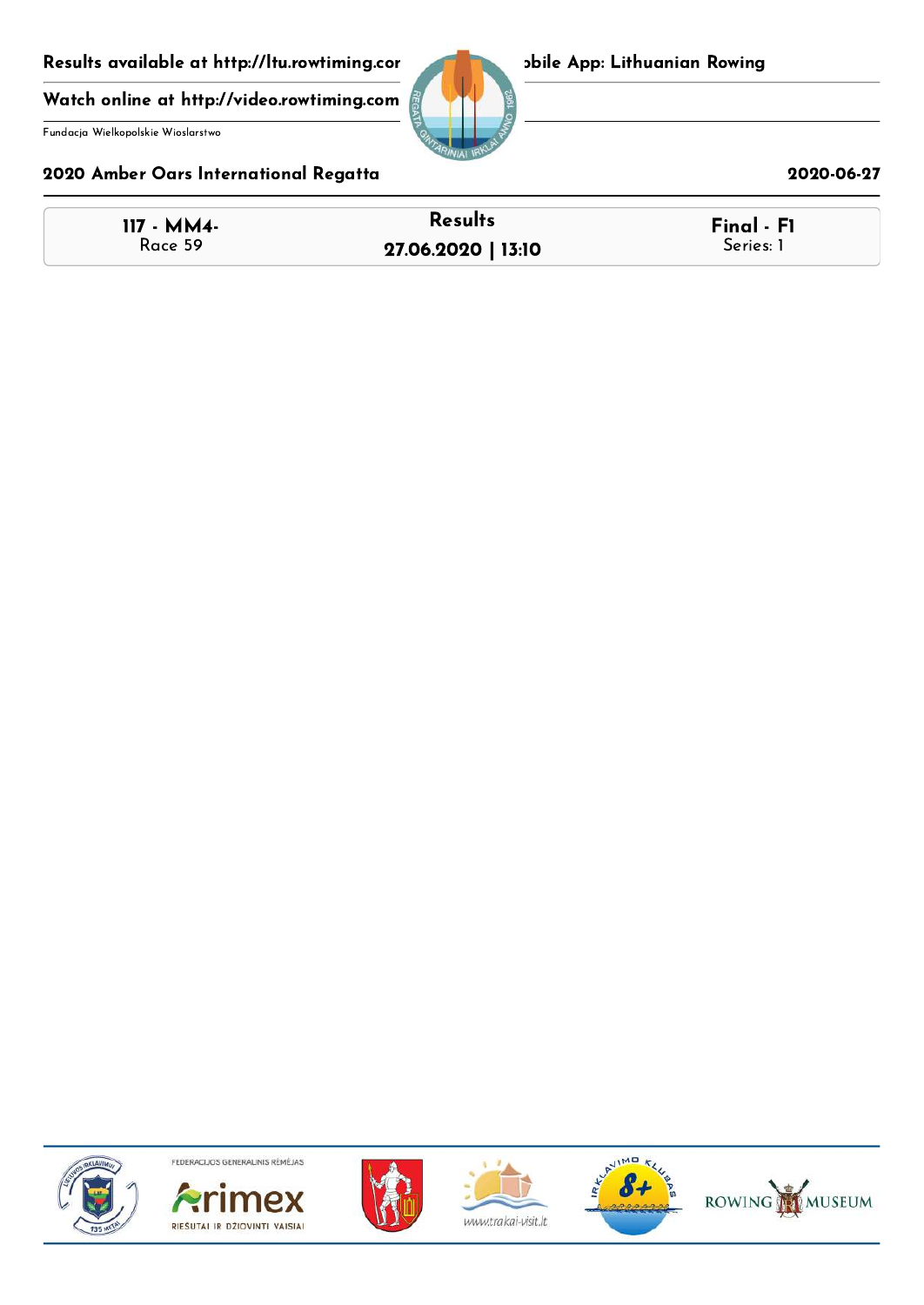

| 118 - MW2X | <b>Results</b>     | $Final - FI$ |
|------------|--------------------|--------------|
| Race 60    | 27.06.2020   13:20 | Series: 1    |

| Place          | Lane           | Team                           | Measured time (1000 m)   | Qual |
|----------------|----------------|--------------------------------|--------------------------|------|
|                | 4              | <b>KIMK Danges Yriai</b>       | 04:34,20<br>+ 00:00,00   |      |
|                |                | Rimkiene Vita 70               |                          |      |
|                |                | Stackute-satiene 60            |                          |      |
|                |                | Age: 55   Handicap: -19 sec.   |                          |      |
| $\mathbf{2}$   | 3              | Estonia, Parnu rowing club PAR | 04:50.63<br>$+$ 00:16,43 |      |
|                |                | Aron Katri 71                  |                          |      |
|                |                | Vosu Ingrid 62                 |                          |      |
|                |                | Age: 53   Handicap: -16 sec.   |                          |      |
| $\overline{3}$ | 5              | <b>VIMK Zalgiris</b>           | 04:51.39<br>+ 00:17,18   |      |
|                |                | Dumsiene Audrone 57            |                          |      |
|                |                | Gecauskiene Birute 57          |                          |      |
|                |                | Age: 63   Handicap: -32 sec.   |                          |      |
| 4              | $\mathbf{2}$   | <b>Riga Rowers Club</b>        | 04:57,54<br>$+00:23.34$  |      |
|                |                | Jaunbauere Evita 75            |                          |      |
|                |                | Kalnina Liga 69                |                          |      |
|                |                | Age: 48   Handicap: -11 sec.   |                          |      |
| 5              | $\overline{7}$ | <b>IK Auksinis Yris</b>        | 05:52,64                 |      |
|                |                | Bracenka Loreta 66             | + 01:18,43               |      |
|                |                |                                |                          |      |
|                |                | Age: 54   Handicap: -18 sec.   |                          |      |

### Progression:

Results delivered by fotofinish system.<br>**description: DNF** − did not finish; **DNS** − did not start; **DSQ** − disqualified; **EXC** − excluded; **OOC** − out of competition; **BUW** − boat under weight Generated: 2020-06-27 10:26:13

## Results available at http://ltu.rowtiming.com or via iOS Mobile App: Lithuanian Rowing

### Watch online at http://video.rowtiming.com

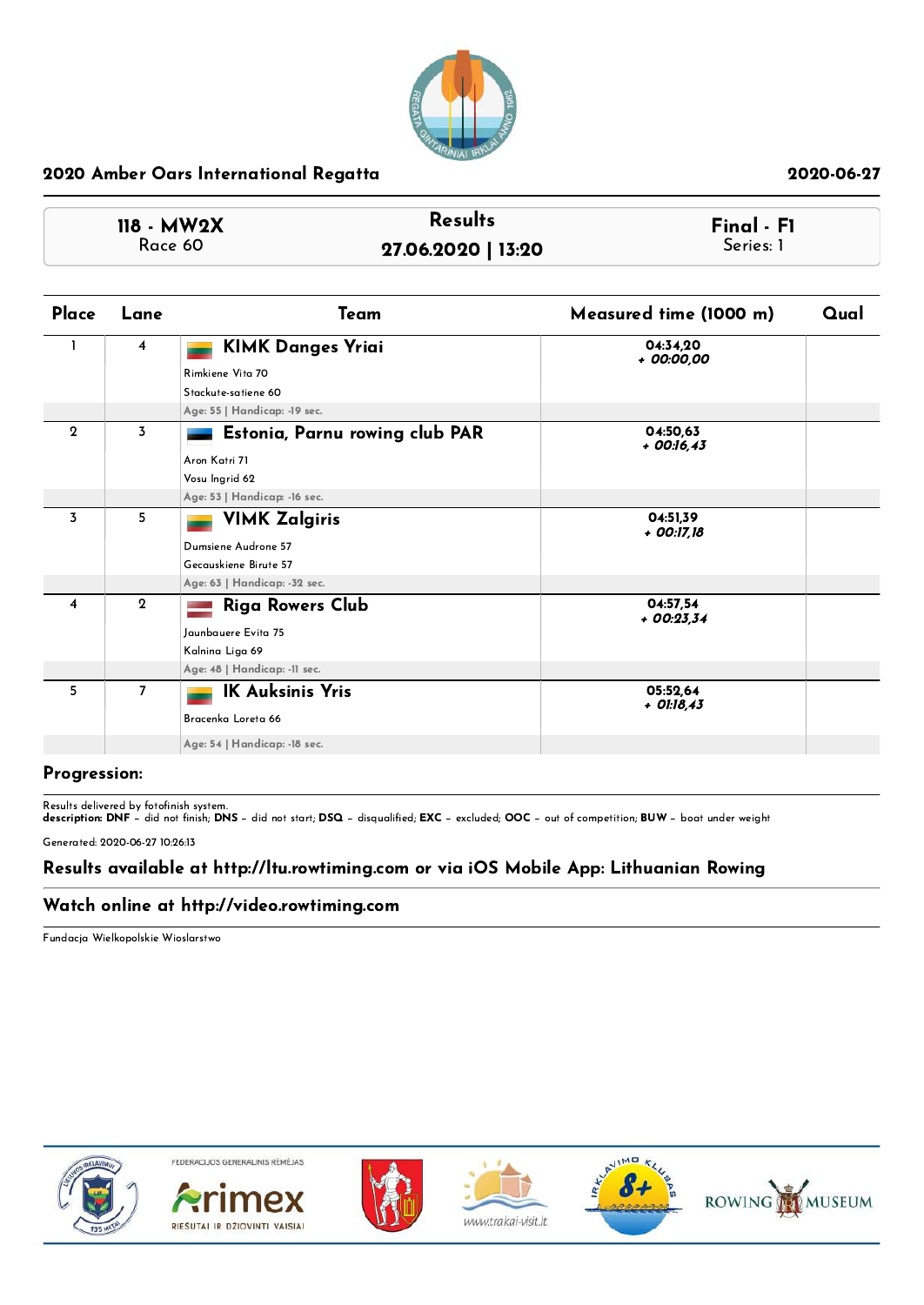

| $119 - MM1x$ | <b>Results</b>     | Final · FI |
|--------------|--------------------|------------|
| Race 61      | 27.06.2020   13:30 | Series: 1  |

| Place       | Lane           | Team                         | Measured time (1000 m)  | Qual |
|-------------|----------------|------------------------------|-------------------------|------|
|             |                | Lithuania                    | 04:17,25<br>+ 00:00,00  |      |
|             |                | Marcinkevicius Mantas 83     |                         |      |
|             |                | Age: 37   Handicap: -3 sec.  |                         |      |
| $\mathbf 2$ | $\mathbf{2}$   | <b>VIMK Zalgiris</b>         | 05:04,95<br>+ 00:47,69  |      |
|             |                | Ostapenka Arvydas 68         |                         |      |
|             |                | Age: 52   Handicap: -12 sec. |                         |      |
| 3           | 3              | <b>Riga Rowers Club</b>      | 05:06,90<br>$+00:49,64$ |      |
|             |                | Pilveris Aivars 58           |                         |      |
|             |                | Age: 62   Handicap: -23 sec. |                         |      |
| 4           | 5              | Academia Remigum             | 05:33,05<br>+ 01:15,80  |      |
|             |                | Nutautas Karolis 42          |                         |      |
|             |                | Age: 78   Handicap: -63 sec. |                         |      |
|             | $\overline{4}$ | <b>Riga Rowers Club</b>      | <b>DNS</b>              |      |
|             |                | Svarups Raivis 73            |                         |      |
|             |                | Age: 47   Handicap: - 8 sec. |                         |      |

### Progression:

Results delivered by fotofinish system.<br>**description: DNF** − did not finish; **DNS** − did not start; **DSQ** − disqualified; **EXC** − excluded; **OOC** − out of competition; **BUW** − boat under weight

Generated: 2020-06-27 10:35:14

### Results available at http://ltu.rowtiming.com or via iOS Mobile App: Lithuanian Rowing

### Watch online at http://video.rowtiming.com

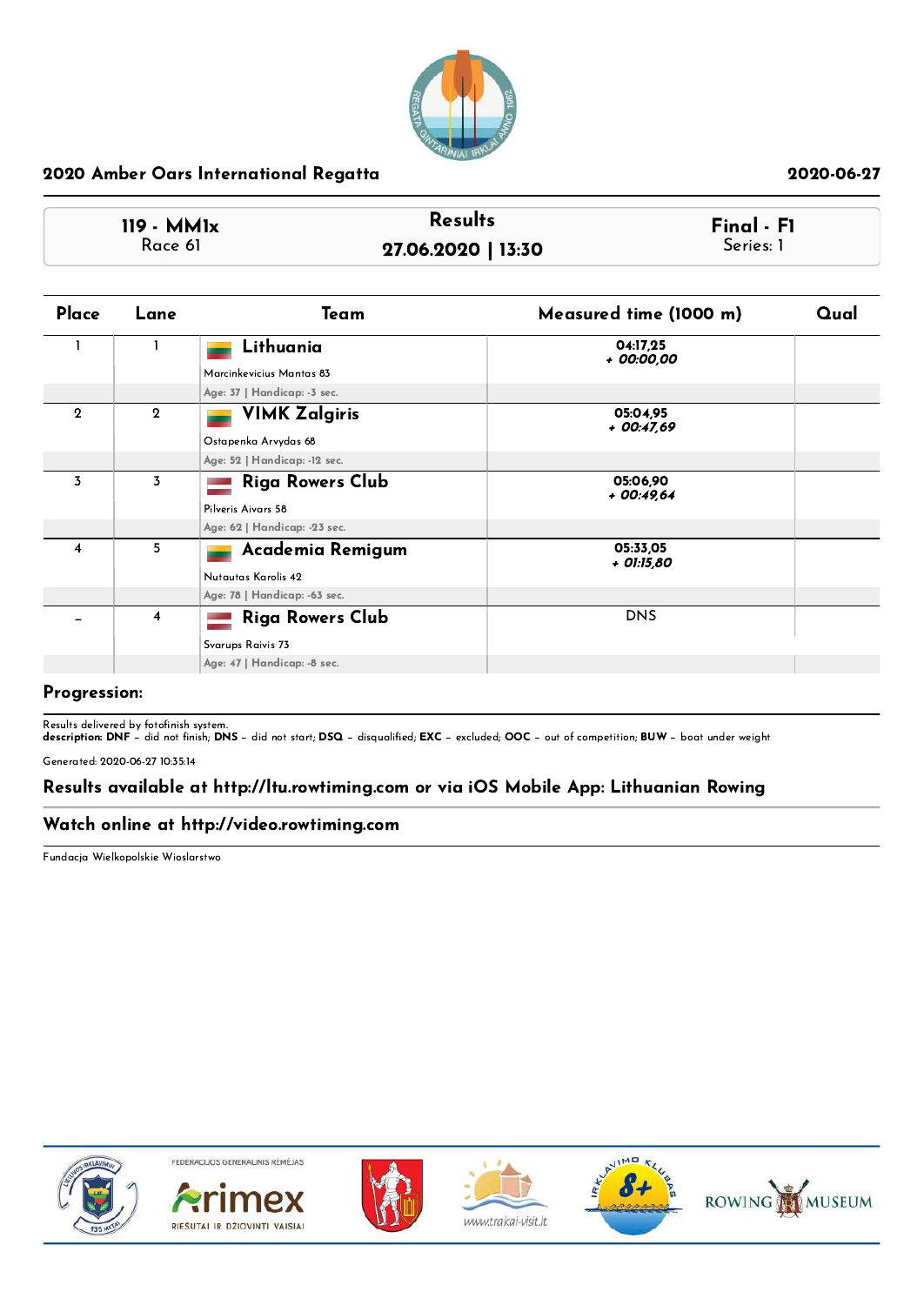

| 120 - MW4- | <b>Results</b>     | Final - F1 |
|------------|--------------------|------------|
| Race 62    | 27.06.2020   13:40 | Series: 1  |

| Place          | Lane           | Team                          | Measured time (1000 m)   | Qual |
|----------------|----------------|-------------------------------|--------------------------|------|
|                | $\overline{4}$ | Daugava                       | 04:18,46<br>+ 00:00,00   |      |
|                |                | Muzica Kristine 74            |                          |      |
|                |                | Vitola Diana 75               |                          |      |
|                |                | Ansone Inese 71               |                          |      |
|                |                | Lupika Vineta 74              |                          |      |
|                |                | Age: 46   Handicap: -9 sec.   |                          |      |
| $\overline{2}$ | $\overline{2}$ | Latvia                        | 04:21.18<br>+ 00:02,72   |      |
|                |                | Aginte-puncule Ilze 70        |                          |      |
|                |                | Orbitane Renate 70            |                          |      |
|                |                | Line Renate 66                |                          |      |
|                |                | Rimkus Vita 65                |                          |      |
|                |                | Age: 52   Handicap: -15 sec.  |                          |      |
| 3              | 3              | <b>Riga Rowers Club</b>       | 04:35.44<br>$+$ 00:16,98 |      |
|                |                | Freimane Baiba 61             |                          |      |
|                |                | Spundzane Emilija 53          |                          |      |
|                |                | Kaufmane Lolita 60            |                          |      |
|                |                | Lapina Laila 59               |                          |      |
|                |                | Age: 61   Handicap: - 28 sec. |                          |      |
|                |                |                               |                          |      |

### Progression:

Results delivered by fotofinish system.<br>**description: DNF** − did not finish; **DNS** − did not start; **DSQ** − disqualified; **EXC** − excluded; **OOC** − out of competition; **BUW** − boat under weight

Generated: 2020-06-27 10:43:36

### Results available at http://ltu.rowtiming.com or via iOS Mobile App: Lithuanian Rowing

### Watch online at http://video.rowtiming.com

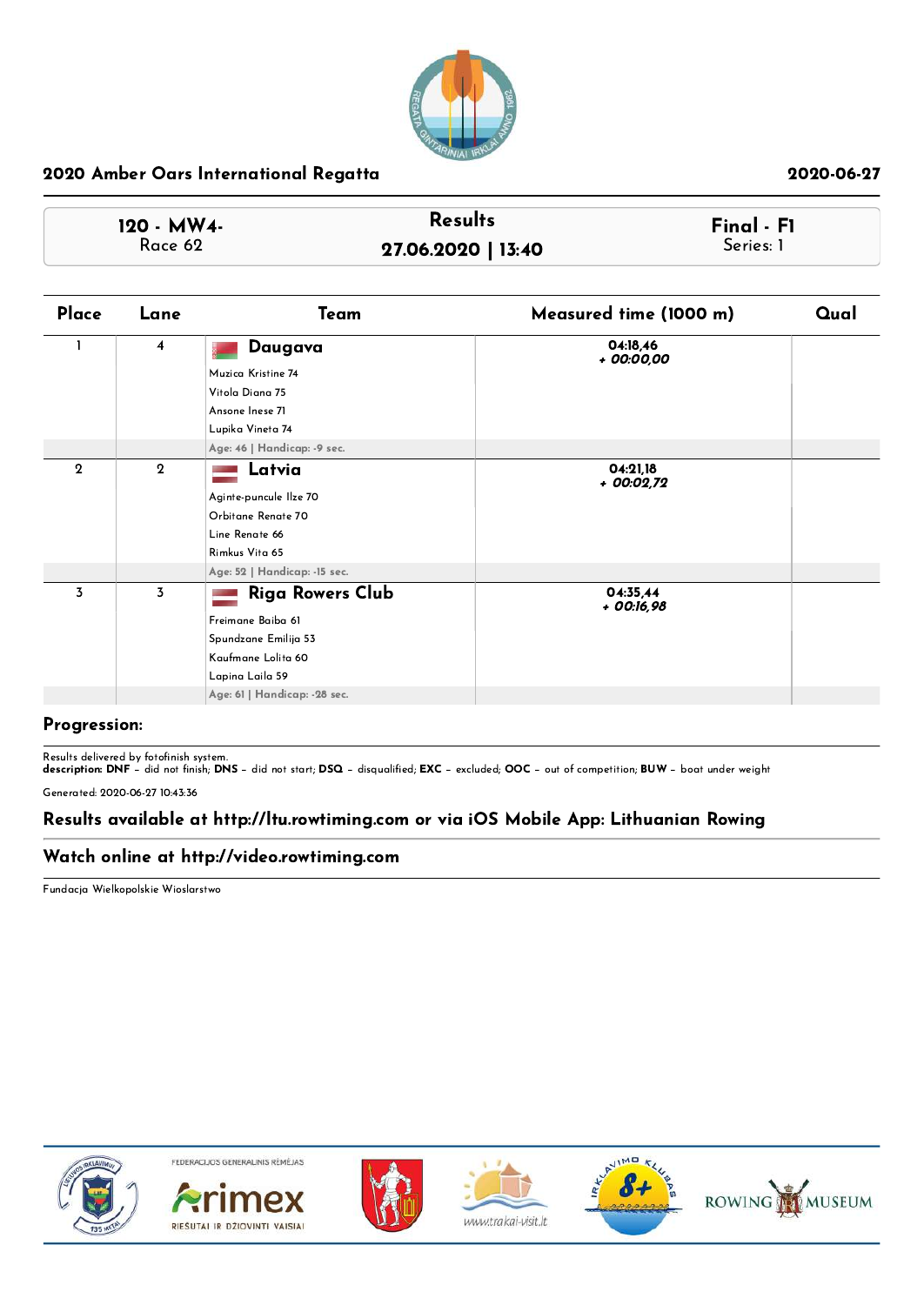

| $121 - MM2x$ | <b>Results</b>     | $\mathsf{Final} \cdot \mathsf{Fl}$ |  |
|--------------|--------------------|------------------------------------|--|
| Race 63      | 27.06.2020   13:50 | Series: 1                          |  |

| Place       | Lane         | Team                               | Measured time (1000 m) | Qual |
|-------------|--------------|------------------------------------|------------------------|------|
|             | 5            | Irklavimo klubas Gintarinis irklas | 04:00,49<br>+ 00:00,00 |      |
|             |              | Avlosevicius Raimondas 82          |                        |      |
|             |              | Laucevicius Eimantas 84            |                        |      |
|             |              | Age: 37   Handicap: -2 sec.        |                        |      |
| $\mathbf 2$ | 4            | <b>KIMK Danges Yriai</b>           | 04:40,52<br>+ 00:40,02 |      |
|             |              | Skrivelis Povilas 53               |                        |      |
|             |              | Satas Arunas 53                    |                        |      |
|             |              | Age: 67   Handicap: - 30 sec.      |                        |      |
| 3           | $\mathbf{2}$ | <b>Riga Rowers Club</b>            | 05:11,97               |      |
|             |              | Priediens Vilnis 43                | + 01:11,48             |      |
|             |              | Varnas Alfredas 45                 |                        |      |
|             |              | Age: 75   Handicap: -49 sec.       |                        |      |
|             | 3            | <b>RC KALEV, Parnu</b>             | <b>DNS</b>             |      |
|             |              | Kaupo Koplus 62                    |                        |      |
|             |              | Kaido Koppel 71                    |                        |      |
|             |              | Age: 53   Handicap: -12 sec.       |                        |      |
|             |              |                                    |                        |      |

### Progression:

Results delivered by fotofinish system.<br>**description: DNF** − did not finish; **DNS** − did not start; **DSQ** − disqualified; **EXC** − excluded; **OOC** − out of competition; **BUW** − boat under weight

Generated: 2020-06-27 10:54:33

### Results available at http://ltu.rowtiming.com or via iOS Mobile App: Lithuanian Rowing

### Watch online at http://video.rowtiming.com

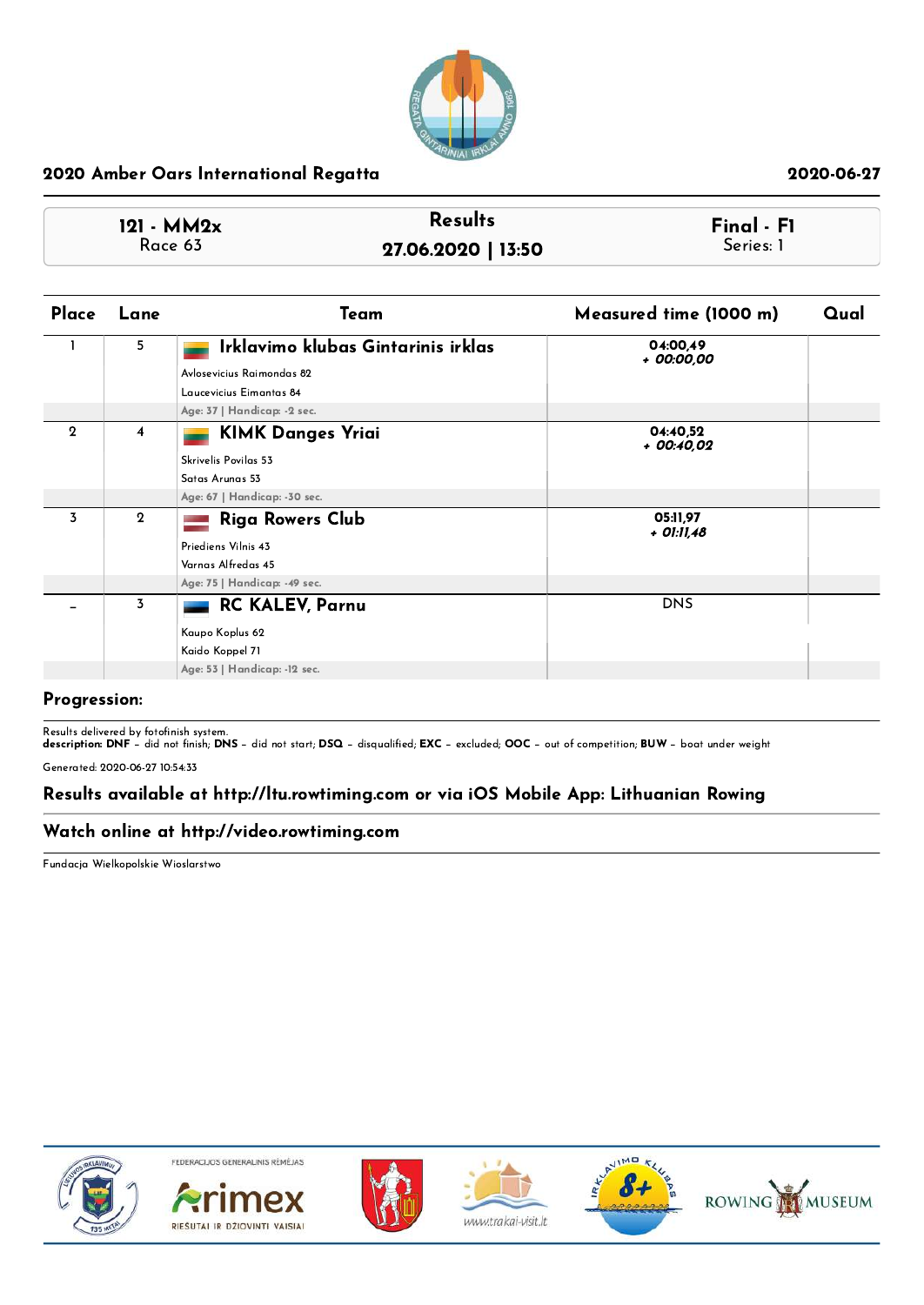

| $200 - W4$<br>Race 64 | <b>Results</b><br>Women's Four<br>27.06.2020   15:00 | Race for lanes - L1<br>Series: 1 |
|-----------------------|------------------------------------------------------|----------------------------------|
|                       |                                                      |                                  |

| Place | Lane | Team                           | Finish                 | Qual |
|-------|------|--------------------------------|------------------------|------|
|       | 3    | Estonia, Parnu rowing club PAR | 09:18,74<br>+ 00:00,00 |      |
|       |      | Kunnapas Johanna 03            |                        |      |
|       |      | Lelle Grit 03                  |                        |      |
|       |      | Paatsi Caroly 02               |                        |      |
|       |      | Keersalu Kreete 03             |                        |      |
|       |      |                                |                        |      |

## Progression:

Results delivered by fotofinish system.<br>**description: DNF** − did not finish; **DNS** − did not start; **DSQ** − disqualified; **EXC** − excluded; **OOC** − out of competition; **BUW** − boat under weight

Generated: 2020-06-27 12:09:49

### Results available at http://ltu.rowtiming.com or via iOS Mobile App: Lithuanian Rowing

### Watch online at http://video.rowtiming.com

Fundacja Wielkopolskie Wioslarstwo



FEDERACIJOS GENERALINIS RÉMÉJAS











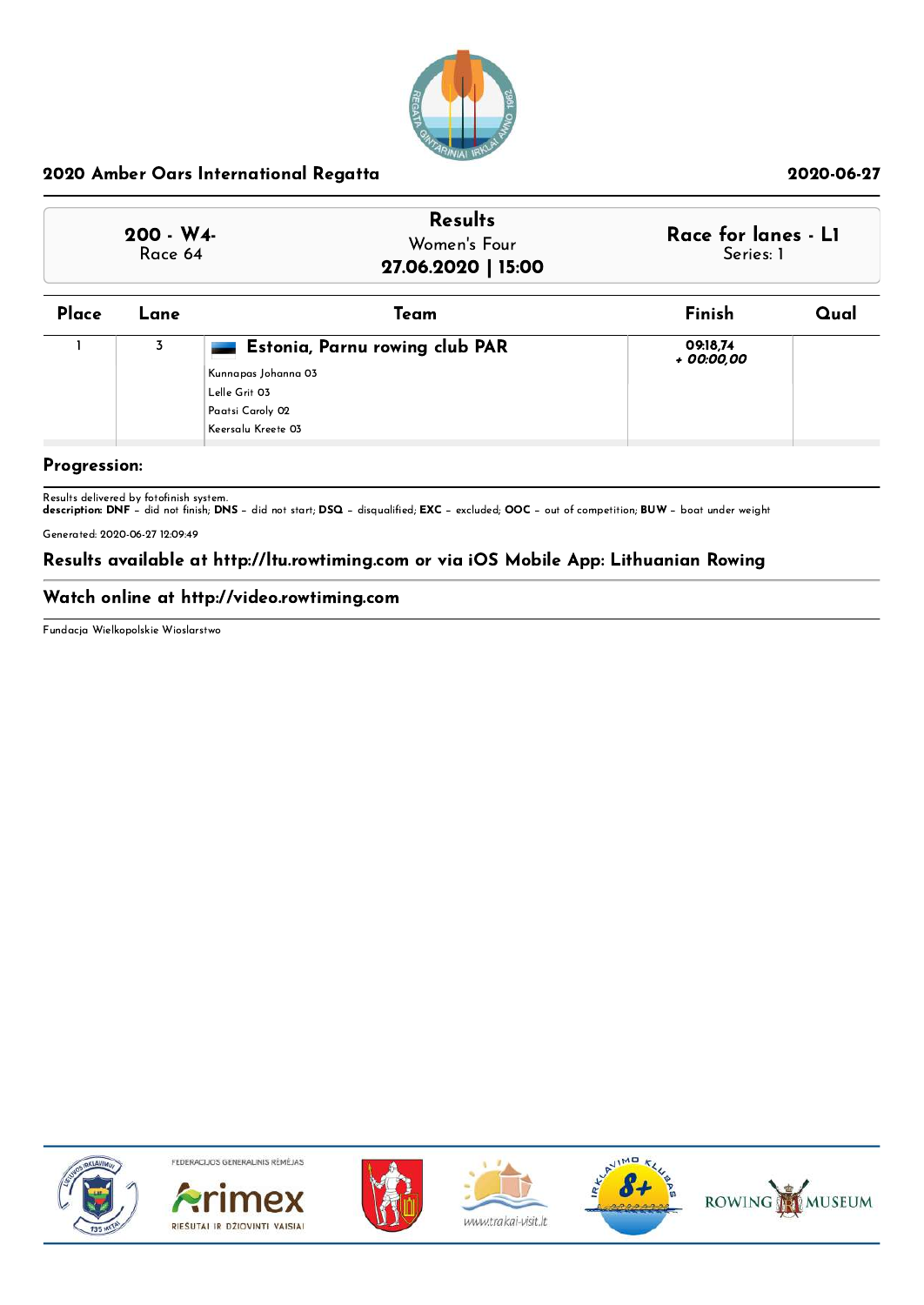

| $201 - W1x$<br>Race 65 |                | <b>Results</b><br>Women's Single Sculls<br>27.06.2020   15:07 |                          | Heats - H1<br>Series: 1 |  |
|------------------------|----------------|---------------------------------------------------------------|--------------------------|-------------------------|--|
| Place                  | Lane           | Team                                                          | Finish                   | Qual                    |  |
|                        | 5              | Estonia, Parnu rowing club PAR 1<br>Jaanson Greta 00          | 09:40.18<br>+ 00:00,00   | FA                      |  |
| $\mathbf{2}$           | $\mathbf{2}$   | Estonia, Parnu rowing club PAR 4<br>Aron Annabel 01           | 09:53.51<br>$+$ 00:13,33 | FA                      |  |
| 3                      | $\overline{3}$ | Latvia<br>Franckevica Evita 02                                | 10:08,18<br>+ 00:28.00   | <b>FB</b>               |  |
| 4                      | $\overline{4}$ | Siauliai<br>Zilionyte Kamile 02                               | 10:25,35<br>$+$ 00:45,17 | <b>FB</b>               |  |
| 5                      | 6              | Poland<br>Kosiorek Aleksandra 03                              | 11:14.81<br>$+$ 01:34,62 | <b>FC</b>               |  |
| 6                      | $\overline{7}$ | <b>WIR Ilawa Rowing Club</b><br>Sagan Aleksandra 05           | 11:20.04<br>$+$ 01:39,86 | <b>FC</b>               |  |
| $\overline{7}$         | 1              | <b>WIR Ilawa Rowing Club</b><br>Gaudyn Zuzanna 05             | 11:27,04<br>+ 01:46,86   | <b>ELM</b>              |  |

## Progression: 1..2->FA | 3..4->FB | 5..6->FC

Results delivered by fotofinish system.<br>**description: DNF** − did not finish; **DNS** − did not start; **DSQ** − disqualified; **EXC** − excluded; **OOC** − out of competition; **BUW** − boat under weight

Generated: 2020-06-27 12:19:07

### Results available at http://ltu.rowtiming.com or via iOS Mobile App: Lithuanian Rowing

### Watch online at http://video.rowtiming.com

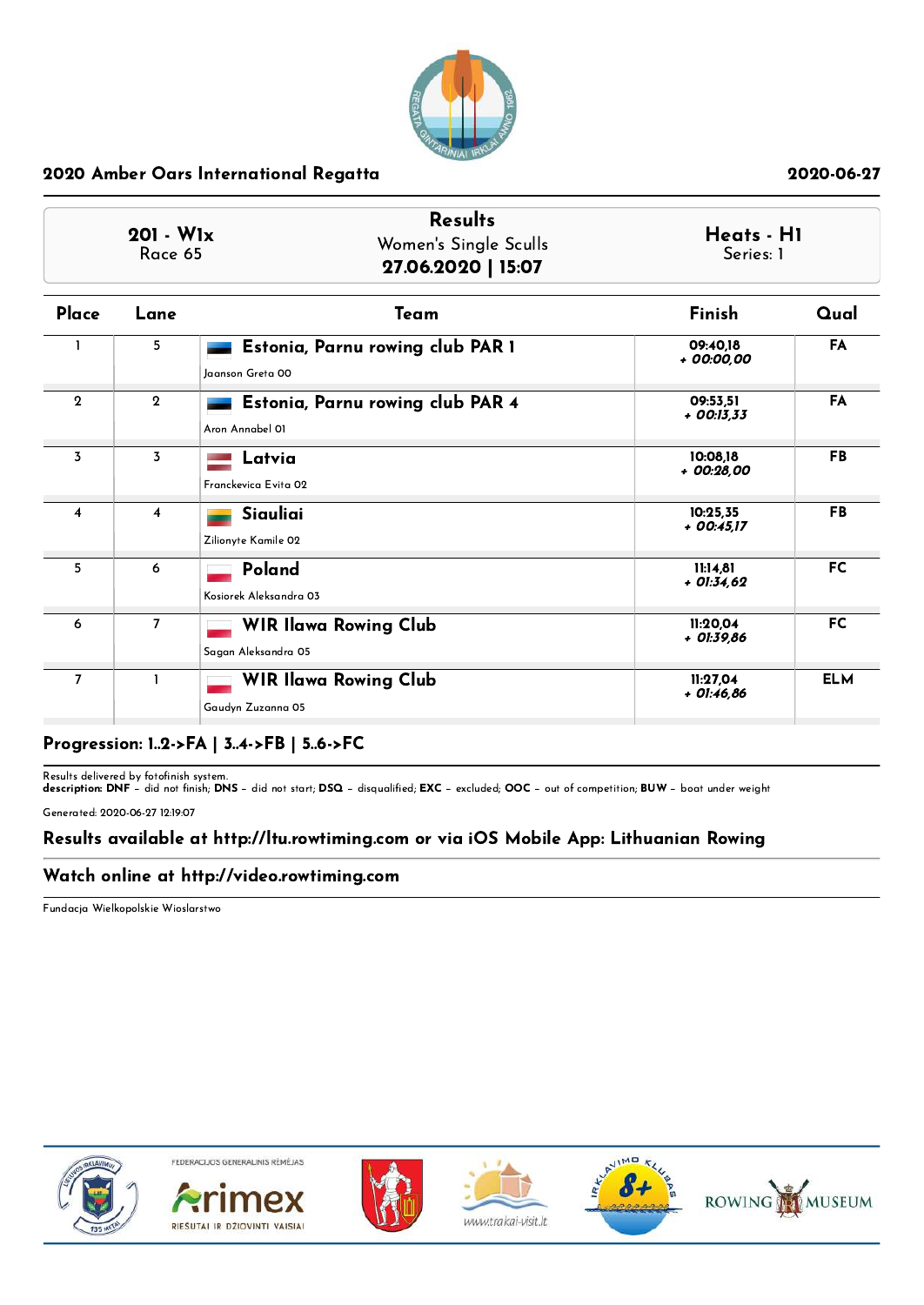

|--|

| Place          | Lane           | Team                                                             | Finish                   | Qual       |
|----------------|----------------|------------------------------------------------------------------|--------------------------|------------|
|                | 5.             | Trakai<br>Saltyte-masilione Lina 87                              | 09:09.09<br>+ 00:00,00   | FA         |
| $\mathbf{2}$   | 7              | <b>AZS Warszawa</b><br>Dobrzelak-lemanczyk Krystyna 95           | 09:33.49<br>+ 00:24,39   | FA         |
| 3              |                | <b>WIR Ilawa Rowing Club</b><br>Jozefowicz Paulina               | 10:05.41<br>+ 00:56,31   | <b>FB</b>  |
| 4              | $\overline{2}$ | <b>VILJANDI RC/ ESTONIA</b><br>Endrekson Gerli 05                | 10:13,01<br>+ 01:03,91   | <b>FB</b>  |
| 5              | 4              | Rowing and Canoening Club Tartu<br>Luts Sigrid 05                | 10:35.16<br>+ 01:26,06   | <b>FC</b>  |
| 6              | 6              | <b>Rowing and Canoening Club Tartu</b><br>Grigoreva Ekaterina 91 | 10:40.55<br>$+$ 01:31,45 | <b>FC</b>  |
| $\overline{7}$ | 3              | Rowing and Canoening Club Tartu<br>Tammi Eliise 02               | 10:43.58<br>$+ 01:34.49$ | <b>ELM</b> |

# Progression: 1..2->FA | 3..4->FB | 5..6->FC

Results delivered by fotofinish system.<br>**description: DNF** − did not finish; **DNS** − did not start; **DSQ** − disqualified; **EXC** − excluded; **OOC** − out of competition; **BUW** − boat under weight

Generated: 2020-06-27 12:25:48

### Results available at http://ltu.rowtiming.com or via iOS Mobile App: Lithuanian Rowing

## Watch online at http://video.rowtiming.com

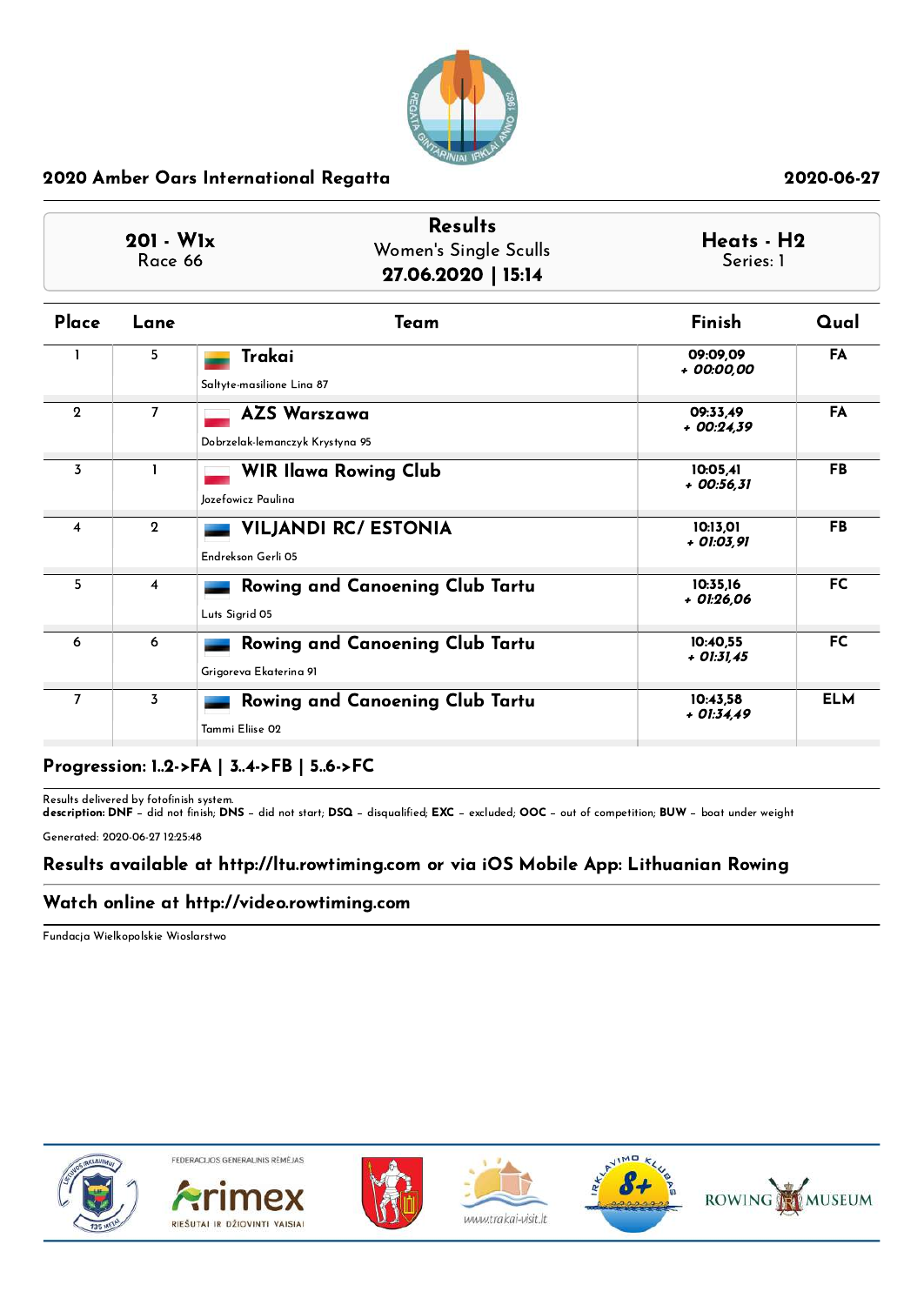

| 201 - W <sub>1x</sub><br>Race 67 |                | <b>Results</b><br>Women's Single Sculls<br>27.06.2020   15:21             | Heats - H3<br>Series: 1 |            |
|----------------------------------|----------------|---------------------------------------------------------------------------|-------------------------|------------|
| Place Lane                       |                | Team                                                                      | Finish                  | Qual       |
|                                  | 6              | <b>VILJANDI RC/ ESTONIA</b><br>Dimitrijev Helene 02                       | 09:53.09<br>+ 00:00.00  | <b>FA</b>  |
| $\mathbf{2}$                     | $\overline{7}$ | Estonia, Parnu rowing club PAR 2<br>Jarvoja Kelli 02                      | 09:56.86<br>+ 00:03,76  | FA         |
| 3                                | 3              | <b>Rowing Club Tallinn 1</b><br>Jarvsoo Katariina-johanna 98              | 10:05,61<br>+ 00:12,51  | FB         |
| $\overline{\bf{4}}$              | $\mathbf{2}$   | Siauliai<br>Nazarenkaite Nomeda 02                                        | 10:13,53<br>$+00:20.43$ | <b>FB</b>  |
| 5                                | ı              | Kauno r. sporto mokykla - Irklavimo klubas Favoritas<br>Rimkute Dovile 01 | 10:26.13<br>+ 00:33,03  | <b>FC</b>  |
| 6                                | 4              | Estonia, Parnu rowing club PAR 3<br>Kuuts Nora 97                         | 10:28.76<br>$+00:35,66$ | <b>FC</b>  |
| $\overline{7}$                   | 5              | Poland<br>Zukowska Maria 04                                               | 10:29,10<br>$+00:36,00$ | <b>ELM</b> |

## Progression: 1..2->FA | 3..4->FB | 5..6->FC

Results delivered by fotofinish system.<br>**description: DNF** − did not finish; **DNS** − did not start; **DSQ** − disqualified; **EXC** − excluded; **OOC** − out of competition; **BUW** − boat under weight

Generated: 2020-06-27 12:33:39

## Results available at http://ltu.rowtiming.com or via iOS Mobile App: Lithuanian Rowing

## Watch online at http://video.rowtiming.com

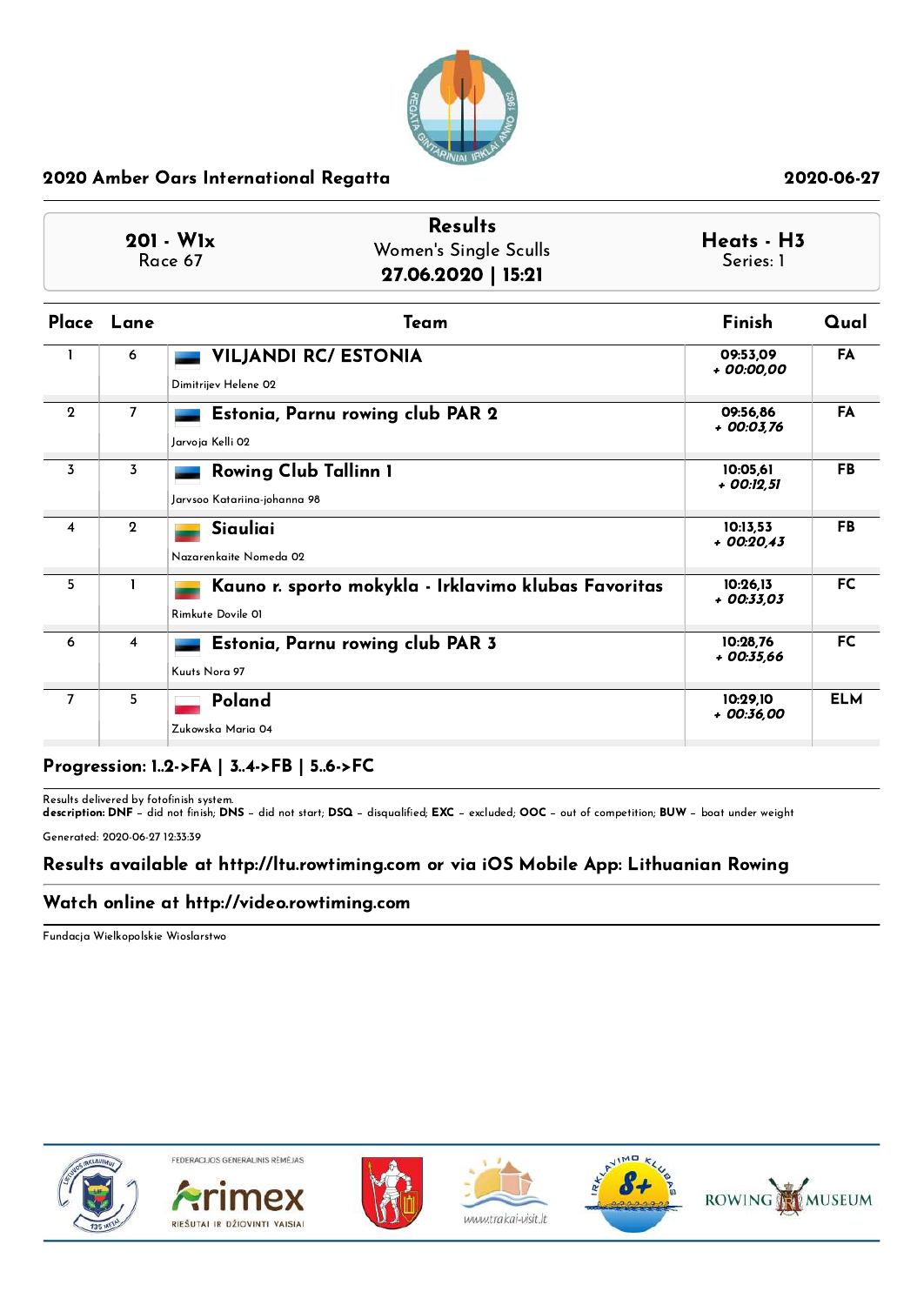

| $202 - Mlx$<br>Race 68 | <b>Results</b><br>Men's Single Sculls<br>27.06.2020   15:49 | Heats - H1<br>Series: 1 |
|------------------------|-------------------------------------------------------------|-------------------------|
|------------------------|-------------------------------------------------------------|-------------------------|

|                     | Place Lane     | Team                                                                          | Finish                  | Qual       |
|---------------------|----------------|-------------------------------------------------------------------------------|-------------------------|------------|
|                     | 3              | VMSC-8+<br>Prusinskas Virgilijus OI                                           | 08:25,30<br>+ 00:00,00  | FA         |
| $\overline{2}$      |                | <b>Birstono sporto centras</b><br>Cernevicius Paulius 99                      | 08:35.19<br>+ 00:09.89  | FB.        |
| 3                   | 5              | Kauno r. sporto mokykla - Irklavimo klubas Favoritas<br>Kuskevicius Justas OI | 08:45.96<br>+ 00:20,66  | <b>FC</b>  |
| $\overline{\bf{4}}$ | $\overline{4}$ | <b>Rowing Club Tallinn 2</b><br>Klein Jaan-sander 02                          | 08:51,71<br>$+00:26.41$ | <b>ELM</b> |
| 5                   | 6              | Estonia, Parnu rowing club PAR<br>Nurm Betrry 99                              | 08:52.52<br>$+00:27.21$ | <b>ELM</b> |
| 6                   | $\mathbf{2}$   | <b>VMSC-GLORIA</b><br>Ilonis Saulius-jonas 97                                 | 08:58,59<br>+ 00:33,29  | <b>ELM</b> |

## Progression: 1->FA | 2->FB | 3->FC

Results delivered by fotofinish system.<br>**description: DNF** − did not finish; **DNS** − did not start; **DSQ** − disqualified; **EXC** − excluded; **OOC** − out of competition; **BUW** − boat under weight Generated: 2020-06-27 12:58:58

## Results available at http://ltu.rowtiming.com or via iOS Mobile App: Lithuanian Rowing

## Watch online at http://video.rowtiming.com

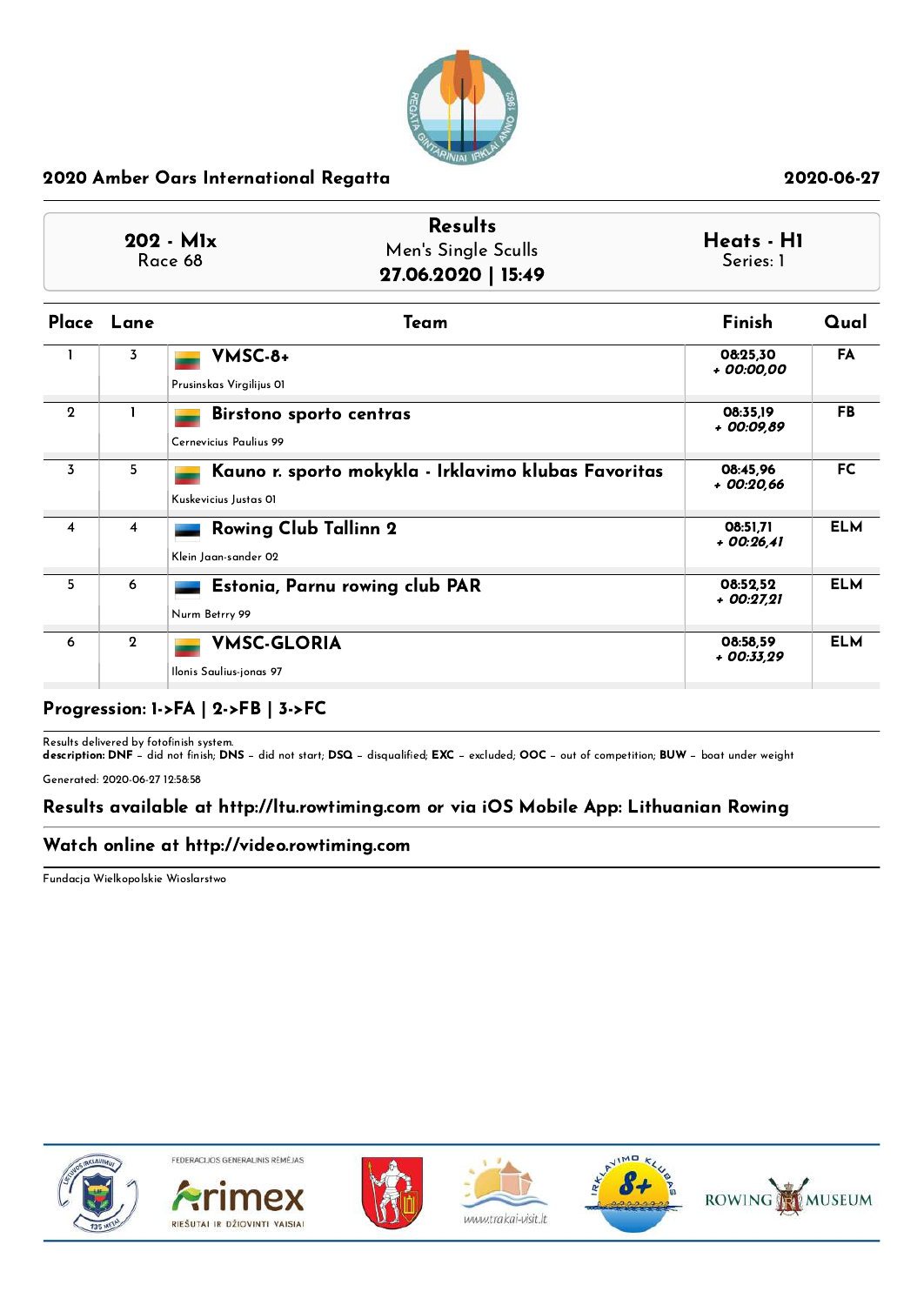

| $202 - M1x$<br>Race 69 |      | <b>Results</b><br>Men's Single Sculls<br>27.06.2020   15:56 | Series: 1 | Heats - H2 |  |
|------------------------|------|-------------------------------------------------------------|-----------|------------|--|
| Place                  | Lane | Team                                                        | Finish    | Qual       |  |

|              | 1           | Jelgava BJSS1<br>Timbors Janis 99                      | 08:30,06<br>+ 00:00,00   | <b>FA</b>  |
|--------------|-------------|--------------------------------------------------------|--------------------------|------------|
| $\mathbf{2}$ | $\mathbf 2$ | Kauno sporto mokykla Bangputys<br>Masanauskas Titas OI | 08:54,75<br>$+00:24,68$  | <b>FB</b>  |
| 3            | 4           | Klaipedos irklavimo centras<br>Volkovas Benas OI       | 09:11.58<br>$+$ 00:41.52 | FC.        |
| 4            | 6           | <b>Tartu University Sport Club</b><br>Kiiver Kaarel 03 | 09:34.35<br>+ 01:04.29   | <b>ELM</b> |
| 5            | 3           | Klaipedos irklavimo centras<br>Ubartas Eimantas 03     | 09:53,43<br>$+$ 01:23,36 | <b>ELM</b> |
| 6            | 5           | Trakai<br>Streimikis Antanas 05                        | 10:49.02<br>$+$ 02:18,95 | <b>ELM</b> |

## Progression: 1->FA | 2->FB | 3->FC

Results delivered by fotofinish system.<br>**description: DNF** − did not finish; **DNS** − did not start; **DSQ** − disqualified; **EXC** − excluded; **OOC** − out of competition; **BUW** − boat under weight

Generated: 2020-06-27 13:12:33

## Results available at http://ltu.rowtiming.com or via iOS Mobile App: Lithuanian Rowing

## Watch online at http://video.rowtiming.com

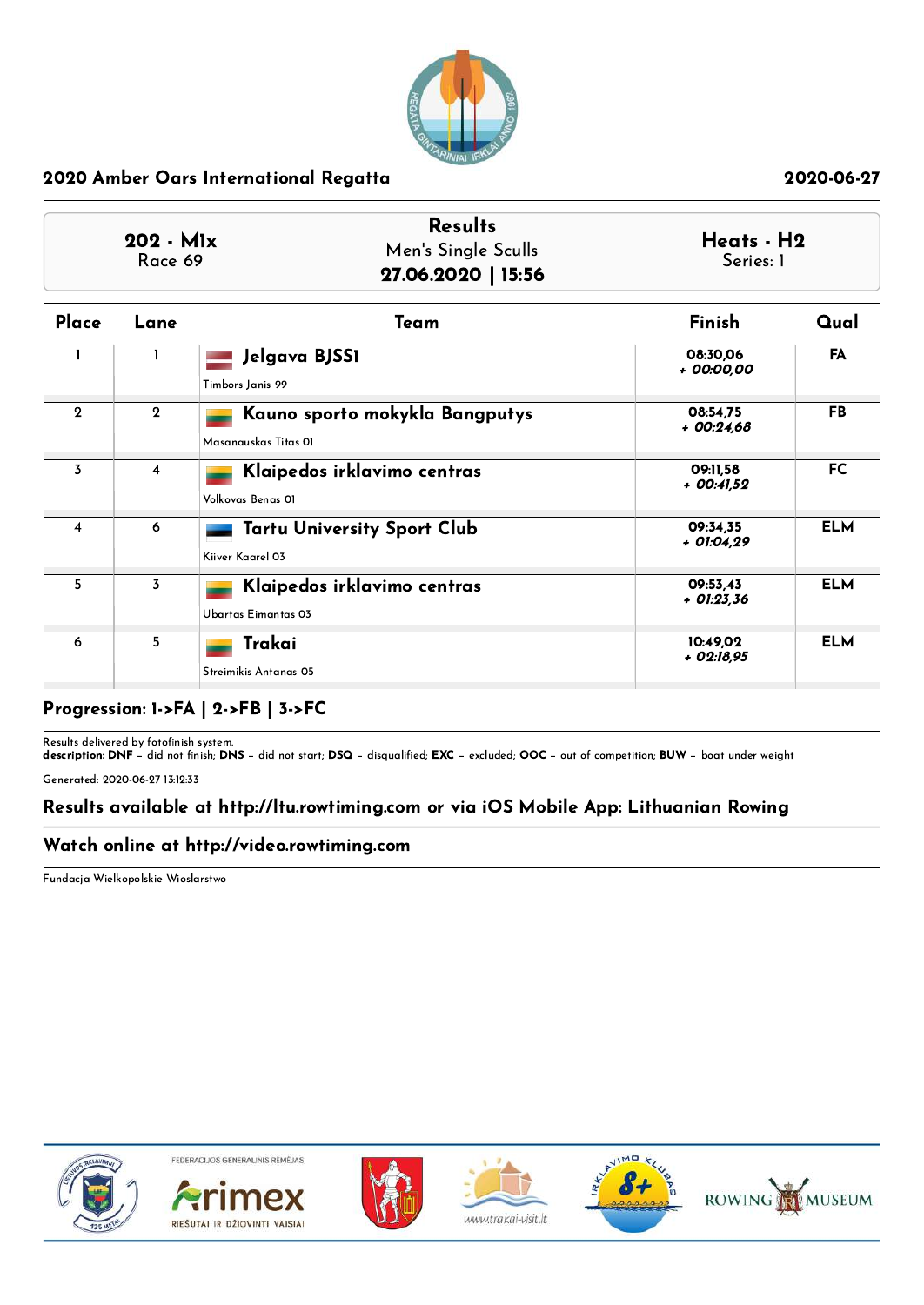

| $202 - M1x$<br>Race 70 | <b>Results</b><br>Men's Single Sculls<br>27.06.2020   16:03 | Heats - H3<br>Series: 1 |
|------------------------|-------------------------------------------------------------|-------------------------|
|------------------------|-------------------------------------------------------------|-------------------------|

| Place        | Lane           | Team                           | Finish                 | Qual       |
|--------------|----------------|--------------------------------|------------------------|------------|
|              | 3              | VMSC-8+                        | 08:17,54<br>+ 00:00,00 | FA         |
|              |                | Marocka Domantas 00            |                        |            |
| $\mathbf{2}$ | $\mathbf{2}$   | <b>VMSC-GLORIA</b>             | 08:21,48<br>+ 00:03,93 | <b>FB</b>  |
|              |                | Matusevicius Augustinas OI     |                        |            |
| 3            |                | <b>VILJANDI RC/ ESTONIA</b>    | 08:30.23<br>+ 00:12,68 | <b>FC</b>  |
|              |                | Muiste Leo 02                  |                        |            |
| 4            | $\overline{4}$ | <b>Birstono sporto centras</b> | 09:14,29<br>+ 00:56,74 | <b>ELM</b> |
|              |                | Daunoravicius Ignas 05         |                        |            |
| 5            | 6              | Siauliai                       | 09:24,64<br>+ 01:07,09 | <b>ELM</b> |
|              |                | Jukna Eimantas 02              |                        |            |
|              | 5              | Kauno sporto mokykla Bangputys | <b>DNS</b>             |            |
|              |                | Bieliauskas Giedrius 97        |                        |            |

## Progression: 1->FA | 2->FB | 3->FC

Results delivered by fotofinish system.<br>**description: DNF** − did not finish; **DNS** − did not start; **DSQ** − disqualified; **EXC** − excluded; **OOC** − out of competition; **BUW** − boat under weight

Generated: 2020-06-27 13:15:31

## Results available at http://ltu.rowtiming.com or via iOS Mobile App: Lithuanian Rowing

### Watch online at http://video.rowtiming.com

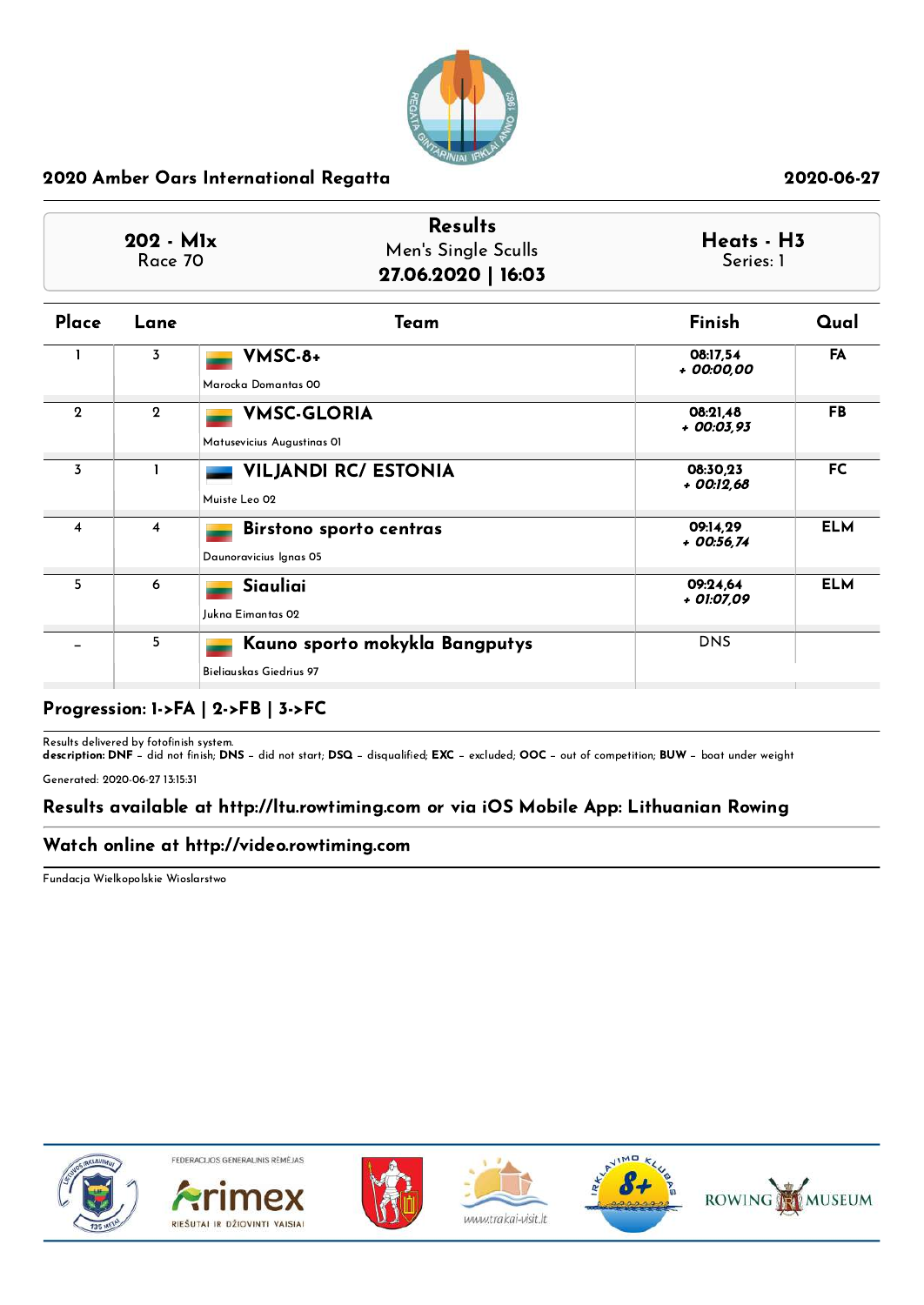

| Place       | Lane           | Team                                                        | Finish                  | Qual       |
|-------------|----------------|-------------------------------------------------------------|-------------------------|------------|
|             | 3              | <b>RC KALEV, Parnu</b><br>Poolak Johann 97                  | 08:11,59<br>+ 00:00,00  | FA         |
| $\mathbf 2$ | $\overline{2}$ | <b>Estonia</b><br>Kushteyn Mikhail 99                       | 08:15.91<br>$+00:04.32$ | <b>FB</b>  |
| 3           | 5              | Kauno sporto mokykla Bangputys<br>Galisanskis Zygimantas 92 | 09:00,09<br>$+00:48,50$ | <b>FC</b>  |
| 4           |                | <b>Rowing Club Tallinn 1</b><br>Lindsalu Kristjan 00        | 09:01.88<br>+ 00:50,29  | <b>ELM</b> |
| 5           | $\overline{4}$ | Klaipedos irklavimo centras<br>Razma Ramunas OI             | 09:19,96<br>+ 01:08,37  | <b>ELM</b> |

# Progression: 1->FA | 2->FB | 3->FC

Results delivered by fotofinish system.<br>**description: DNF** − did not finish; **DNS** − did not start; **DSQ** − disqualified; **EXC** − excluded; **OOC** − out of competition; **BUW** − boat under weight

Generated: 2020-06-27 13:19:50

## Results available at http://ltu.rowtiming.com or via iOS Mobile App: Lithuanian Rowing

## Watch online at http://video.rowtiming.com

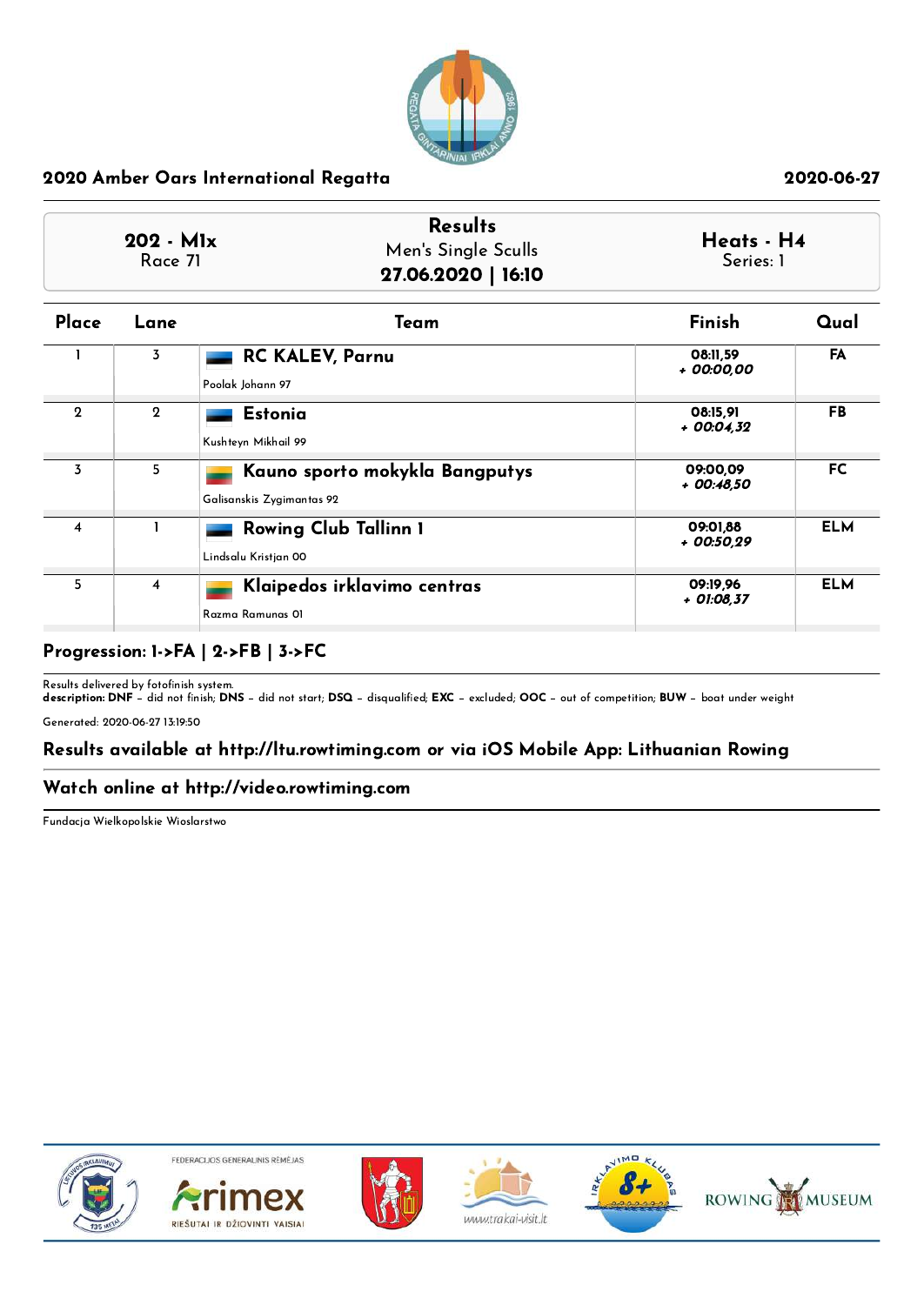

| <b>Results</b>      | Heats - H5         |
|---------------------|--------------------|
| Men's Single Sculls | Series: 1          |
|                     | 27.06.2020   16:17 |

| Place          | Lane           | Team                                                        | Finish                  | Qual       |
|----------------|----------------|-------------------------------------------------------------|-------------------------|------------|
|                | $\mathbf{2}$   | Kauno sporto mokykla Bangputys<br>Kelmelis Armandas 98      | 08:33,24<br>+ 00:00.00  | <b>FA</b>  |
| $\mathbf{2}$   |                | <b>RC KALEV, Parnu</b><br>Parama Romeo 03                   | 09:14.22<br>$+00:40.98$ | FB.        |
| $\overline{3}$ | 5              | Klaipedos irklavimo centras<br>Grikpedis Vilius 02          | 09:21.34<br>+ 00:48,10  | <b>FC</b>  |
| 4              | $\overline{4}$ | <b>WIR Ilawa Rowing Club</b><br>Przybyszewski Aleksander 03 | 09:32.16<br>+ 00:58,91  | <b>ELM</b> |
| 5              | 3              | Poland<br>Hyzopski Hubert 05                                | 10:50,43<br>+ 02:17,18  | <b>ELM</b> |

# Progression: 1->FA | 2->FB | 3->FC

Results delivered by fotofinish system.<br>**description: DNF** − did not finish; **DNS** − did not start; **DSQ** − disqualified; **EXC** − excluded; **OOC** − out of competition; **BUW** − boat under weight

Generated: 2020-06-27 13:28:14

## Results available at http://ltu.rowtiming.com or via iOS Mobile App: Lithuanian Rowing

## Watch online at http://video.rowtiming.com

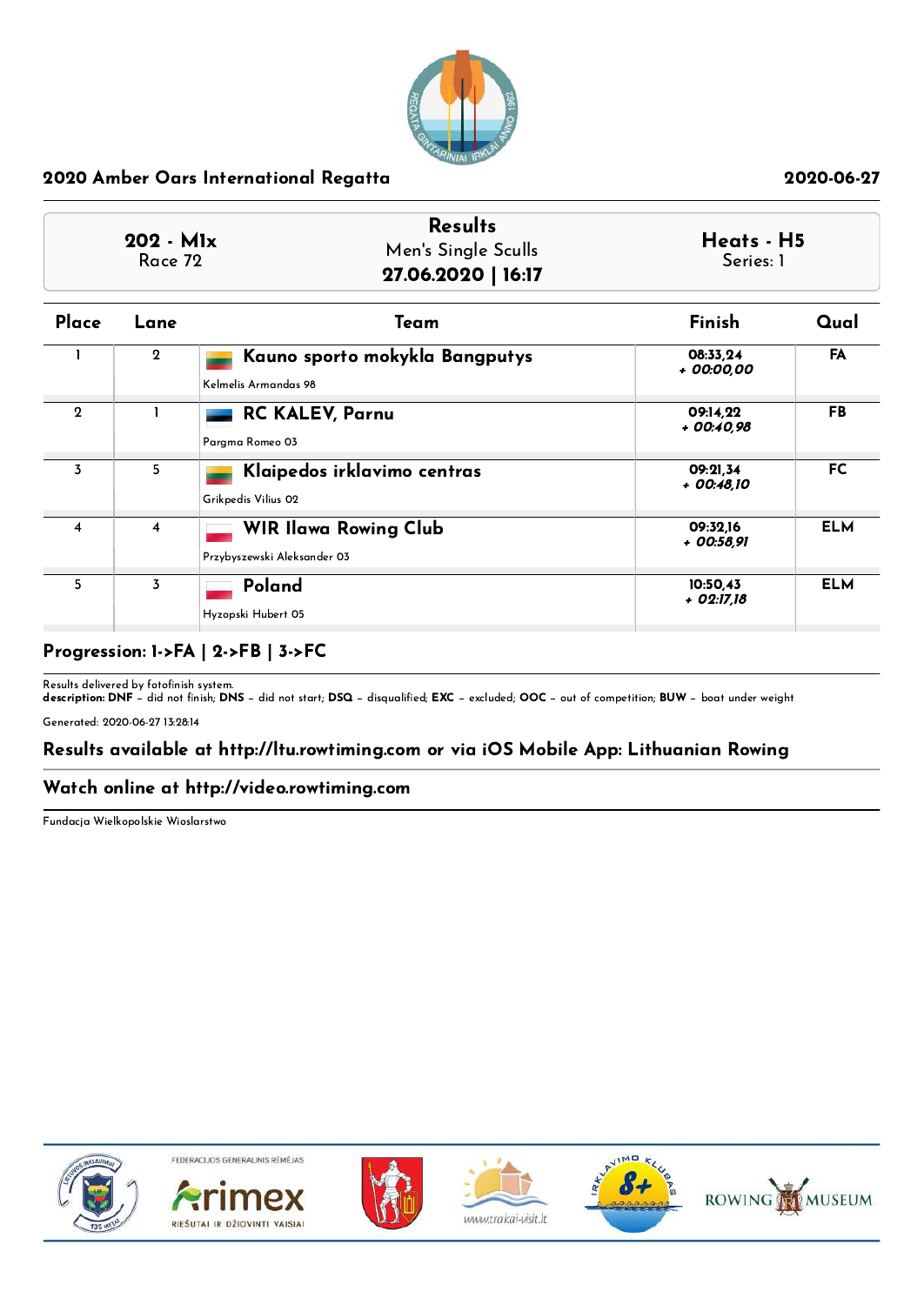

| $202 - M1x$ | <b>Results</b>      | Heats - H6 |
|-------------|---------------------|------------|
| Race 73     | Men's Single Sculls | Series: 1  |
|             | 27.06.2020   16:24  |            |

| Place        | Lane           | Team                                                  | Finish                   | Qual       |
|--------------|----------------|-------------------------------------------------------|--------------------------|------------|
|              | 4              | Lithuania<br>Ritter Saulius 88                        | 08:26,50<br>+ 00:00,00   | FA         |
| $\mathbf{Q}$ |                | Germany, Potsdam<br>Imadi Janus 03                    | 08:45,85<br>+ 00:19,35   | FB.        |
| 3            | 5              | Rowing and Canoening Club Tartu<br>Grigorev Maksim 91 | 09:04.45<br>$+$ 00:37,95 | FC.        |
| 4            | 3              | Rowing and Canoening Club Tartu<br>Muda Rein 01       | 09:19,30<br>$+00:52.79$  | <b>ELM</b> |
| 5            | $\overline{2}$ | Trakai<br>Uscila Modestas 03                          | 09:31,61<br>+ 01:05,11   | <b>ELM</b> |

# Progression: 1->FA | 2->FB | 3->FC

Results delivered by fotofinish system.<br>**description: DNF** − did not finish; **DNS** − did not start; **DSQ** − disqualified; **EXC** − excluded; **OOC** − out of competition; **BUW** − boat under weight

Generated: 2020-06-27 13:34:16

## Results available at http://ltu.rowtiming.com or via iOS Mobile App: Lithuanian Rowing

## Watch online at http://video.rowtiming.com

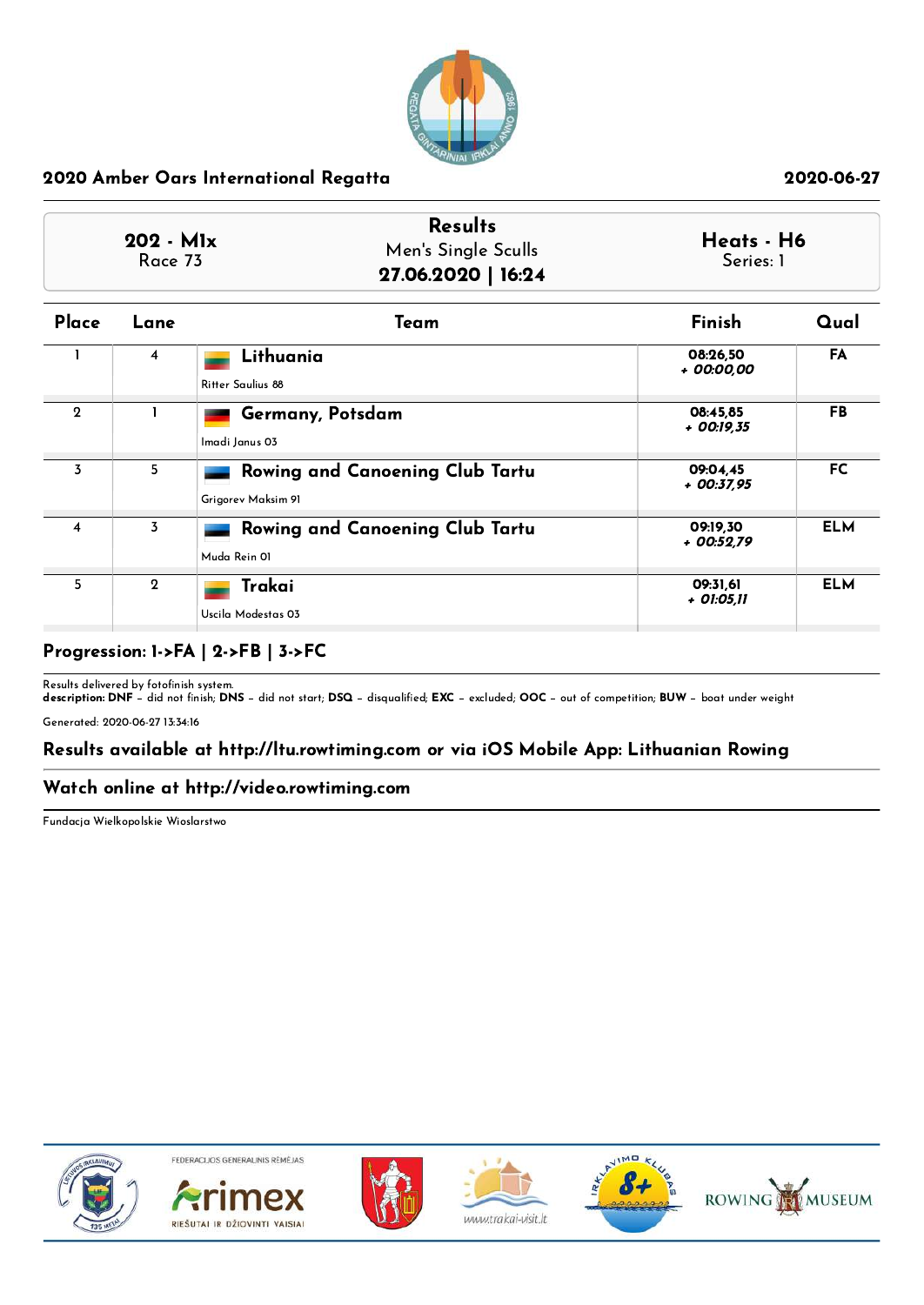

| $203 - M2$<br>Race 74 | <b>Results</b><br>Men's Pair<br>27.06.2020   16:31 | Heats - H1<br>Series: 1 |
|-----------------------|----------------------------------------------------|-------------------------|
|                       |                                                    |                         |

|                | Place Lane     | Team                                                                                                  | Finish                   | Qual       |
|----------------|----------------|-------------------------------------------------------------------------------------------------------|--------------------------|------------|
|                | $\overline{2}$ | Estonia, Parnu rowing club PAR 1<br>Rahuoja Martin 98<br>Kodasma Margus 98                            | 08:07,61<br>+ 00:00,00   | <b>FA</b>  |
| $\mathbf{Q}$   | 4              | Kauno r. sporto mokykla - Irklavimo klubas Favoritas<br>Stankunas Dovydas 00<br>Stankunas Domantas 00 | 08:12.67<br>+ 00:05,06   | <b>FA</b>  |
| 3              |                | Estonia, Parnu rowing club PAR 2<br>Tamjary Raiko-taave 02<br>Joesaar Rasmus 02                       | 08:13,81<br>+ 00:06,19   | FA         |
| $\overline{4}$ | 3              | <b>VILJANDI RC/ ESTONIA</b><br>Oras Rainer 03<br>Rauba Arved 02                                       | 08:15,27<br>$+$ 00:07,65 | <b>ELM</b> |
| 5              | 5              | Estonia, Parnu rowing club PAR 3<br>Maeots Kristofer 02<br>Liier Magnar 03                            | 09:14,85<br>$+$ 01:07,24 | <b>ELM</b> |

## Progression: 1..3->FA | 4..->ELM

Results delivered by fotofinish system.<br>**description: DNF** − did not finish; **DNS** − did not start; **DSQ** − disqualified; **EXC** − excluded; **OOC** − out of competition; **BUW** − boat under weight

Generated: 2020-06-27 13:44:29

### Results available at http://ltu.rowtiming.com or via iOS Mobile App: Lithuanian Rowing

## Watch online at http://video.rowtiming.com

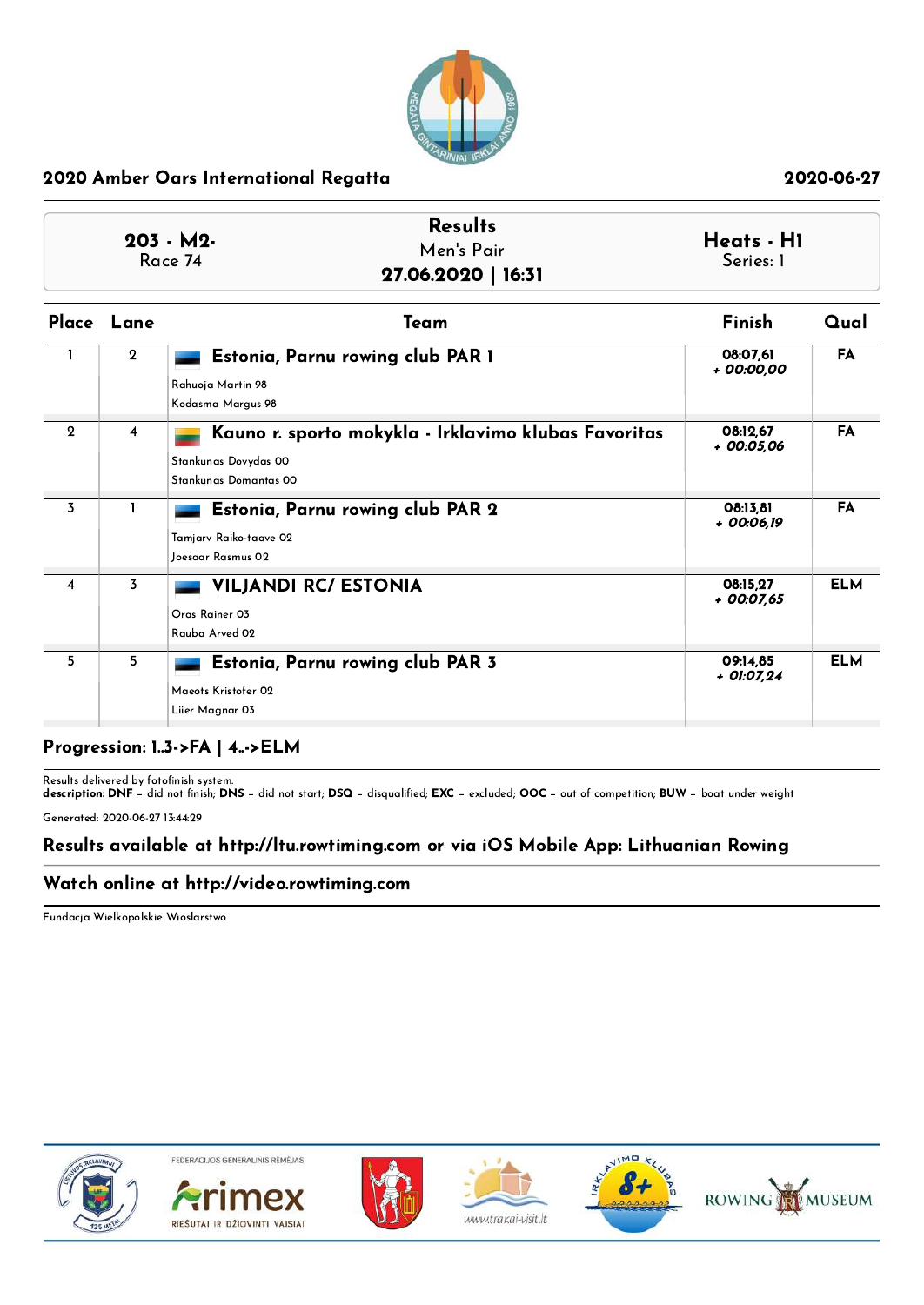

|                       | <b>Results</b>     |                         |
|-----------------------|--------------------|-------------------------|
| $203 - M2$<br>Race 75 | Men's Pair         | Heats - H2<br>Series: 1 |
|                       | 27.06.2020   16:38 |                         |

| Place          | Lane        | Team                                                                                          | Finish                   | Qual       |
|----------------|-------------|-----------------------------------------------------------------------------------------------|--------------------------|------------|
|                | $\mathbf 2$ | Lithuania<br>Juskevicius Mantas 98<br>Stankunas Povilas 97                                    | 08:14,89<br>+ 00:00,00   | FA         |
| $\mathbf{Q}$   | 4           | Germany, Potsdam<br>Tirrel Tobias 02<br>Paul Marvin 00                                        | 08:27,38<br>$+$ 00:12,49 | <b>FA</b>  |
| 3              |             | Siauliai<br>Ausbikavicius Saulius 02<br>Kirda Paulius 02                                      | 08:39,56<br>$+00:24.66$  | FA         |
| $\overline{4}$ | 5           | Kauno r. sporto mokykla - Irklavimo klubas Favoritas<br>Venskunas Arnas 03<br>Loda Simonas 03 | 08:51,97<br>+ 00:37,08   | <b>ELM</b> |
| 5              | 3           | Klaipedos irklavimo centras<br>Galdikas Adelaras 02<br>Romeris Deimantas 03                   | 09:34.94<br>+ 01:20,05   | <b>ELM</b> |

## Progression: 1..3->FA | 4..->ELM

Results delivered by fotofinish system.<br>**description: DNF** − did not finish; **DNS** − did not start; **DSQ** − disqualified; **EXC** − excluded; **OOC** − out of competition; **BUW** − boat under weight

Generated: 2020-06-27 13:48:30

### Results available at http://ltu.rowtiming.com or via iOS Mobile App: Lithuanian Rowing

## Watch online at http://video.rowtiming.com

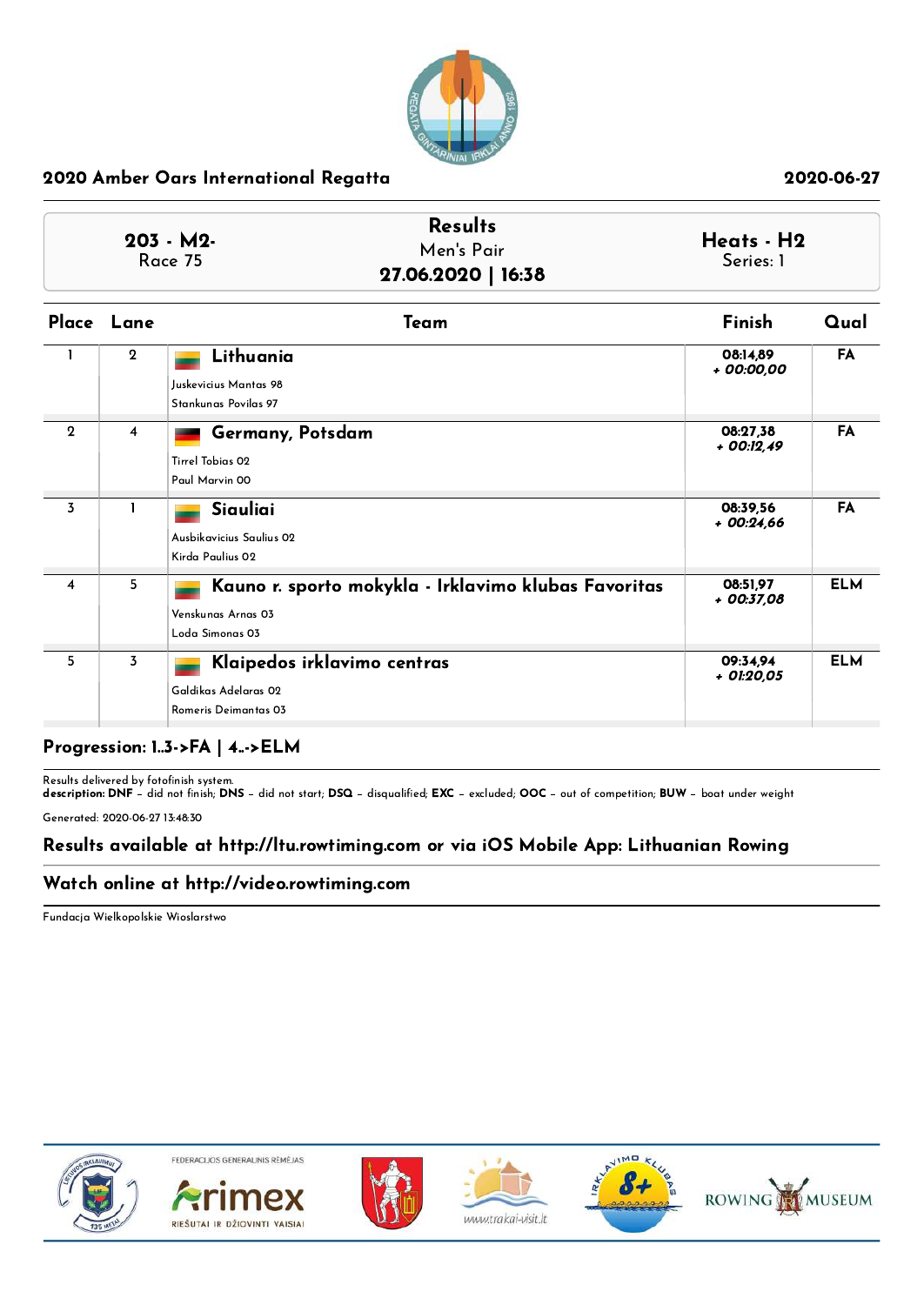

| $204 - M2x$<br>Race 76 |                | <b>Results</b><br>Men's Double Sculls<br>27.06.2020   16:45                             | Heats - HI<br>Series: 1  |            |
|------------------------|----------------|-----------------------------------------------------------------------------------------|--------------------------|------------|
| Place                  | Lane           | Team                                                                                    | Finish                   | Qual       |
| 1                      | 3              | Lithuania<br>Voznikas Arnoldas 02<br>Paunksnis Benas O2                                 | 07:48.03<br>+ 00:00,00   | FA         |
| $\mathbf{2}$           | $\mathbf{I}$   | Siauliai<br>Baliutavicius Tadas 04<br>Daunoras Dzeraldas 03                             | 08:02.10<br>+ 00:14,07   | FA         |
| 3                      | 4              | <b>VMSC-Regata</b><br>Preidys Kasparas 02<br>Jakubovskij Domantas 04                    | 08:05,77<br>$+$ 00:17,74 | <b>FB</b>  |
| 4                      | 6              | <b>Birstono sporto centras</b><br>Vaitkevicius Tadas 04<br>Cernevicius Matas 05         | 08:26,33<br>+ 00:38,30   | <b>FB</b>  |
| 5                      | $\overline{2}$ | <b>WIR Ilawa</b><br>Rys Jakub 04<br>Grabinski Maksymilian 02                            | 08:57.89<br>+ 01:09,86   | <b>FC</b>  |
| 6                      | $\overline{7}$ | Kupiskio kuno kulturos ir sporto centras<br>Riauba Domantas 04<br>Slapelis Tautvydas 05 | 08:58,57<br>+ 01:10,54   | <b>FC</b>  |
| $\overline{7}$         | 5              | Jelgava BJSS5<br>Vitols Matis 07<br>Vilaus Edvards Kristaps 05                          | 10:38,81<br>$+02:50,77$  | <b>ELM</b> |

## Progression: 1..2->FA | 3..4->FB | 5..6->FC

Results delivered by fotofinish system.<br>**description: DNF** − did not finish; **DNS** − did not start; **DSQ** − disqualified; **EXC** − excluded; **OOC** − out of competition; **BUW** − boat under weight

Generated: 2020-06-27 13:56:16

## Results available at http://ltu.rowtiming.com or via iOS Mobile App: Lithuanian Rowing

## Watch online at http://video.rowtiming.com

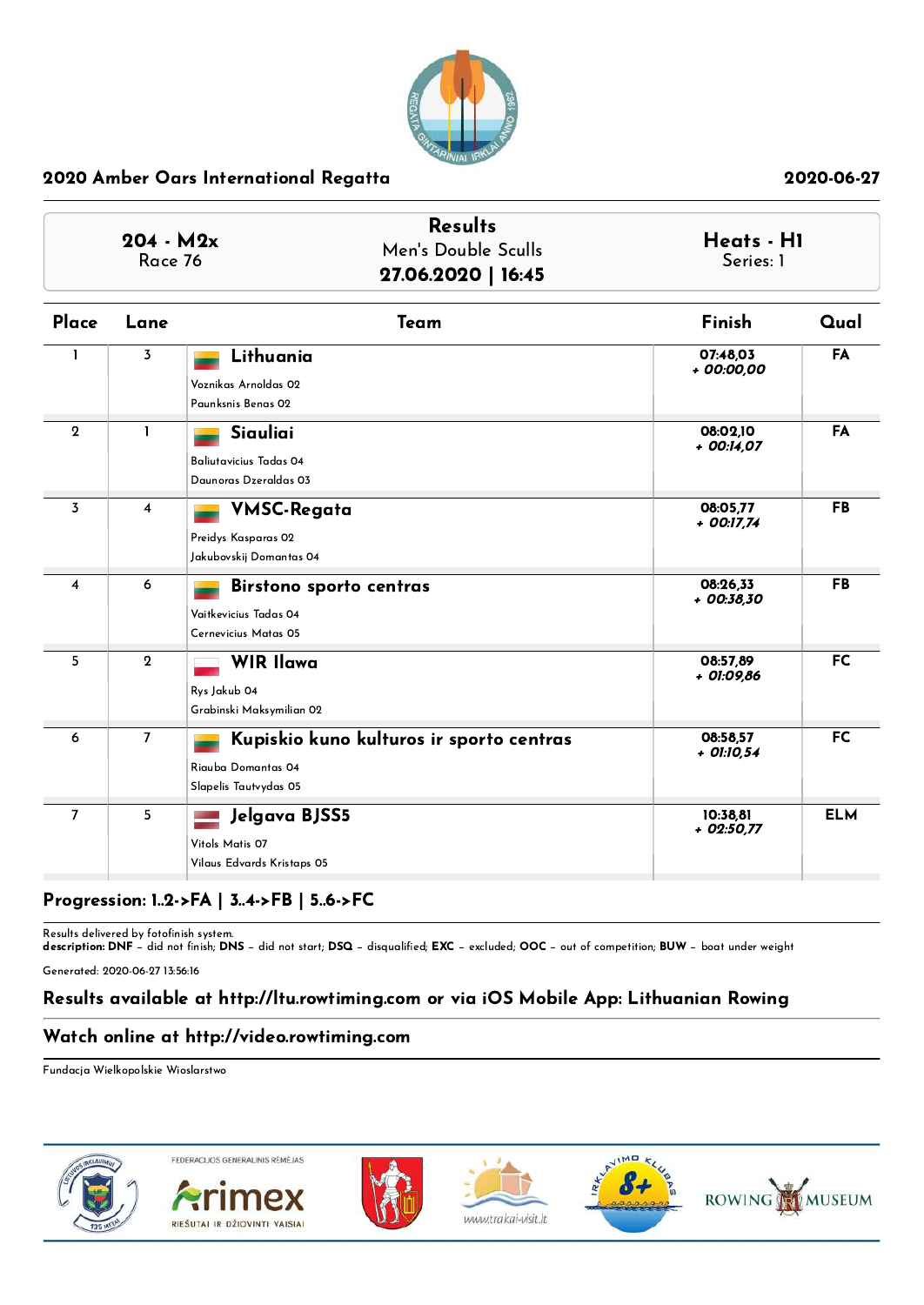

|                |                | <b>Results</b><br>$204 - M2x$<br>Men's Double Sculls<br>Race 77<br>27.06.2020   16:52             | Heats - H2<br>Series: 1  |            |
|----------------|----------------|---------------------------------------------------------------------------------------------------|--------------------------|------------|
|                | Place Lane     | Team                                                                                              | Finish                   | Qual       |
|                | 6              | <b>KAL/SAK</b><br>Koppel Ander<br>Loot Elar                                                       | 07:58.53<br>+ 00:00,00   | FA         |
| $\mathbf{2}$   | 1              | Trakai<br>Bareika Donatas 03<br>Golysenko Dominykas 04                                            | 08:06,19<br>$+00:07,66$  | FA         |
| 3              | $\overline{7}$ | Jelgava BJSSI<br>Samsonovs Nikita 00<br>Dervins Oskars 00                                         | 08:19.11<br>$+00:20.58$  | <b>FB</b>  |
| 4              | $\overline{3}$ | Kauno sporto mokykla Bangputys<br>Noreika Rojus 03<br>Valasevicius Benas 03                       | 08:22,88<br>$+00:24.35$  | <b>FB</b>  |
| 5              | 5              | Latvia<br>Dulbinskis Norberts 98<br>Skutans Arturs 99                                             | 08:23,85<br>$+00:25.32$  | <b>FC</b>  |
| 6              | $\mathbf{2}$   | Kauno r. sporto mokykla - Irklavimo klubas Favoritas<br>Kazokaitis Titas 04<br>Virsutis Arijus 04 | 08:42,08<br>$+$ 00:43,55 | <b>FC</b>  |
| $\overline{7}$ | 4              | Jelgava BJSS4<br>Sejans Valters 06<br>Donovs Emils Niks 06                                        | 09:31,69<br>$+$ 01:33,16 | <b>ELM</b> |

## Progression: 1..2->FA | 3..4->FB | 5..6->FC

Results delivered by fotofinish system.<br>**description: DNF** − did not finish; **DNS** − did not start; **DSQ** − disqualified; **EXC** − excluded; **OOC** − out of competition; **BUW** − boat under weight

Generated: 2020-06-27 14:01:42

## Results available at http://ltu.rowtiming.com or via iOS Mobile App: Lithuanian Rowing

## Watch online at http://video.rowtiming.com

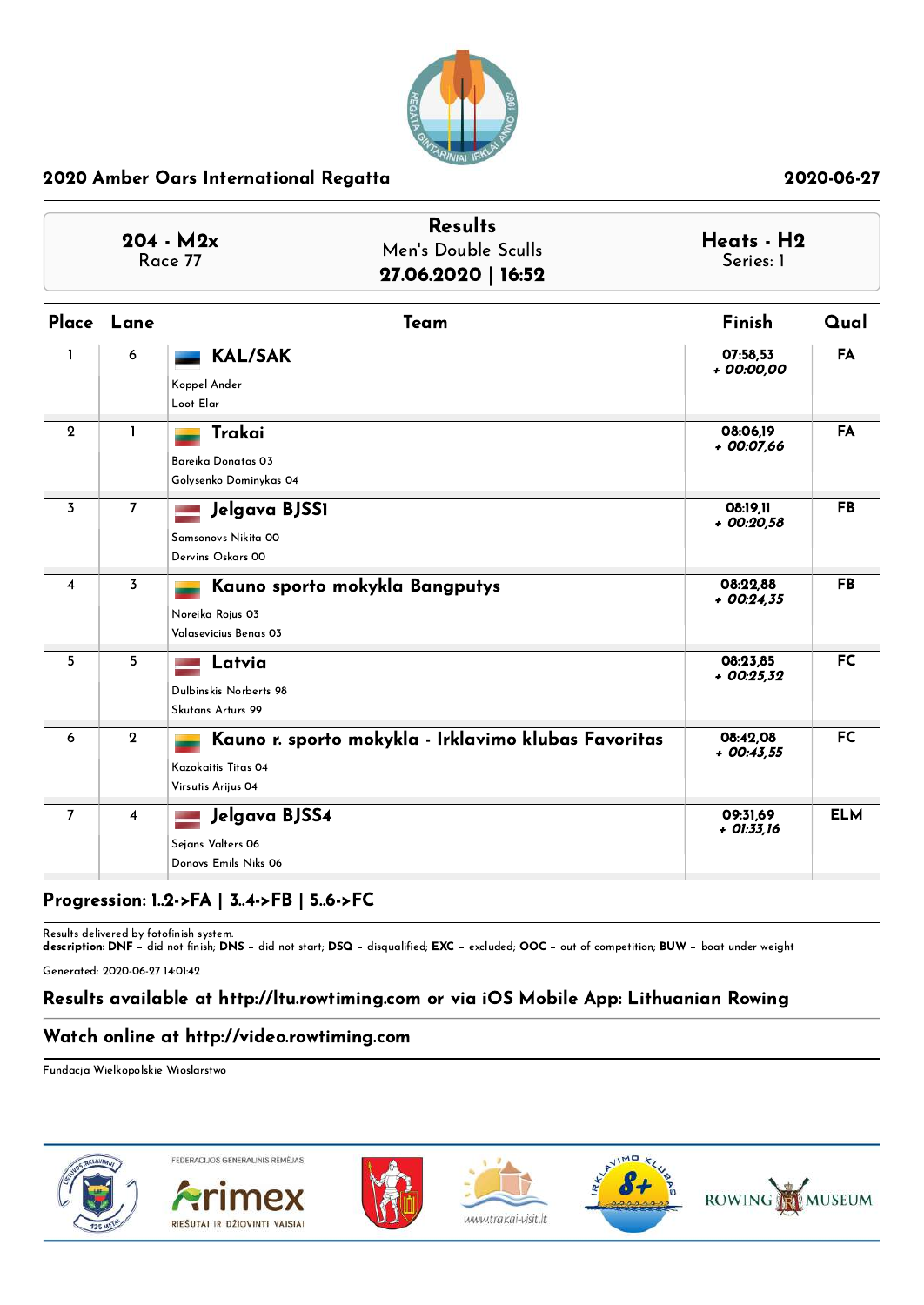

| $204 - M2x$<br>Race 78 |                | <b>Results</b><br>Men's Double Sculls<br>27.06.2020   16:59                     | Heats - H3<br>Series: 1 |           |
|------------------------|----------------|---------------------------------------------------------------------------------|-------------------------|-----------|
| Place                  | Lane           | Team                                                                            | Finish                  | Qual      |
|                        | 5              | Kauno sporto mokykla Bangputys<br>Jakubauskas Rokas 02<br>Greivys Aidas 02      | 07:58,78<br>+ 00:00,00  | <b>FA</b> |
| $\mathbf{2}$           | $\mathbf{2}$   | Kauno sporto mokykla Bangputys<br>Juskevicius Povilas 03<br>Kelmelis Arnedas 02 | 08:06.86<br>+ 00:08,08  | <b>FA</b> |
| $\overline{3}$         | $\overline{4}$ | Kauno sporto mokykla Bangputys<br>Lisauskas Karolis 02<br>Kuzmenko Arnoldas 99  | 08:57,98<br>$+00:59.20$ | <b>FB</b> |
| 4                      | 6              | Jelgava BJSS3<br>Lahs Davids 03<br>Karklis Kristaps 03                          | 09:04.93<br>+ 01:06,14  | <b>FB</b> |
| 5                      | $\overline{3}$ | Jelgava BJSS2<br>Strazds Patriks 05<br>Klavins Andrejs 04                       | 09:21.73<br>+ 01:22,95  | <b>FC</b> |
| 6                      | $\overline{7}$ | <b>MSG SASS, Latvia</b><br>Lugovskiy Artemij 05<br>Lubgans Ansis 03             | 09:31.45<br>+ 01:32,67  | <b>FC</b> |

# Progression: 1..2->FA | 3..4->FB | 5..6->FC

Results delivered by fotofinish system.<br>**description: DNF** − did not finish; **DNS** − did not start; **DSQ** − disqualified; **EXC** − excluded; **OOC** − out of competition; **BUW** − boat under weight

Generated: 2020-06-27 14:09:33

# Results available at http://ltu.rowtiming.com or via iOS Mobile App: Lithuanian Rowing

## Watch online at http://video.rowtiming.com

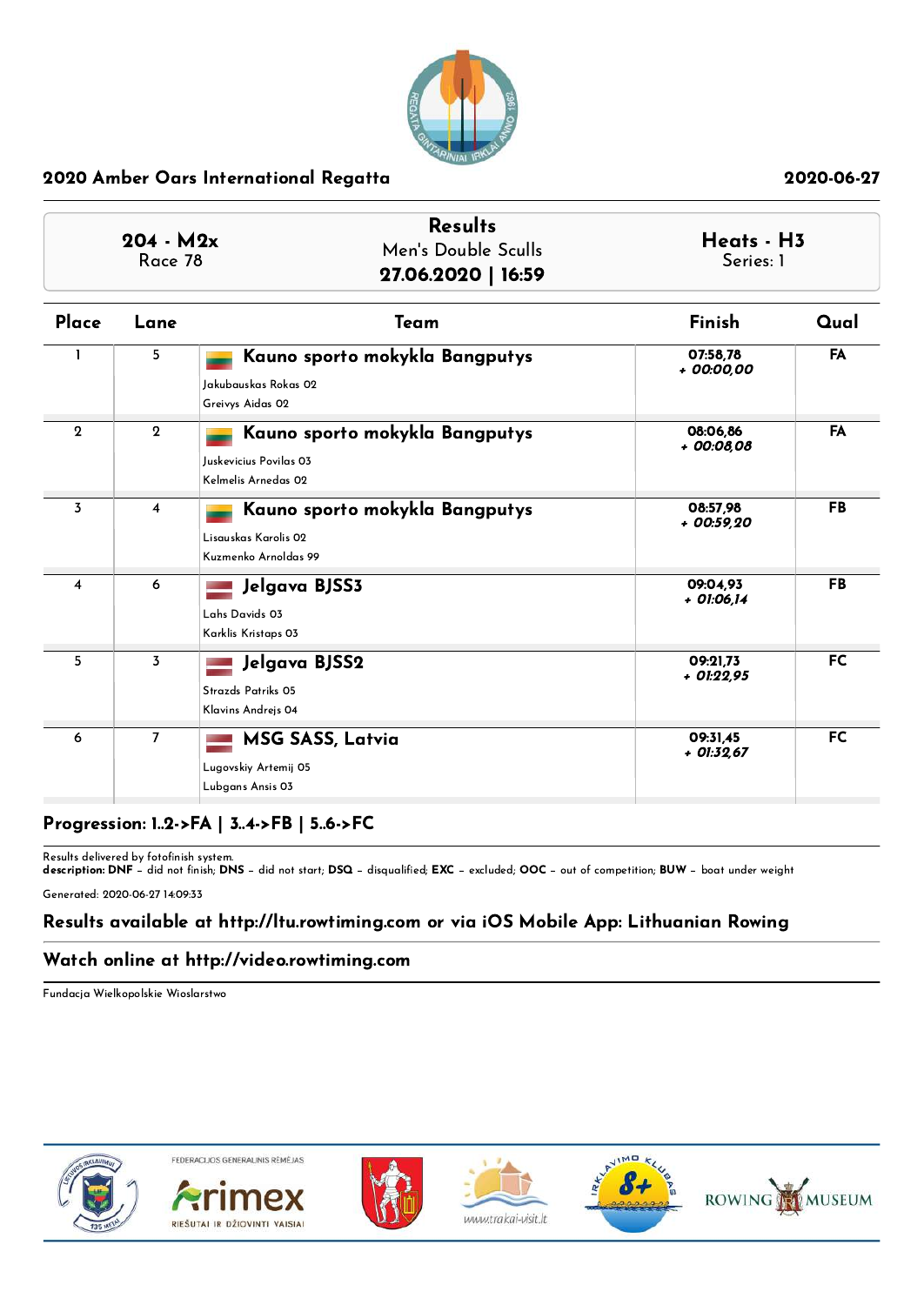

|              | <b>Results</b>                    |                     |
|--------------|-----------------------------------|---------------------|
| $205 - LW1x$ | Lightweight women's single sculls | Race for lanes - L1 |
| Race 79      | 27.06.2020   17:06                | Series: 1           |

| Place       | Lane           | Team                                                  | Finish                   | Qual |
|-------------|----------------|-------------------------------------------------------|--------------------------|------|
|             | 3              | Poland<br>Krystochowicz Adrianna 02                   | 10:38,22<br>+ 00:00.00   |      |
| $\mathbf 2$ | 4              | Kauno sporto mokykla Bangputys<br>Maizvilaite Egle 00 | 10:43.98<br>$+$ 00:05,75 |      |
| 3           | 5              | <b>WIR Ilawa Rowing Club</b><br>Jozefowicz Paulina 03 | 11:37.21<br>+ 00:58,99   |      |
| 4           | $\overline{2}$ | VMSC-8+<br>Komaraite Julija 00                        | 11:42,49<br>$+$ 01:04,26 |      |

### Progression:

Results delivered by fotofinish system.<br>**description: DNF** − did not finish; **DNS** − did not start; **DSQ** − disqualified; **EXC** − excluded; **OOC** − out of competition; **BUW** − boat under weight

Generated: 2020-06-27 14:18:07

## Results available at http://ltu.rowtiming.com or via iOS Mobile App: Lithuanian Rowing

### Watch online at http://video.rowtiming.com

Fundacja Wielkopolskie Wioslarstwo



FEDERACIJOS GENERALINIS RĖMĖJAS









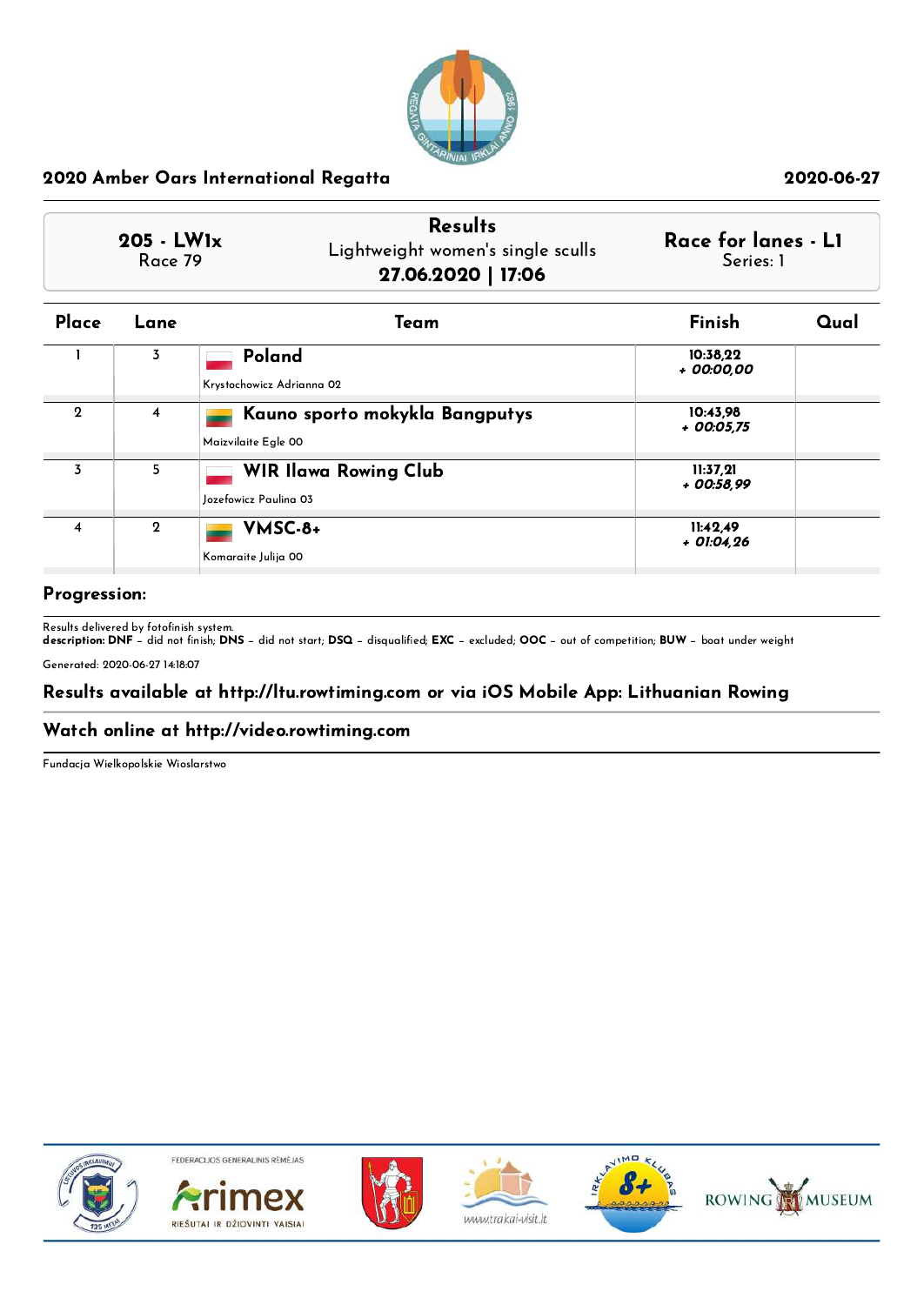

| Women's Pair | Race for lanes - L1<br>Series: 1 |
|--------------|----------------------------------|
|              | 27.06.2020   17:13               |

|                | Place Lane   | Team                                                                                                 | Finish                 | Qual |
|----------------|--------------|------------------------------------------------------------------------------------------------------|------------------------|------|
|                | 3            | Germany, Potsdam<br>Schade Louisa 00<br>Kuchne Sina                                                  | 09:14,00<br>+ 00:00,00 |      |
| $\Omega$       | 5            | <b>LOTTO Bydgostia</b><br>Borzyszkowska Zofia 02<br>Semrau Kornelia 02                               | 09:54.88<br>+ 00:40,87 |      |
| 3              | $\mathbf{2}$ | Latvia<br>Bulasa Diana<br>Belousa Jelizaveta 85                                                      | 10:21,02<br>+ 01:07,01 |      |
| $\overline{4}$ | 4            | Kauno r. sporto mokykla - Irklavimo klubas Favoritas<br>Mariniciute Ieva 03<br>Vaskeviciute Guste 04 | 10:45,68<br>+ 01:31,67 |      |

## Progression:

Results delivered by fotofinish system.<br>**description: DNF** − did not finish; **DNS** − did not start; **DSQ** − disqualified; **EXC** − excluded; **OOC** − out of competition; **BUW** − boat under weight

Generated: 2020-06-27 14:24:07

## Results available at http://ltu.rowtiming.com or via iOS Mobile App: Lithuanian Rowing

### Watch online at http://video.rowtiming.com

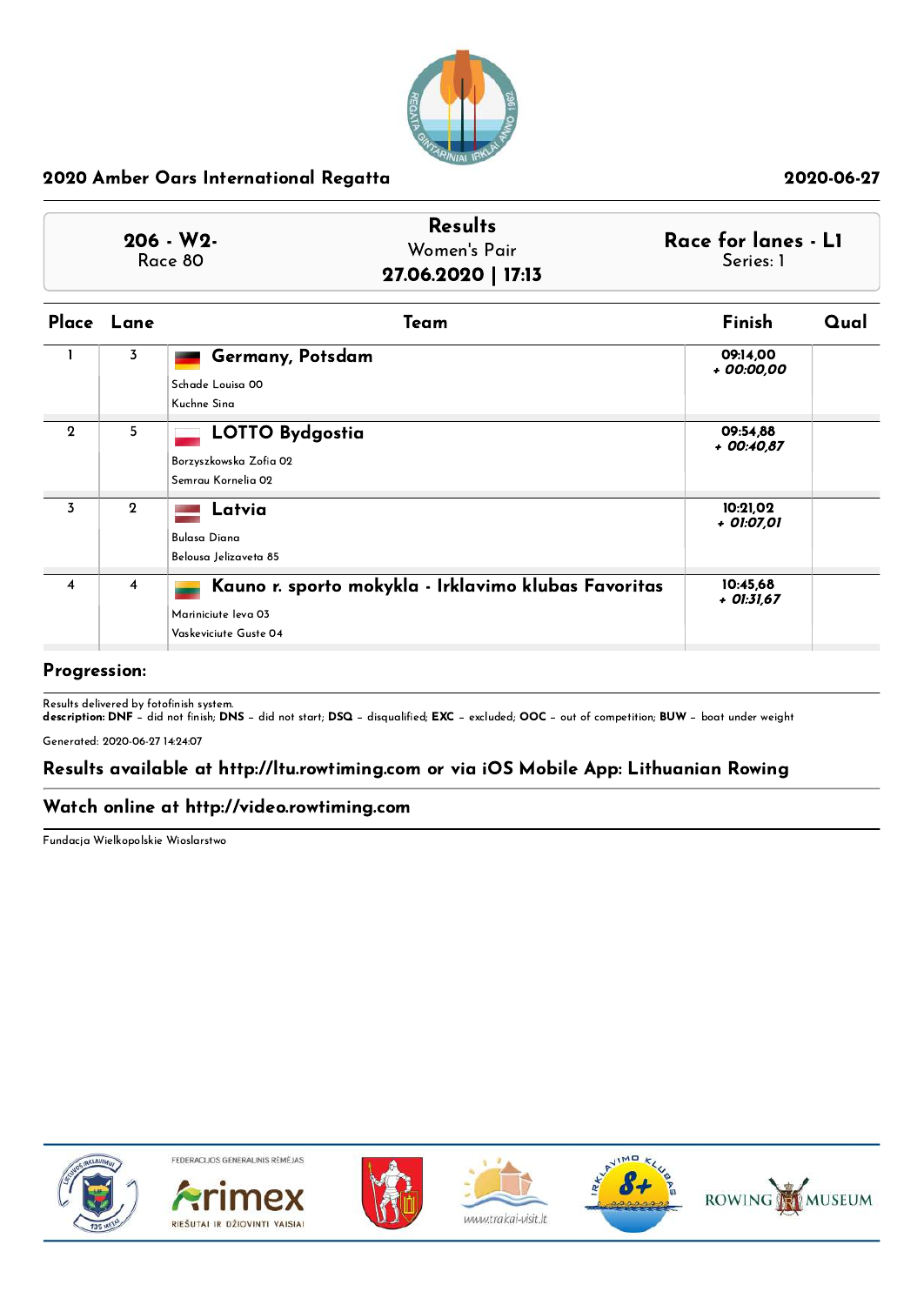

| 207 - LMIx<br>Race 81 |              | <b>Results</b><br>Lightweight Men's Single Sculls<br>27.06.2020   17:20 |                         | Heats - H1<br>Series: 1 |
|-----------------------|--------------|-------------------------------------------------------------------------|-------------------------|-------------------------|
| Place                 | Lane         | Team                                                                    | Finish                  | Qual                    |
|                       | $\mathbf{2}$ | <b>Rowing Club Tallinn 2</b><br>Holostohh Artiom 03                     | 08:43.45<br>+ 00:00.00  | FA                      |
| $\mathbf{2}$          | 4            | <b>Rowing Club Tallinn 1</b><br>Lipintsov Aleksei 82                    | 08:45.92<br>$+00:02.46$ | <b>FA</b>               |
| 3                     | 5            | VMSC-8+                                                                 | 08:51.02                | FA                      |

|   | J | 10-JCMY<br>Binkis Irvydas 02                | <b>PO.JI.VZ</b><br>+ 00:07,56 | $\blacksquare$ |
|---|---|---------------------------------------------|-------------------------------|----------------|
| 4 |   | <b>LOTTO Bydgostia</b><br>Szostak Daniel 02 | 09:18,69<br>$+$ 00:35,24      | <b>ELM</b>     |
|   |   | <b>LOTTO Bydgostia</b><br>Sikorski Piotr    | 09:32,22<br>$+$ 00:48.76      | <b>ELM</b>     |

# Progression: 1..3->FA | 4..->ELM

Results delivered by fotofinish system.<br>**description: DNF** − did not finish; **DNS** − did not start; **DSQ** − disqualified; **EXC** − excluded; **OOC** − out of competition; **BUW** − boat under weight

Generated: 2020-06-27 14:29:52

## Results available at http://ltu.rowtiming.com or via iOS Mobile App: Lithuanian Rowing

## Watch online at http://video.rowtiming.com

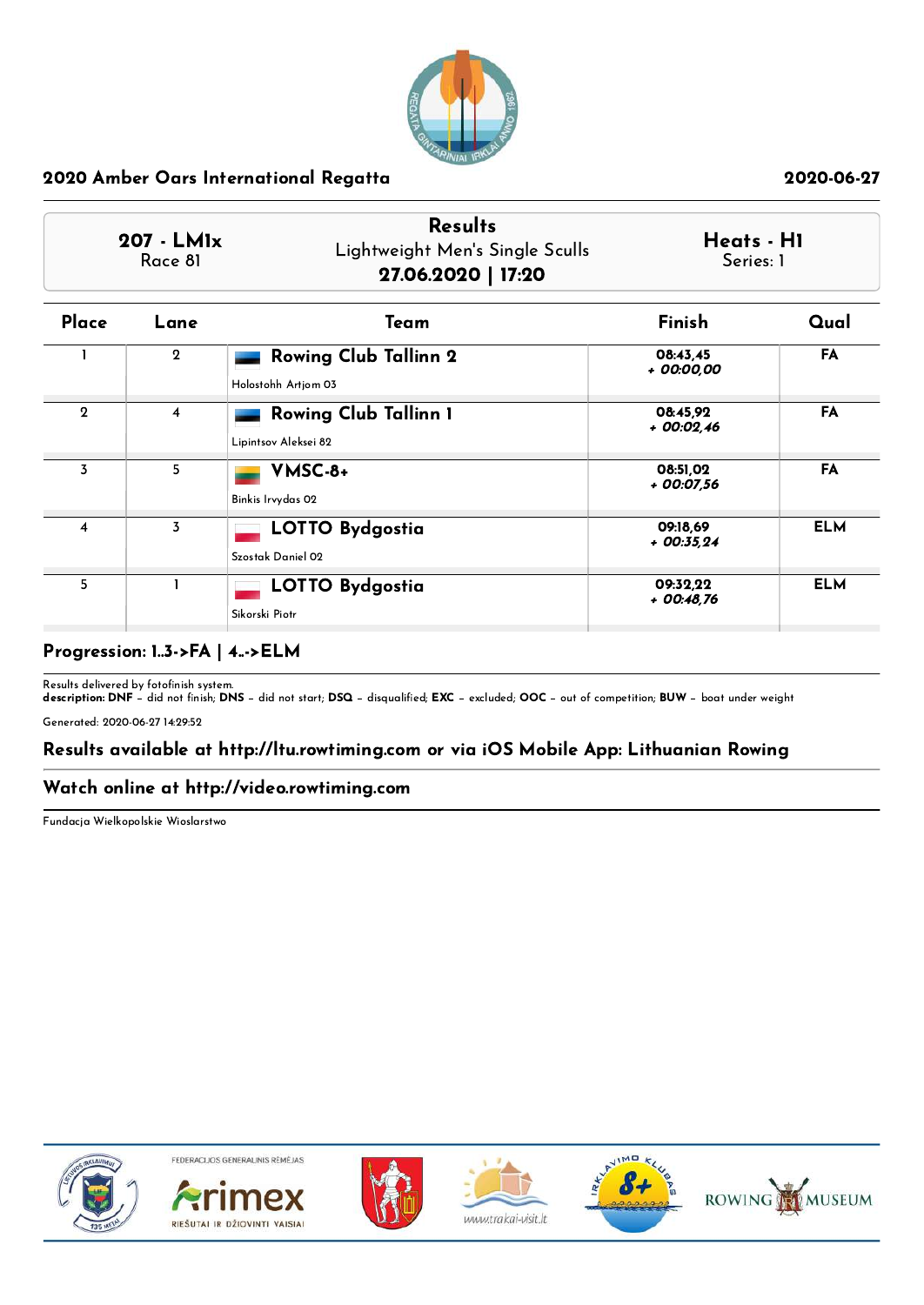

| 207 - LMIx<br>Race 82 | <b>Results</b><br>Lightweight Men's Single Sculls<br>27.06.2020   17:27 | Heats - H2<br>Series: 1 |
|-----------------------|-------------------------------------------------------------------------|-------------------------|
|                       |                                                                         |                         |

| Place       | Lane           | Team                                                | Finish                 | Qual      |
|-------------|----------------|-----------------------------------------------------|------------------------|-----------|
|             | $\overline{2}$ | Kauno sporto mokykla Bangputys<br>Cepys Aivaras 03  | 08:56,22<br>+ 00:00.00 | FA        |
| $\mathbf 2$ | $\overline{4}$ | <b>WIR Ilawa Rowing Club</b><br>Jezynski Maciej 04  | 09:55.27<br>+ 00:59.04 | <b>FA</b> |
| 3           | 3              | Kauno sporto mokykla Bangputys<br>Daugela Elijus 05 | 10:10.91<br>+ 01:14.68 | <b>FA</b> |
|             | 5              | Trakai<br>Nescerenko Arturas 00                     | <b>DNS</b>             |           |

## Progression: 1..3->FA | 4..->ELM

Results delivered by fotofinish system.<br>**description: DNF** − did not finish; **DNS** − did not start; **DSQ** − disqualified; **EXC** − excluded; **OOC** − out of competition; **BUW** − boat under weight Generated: 2020-06-27 14:38:37

Results available at http://ltu.rowtiming.com or via iOS Mobile App: Lithuanian Rowing

## Watch online at http://video.rowtiming.com

Fundacja Wielkopolskie Wioslarstwo



FEDERACIJOS GENERALINIS RĖMĖJAS









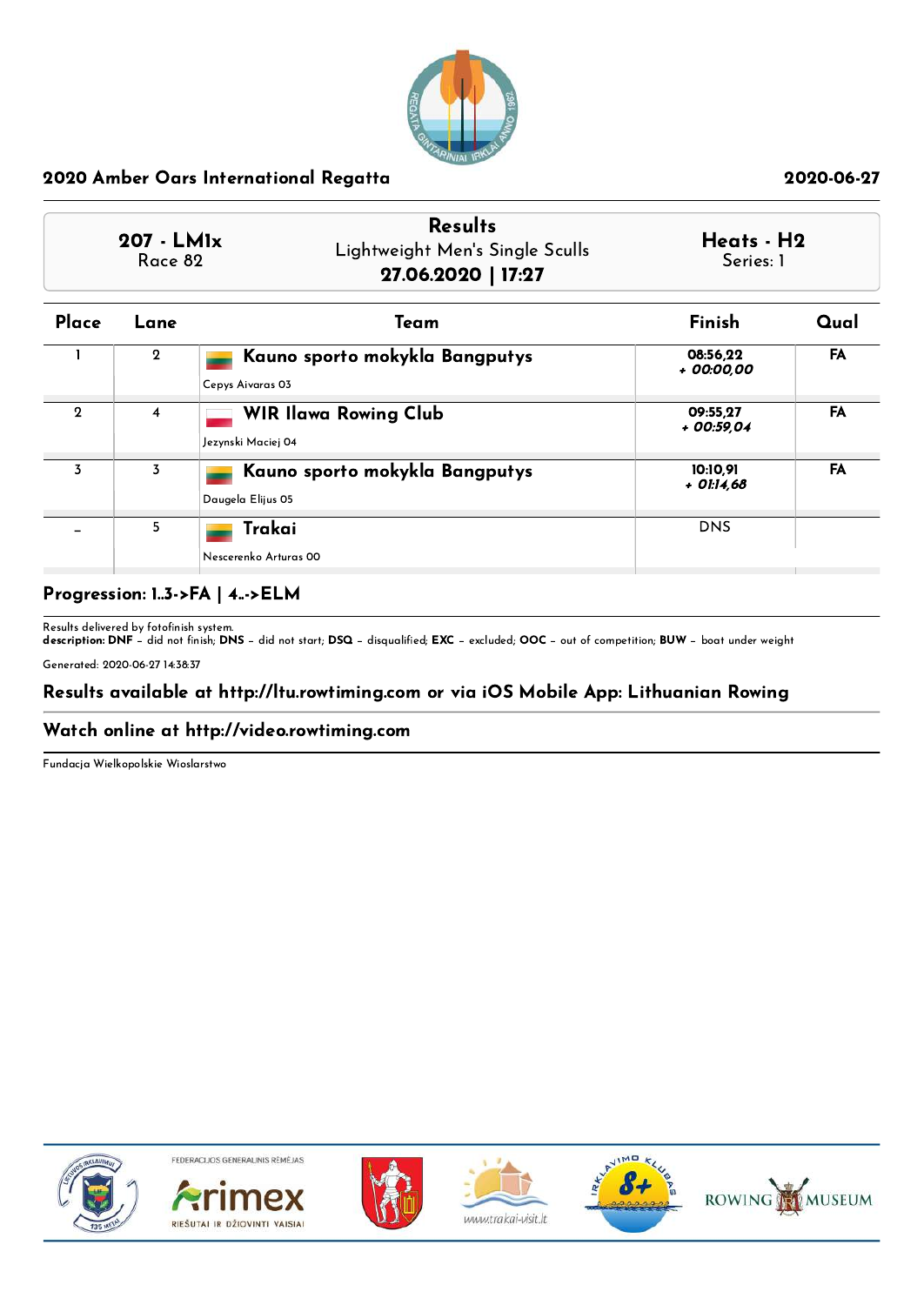

| $208 - W2x$<br>Race 83 |                | <b>Results</b><br>Women's Double Sculls<br>27.06.2020   17:34       | Heats - HI<br>Series: 1  |           |
|------------------------|----------------|---------------------------------------------------------------------|--------------------------|-----------|
| Place                  | Lane           | Team                                                                | Finish                   | Qual      |
| ı                      | $\overline{7}$ | Trakai<br>Valciukaite Milda 94<br>Adomaviciute leva 94              | 07:48,55<br>+ 00:00,00   | FA        |
| $\mathbf{2}$           | 6              | Estonia, Parnu rowing club PAR<br>Mitt Liisu 97<br>Allttoa Grete 00 | 07:58,22<br>$+00:09,67$  | FA        |
| 3                      | 5 <sub>1</sub> | Latvia<br>Svirska Olga 86<br>Bole Evita 90                          | 08:03,88<br>$+$ 00:15,32 | FA        |
| 4                      | $\overline{3}$ | <b>Estonia</b><br>Kollo Rachel 01<br>Laane Liisa-marie Ol           | 08:05,15<br>$+$ 00:16,59 | <b>FB</b> |
| 5                      | $\overline{2}$ | Poland<br>Zukowska Maria 04<br>Krystochowicz Adrianna 02            | 08:40.41<br>$+$ 00:51,85 | <b>FB</b> |
| 6                      | $\mathbf{1}$   | Lietuva<br>Budryte Domante 03<br>Mikalauskaite Vytaute 06           | 09:35,03<br>$+$ 01:46,47 | <b>FB</b> |
| $\overline{7}$         | $\overline{4}$ | Jelgava BJSS<br>Barovska Anete 03<br>Freimane Aleksandra 04         | 09:41,02<br>$+$ 01:52,46 | <b>FB</b> |

## Progression: 1..3->FA | 4..->FB

Results delivered by fotofinish system.<br>**description: DNF** − did not finish; **DNS** − did not start; **DSQ** − disqualified; **EXC** − excluded; **OOC** − out of competition; **BUW** − boat under weight

Generated: 2020-06-27 14:44:11

## Results available at http://ltu.rowtiming.com or via iOS Mobile App: Lithuanian Rowing

## Watch online at http://video.rowtiming.com

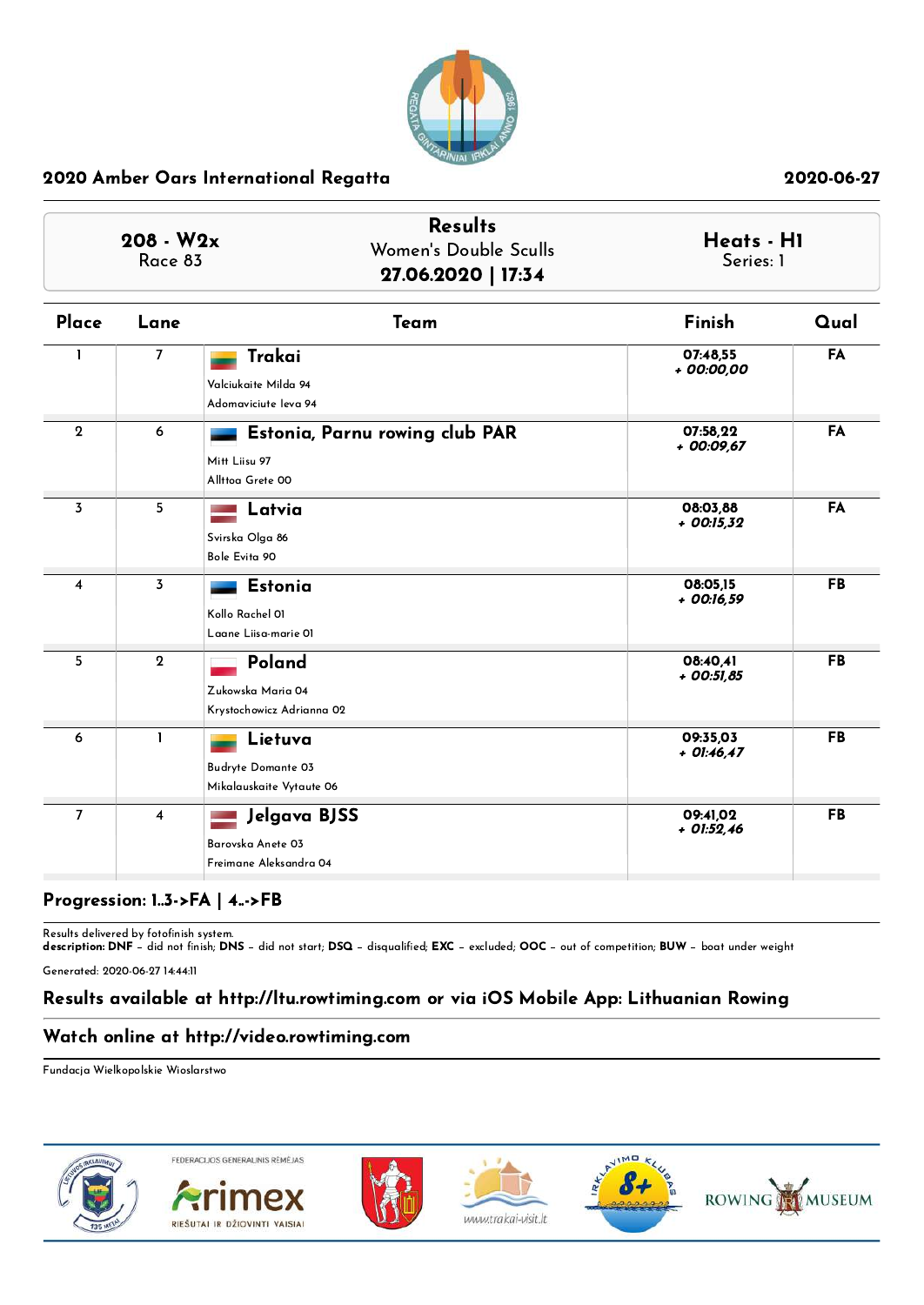

| $208 - W2x$<br>Race 84 |                | <b>Results</b><br>Women's Double Sculls<br>27.06.2020   17:41                   |                          | Heats - H2<br>Series: 1 |  |
|------------------------|----------------|---------------------------------------------------------------------------------|--------------------------|-------------------------|--|
| Place                  | Lane           | Team                                                                            | Finish                   | Qual                    |  |
|                        | $\overline{4}$ | Kauno sporto mokykla Bangputys<br>Juzenaite Ugne 02<br>Kazlauskaite Martyna     | 08:07.62<br>+ 00:00,00   | FA                      |  |
| $\mathbf{2}$           | $\overline{7}$ | <b>IK Glorija</b><br>Senkute Viktorija 96<br>Gineviciute Agne 98                | 08:09,20<br>+ 00:01,57   | <b>FA</b>               |  |
| 3                      | $\mathbf{2}$   | <b>RC KALEV, Parnu</b><br>Nommsalu Jane-riin 03<br>Vilbaste Kadri 01            | 08:26,23<br>+ 00:18,61   | FA                      |  |
| 4                      | $\overline{3}$ | Kauno sporto mokykla Bangputys<br>Nabazaite Emilija 04<br>Dambrauskaite Mija 03 | 08:49,00<br>$+$ 00:41,37 | <b>FB</b>               |  |
| 5                      | 6              | Trakai<br>Kirsyte Austeja 01<br>Kirsyte Migle 01                                | 09:05.79<br>+ 00:58,16   | <b>FB</b>               |  |
|                        | 5              | Klaipedos irklavimo centras<br>Simkute Karolina 02<br>Klumbyte Auguste 03       | <b>DNS</b><br>09:05,79   |                         |  |

## Progression: 1..3->FA | 4..->FB

Results delivered by fotofinish system.<br>**description: DNF** − did not finish; **DNS** − did not start; **DSQ** − disqualified; **EXC** − excluded; **OOC** − out of competition; **BUW** − boat under weight

Generated: 2020-06-27 14:52:10

# Results available at http://ltu.rowtiming.com or via iOS Mobile App: Lithuanian Rowing

## Watch online at http://video.rowtiming.com